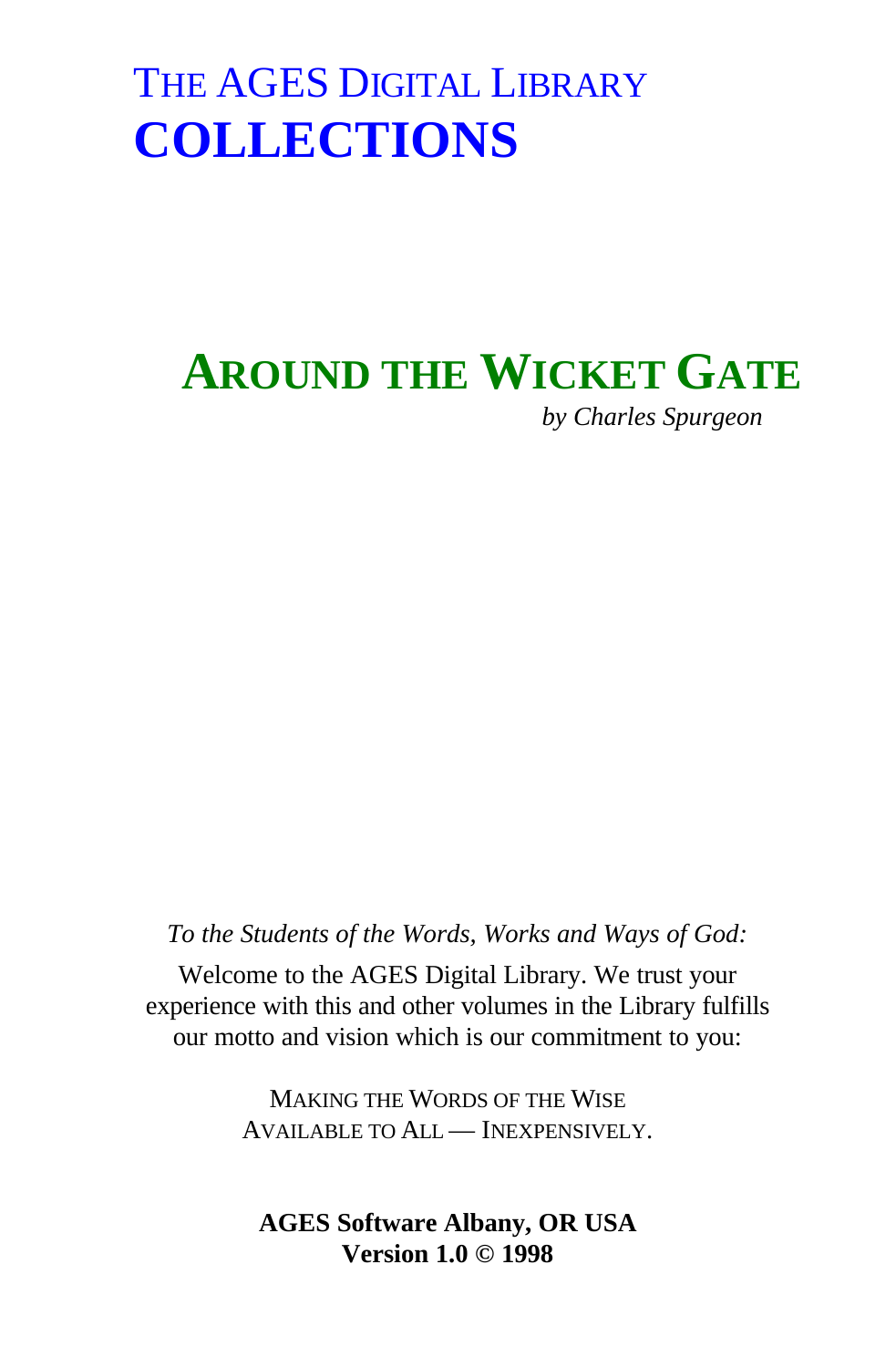#### AROUND THE WICKET GATE;

**OR**

#### A FRIENDLY TALK WITH SEEKERS CONCERNING FAITH IN THE LORD JESUS **CHRIST**

**BY**

#### C.H. SPURGEON

"Enter ye in at the strait gate." *— Matthew 7:*13.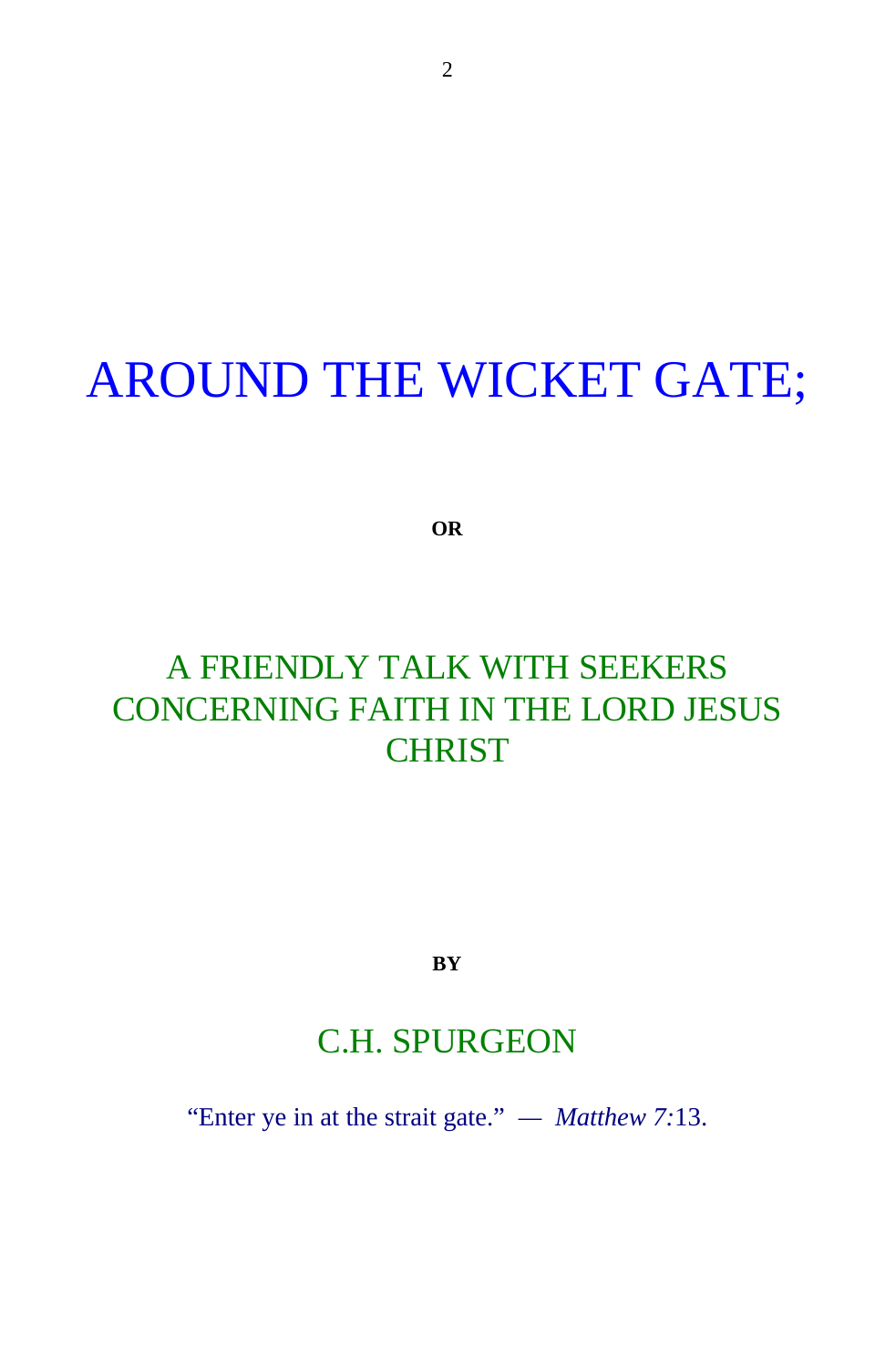### PREFACE.

MILLIONS of men are in the outlying regions, far off from God and peace; for these we pray, and to these we give warning. But just now 'we have to do with a smaller company, who are not far from the kingdom, but have come right up to the wicket gate which stands at the head of the way of life. One would think that they would hasten to enter, for a free and open invitation is placed over the entrance, the porter waits to welcome them, and there is but this one way to eternal life. He that is most loaded seems the most likely to pass in and begin the heavenward journey; but what ails the other men?

This is what I want to find out. Poor fellows! they have-come a long way already to get where they are; and the King's highway, which they seek, is right before them-why do they not; take to the Pilgrim Road at once? Alas! they have a great many reasons; and foolish as those reasons are, it needs a very wise man to answer them all'.. I cannot pretend to do so. Only the Lord himself can remove the folly which is bound up in their hearts:, and lead them to take the great, decisive step. Yet the Lord works by means; and I have prepared this little book in the earnest hope that he may work by to the blessed end of leading seekers to an immediate, simple trust in the Lord Jesus.

He who does not take the step of faith, and so enter upon the road to heaven, will perish. It will be an awful thing to die just outside the gate of life. Almost saved, but altogether lost! This is the most terrible of positions. A man just outside Noah's ark would have been drowned; manslayer dose to the wall of the city of refuge, but yet outside of it, would slain; and the man who is within a yard of Christ, and yet has not trusted him, will be lost. Therefore am I in terrible earnest to get my hesitating friends over the threshold. Come in! Come in! is my pressing entreaty.. *"Wherefore standest thou without?"* is my solemn inquiry. May the Holy Spirit, render my pleadings effectual with many who shall glance at these pages! May he cause his own Almighty power to create faith in the soul at once!

My reader, if God blesses this book to you, do the writer this favor either lend your own copy to one who is lingering at the gate, or buy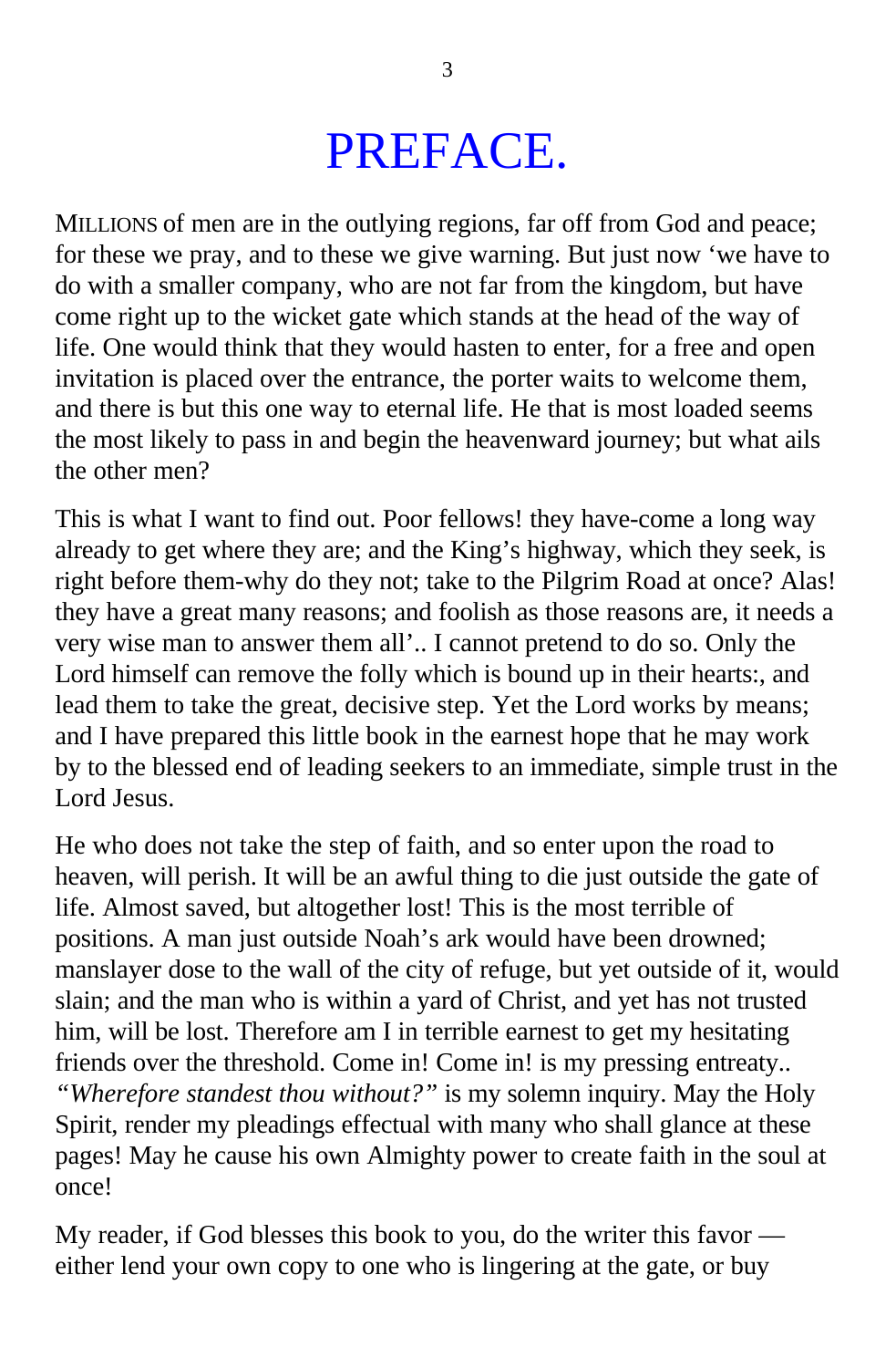another and give it away; for his great desire is that this little volume should be of service to many thousands of SOULS.

To God this book is commended; for without his', grace nothing will come of all that is written.

*C. H. Spurgeon*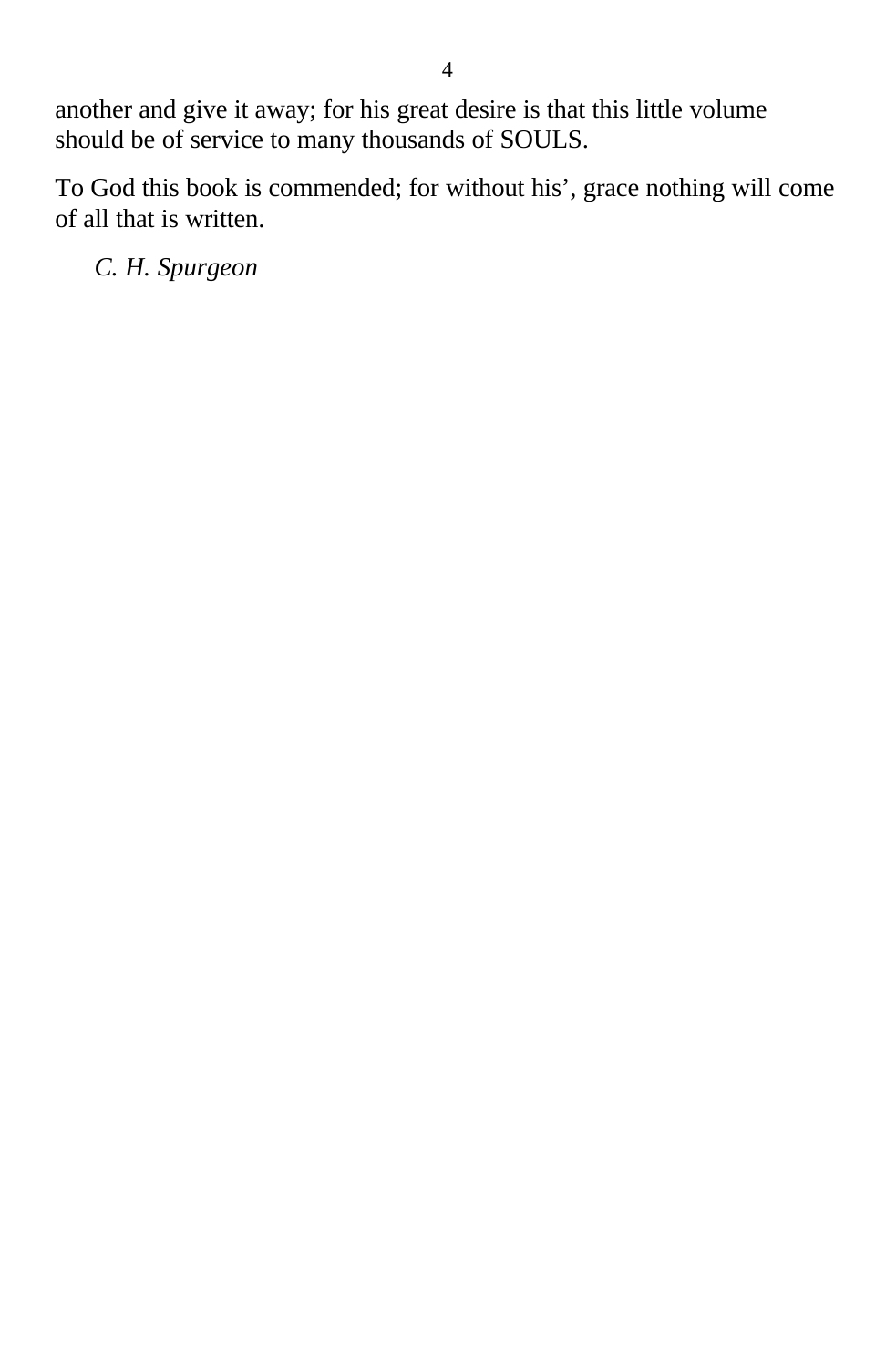#### AWAKENING

GREAT numbers of persons have no concern about eternal things. They care more about their cats and dogs than about their souls. It is a great mercy to be made to think about ourselves, and how we stand towards God and the eternal world. This is full often a sign that salvation is coming to us. By nature we do not like the anxiety which spiritual concern causes us, and we try, like sluggards, to sleep again. This is great foolishness; for it is at our peril that we trifle when death is so near, and judgment, is so sure. If the Lord. Has chosen us to eternal life, he will not let us return to our slumber. If we are sensible, we shall pray that ore-anxiety about our souls may never come to an end till we are really and truly saved. Let us say from our hearts:

#### *"He that suffered in my stead, Shall my Physician be; I will not be comforted Till Jesus comfort me."*

It would be an awful thing to go dreaming down to hell, and there to lift up our eyes with a great gulf fixed between us and heaven. It will be equally terrible to be aroused to escape from the wrath to come, and then to shake off the warning influence, and go back to our insensibility. I notice that those who overcome their convictions and continue in their sins are not so easily moved the next time: every awakening which is thrown away leaves the soul more drowsy than before, and less likely to be again stirred to holy feeling. Therefore our heart should be greatly troubled at the thought of getting rid of its trouble in any other than the right way. One who had the gout was cured of it by a quack medicine, which drove the disease within, and the patient died. To be cured of distress of mind by a false hope, would be a terrible business: the remedy would be worse than the disease. Better far that our tenderness of conscience should cause us long years of anguish, than that we should lose it, and perish in the hardness of our hearts.

Yet awakening is not a thing to rest in, or to desire to have lengthened out month after :month. If I start up in a fright, and find my house on fire, I do not sit down at the edge of the bed, and say to myself, "I hope I am truly' awakened! Indeed, I am deeply grateful that I am not left to sleep on!" No,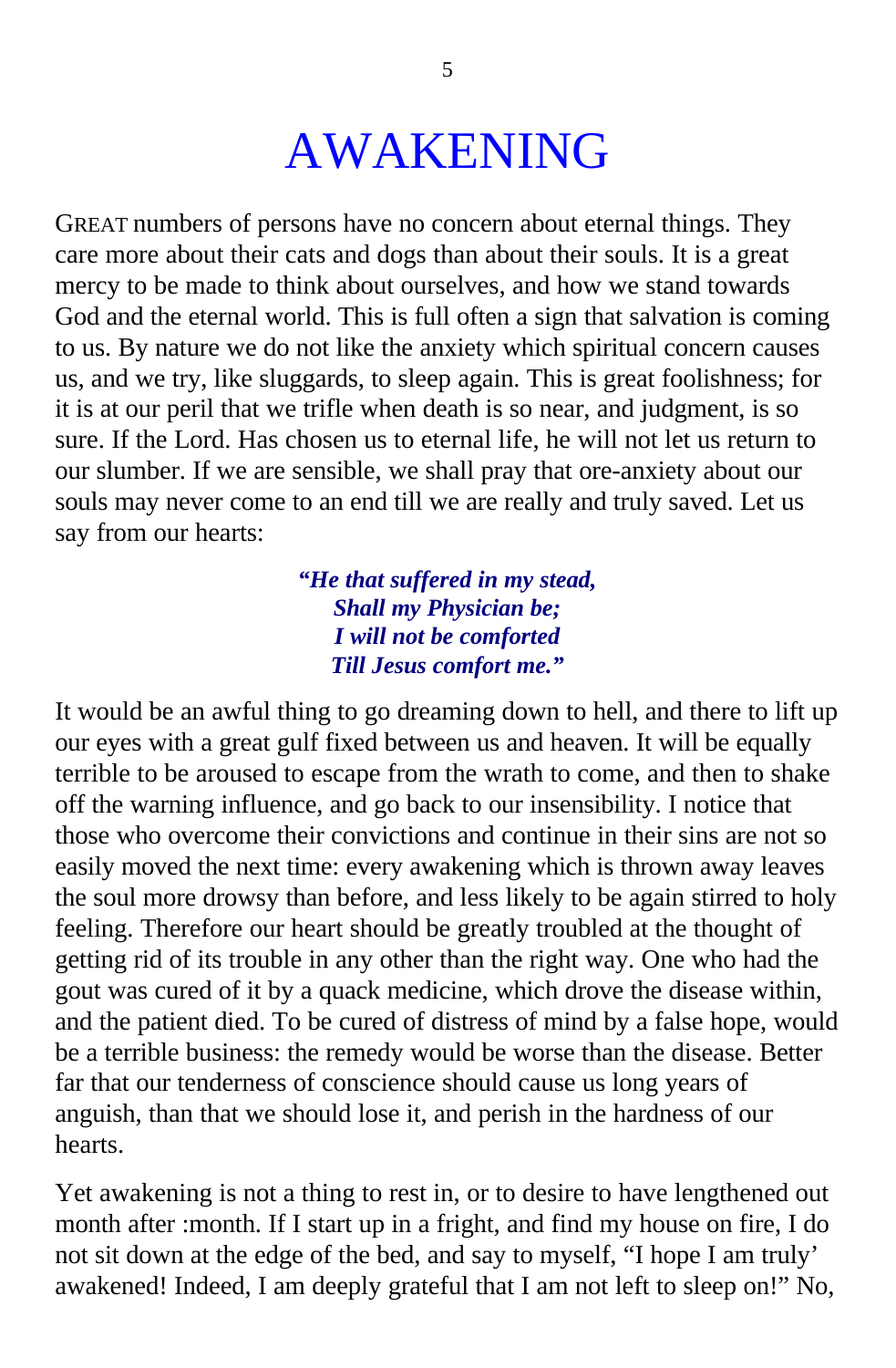I want to escape from threatened death, and so I hasten to the door or to the window, that I may get out, and may not perish where I am. It would be a questionable boon to be aroused, and yet not to escape from. the danger. Remember, awakening is not salvation. A man may know that he is lost, and yet he may never be saved. He :may be made thoughtful, and yet he may die in his sins. If you find out that you are a bankrupt, the consideration of your debts 'will not pay them. A man may examine his wounds all the year around, and they will be none the nearer being healed because he :feels their smart, and. notes their number. It is one trick of the devil to tempt a man to be .,satisfied with a sense of sin; and another trick of the same deceiver to insinuate that the sinner may not be content to trust Christ, unless he can bring a certain measure of despair to add to the Savior's finished work. Our awakenings are not to help the Savior, but to help us to the Savior. To imagine that, my feeling of sin is to assist in the removal of the sin is absurd. It is as though I said that water could not cleanse my face unless I had looked longer in the glass, and had counted the smuts upon my forehead. A sense of need of salvation by grace is a very healthful sign; but one needs wisdom to use it aright, and not to make an idol of it.

Some seem as if they had fallen in love with 'their doubts, and fears, and distresses. You cannot get them away from their terrors — they seem wedded to them. It is said that the worst trouble with horses when their stables are on fire, is that you cannot get them to come out of their stalls. If they would, but follow your lead, they might escape the flames; but they seem to be paralyzed with fear. So the fear of the fire prevents their escaping the fire. Reader, will your very fear of the wrath to come prevent your escaping from it? We hope not.

One who had been long in prison was not willing to come out. The door was open; but he pleaded even with tears to be allowed to. stay where he had been so long. Fond of prison! Wedded to the iron bolts and the prison fare! Surely the prisoner must have been a little touched in the head! Are you willing' to remain an awakened one, and nothing more? Are you not eager to be at once forgiven? If you would tarry in. anguish and dread, surely you, too, must be a little out of your mind ! If peace is to be had, *have it at once!* Why tarry in the darkness of the pit, wherein your feet sink in the miry clay? There is light to be had; light marvelous and heavenly; why lie in the gloom and die in anguish? You do not know how near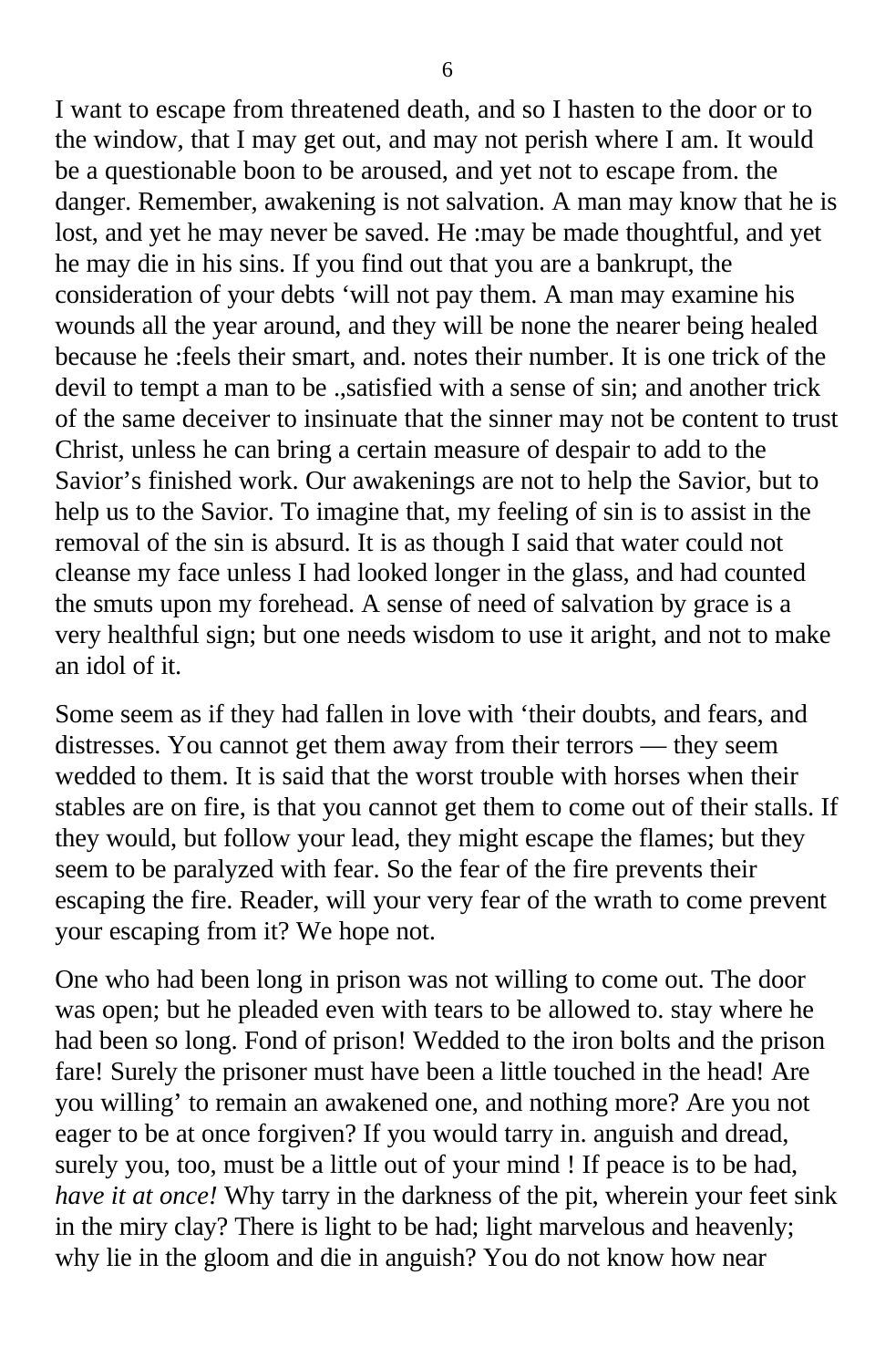salvation is to you. If you did, you would surely stretch out your hand and take it, for there it is; and *it is to be had for the taking.*

Do not; think that feelings of despair would fit you for mercy. When the pilgrim, on his way to the Wicket *Gate,* tumbled into the Slough of Despond, do you think that, when the foul mire of that slough stuck to his garments, it was a recommendation to him, to get him easier admission at the head of the way? It is not so. The pilgrim did not. think so by any means; neither may you. It is not what *you* feel that will save you, but what *Jesus* felt. Even if there were some healing value in feelings, they would have to be good ones; and the feeling which makes us doubt the power of Christ to save, and prevents our finding salvation in him, is by no means a good one, but a cruel wrong to the love of Jesus.

Our friend has come to see us, and has traveled through our crowded London by rail, or tram, or omnibus. On a sudden he turns pale. We ask him what is the matter, and. he answers, *"I* have lost my pocket-book, and it contained all the money I have in the world." He goes over the amount to a penny, and describes the cheques, bills, notes, and coins. We tell him that it must be a great consolation to him to be so accurately acquainted with the extent of his loss. He does not seem to see the worth of our consolation. We assure him that he ought to be grateful that he has so dear a sense of his loss; for many persons might have lost their pocket-books and have been quite unable to compute their losses. Our friend is not, however, cheered in the least. "No," says he, "to know my loss does not help me to recover it. Tell me where I can find my property, and you have done me real service; but merely to know my loss is no comfort whatever." Even so, to believe that you have sinned, and that your soul is forfeited to the justice of God, is a very proper thing; but it will not save. Salvation is not by our knowing our own ruin, but by fully grasping the deliverance provided in Christ Jesus. A person who refuses to look to the Lord Jesus, but persists in dwelling upon his sin and ruin, reminds us of a boy who dropped a shilling down an open grating of a London sewer, and lingered there for hours, :finding comfort in saying, "It rolled in just there! Just between those two iron bars I saw it go right down." Poor soul! Long might he remember the details of his loss before he would in this way get back a single penny into his pocket, wherewith to buy himself a piece of bread. You see the drift of the parable; profit by it.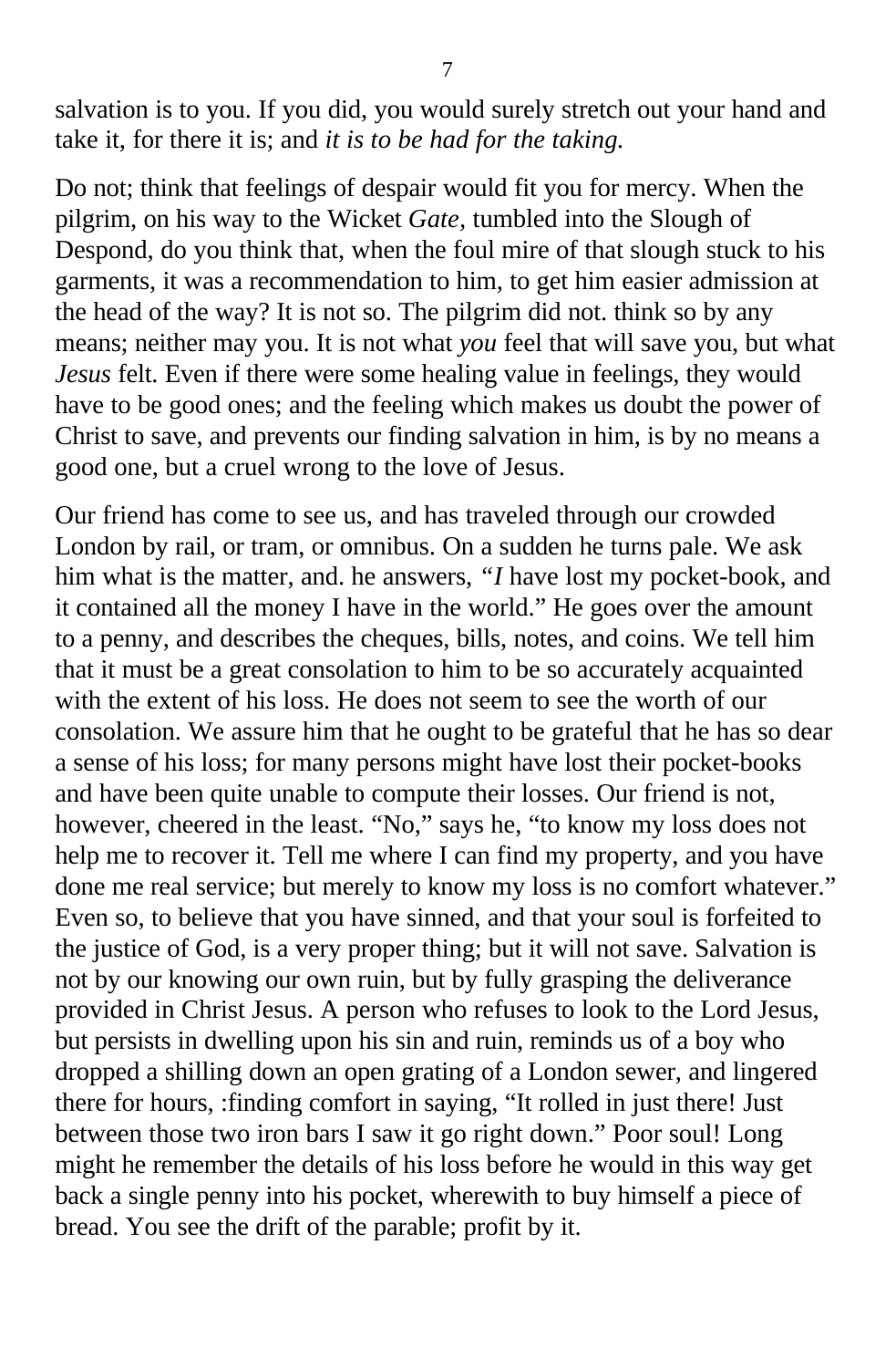### JESUS ONLY.

WE cannot too often or too plainly tell the seeking soul that his only hope for salvation lies in the Lord Jesus Christ. It lies in him completely, only, and alone. To save both from the guilt and the power of sin, Jesus is allsufficient. His name is called Jesus, because "he shall save his people from their" The Son of man hatch power on earth to forgive sins." He is exalted on high "to give repentance and remission of sins." It pleased God from of old to devise a method of salvation which should be all contained in his only-begotten Son. The Lord Jesus, for rite working out of this salvation, became man, and being found in fashion as a man, became obedient to death, even the death of the cross. If another way of deliverance had been possible, the cup of bitterness would have passed from him. It stands to reason that the darling of heaven would not have died to save us if we could 'have been rescued at less expense. Infinite grace provided the great sacrifice; infinite love submitted to death for our sakes. How can we dream that there can be another way than the way which God has provided at such cost, and set forth in Holy Scripture so simply and so pressingly? Surely it is true that "Neither is there salvation in any other: for there is none other name under heaven given among men, whereby we must 'be saved."

To suppose that the Lord Jesus has only half saved, men, and that there is needed some 'work'. or feeling of their own to finish his work is wicked. What is there of ours that could be added to his blood and righteousness? "All our righteousnesses are as filthy rags." Can these be patched on to 'the costly fabric of his divine righteousness? Rags and fine white linen! Our dross and his pure gold! It is an insult to the Savior to dream of such a thing. We have sinned enough, without adding this to all our other offenses.

Even if we had any righteousness in which we could boast; if our fig leaves were broader than usual, and were not so utterly fading, it would be wisdom to put them away, and accept that righteousness which must be far more pleasing to God than anything of our own. The Lord must see more that is acceptable in his Son than in the best of us. *The best of us!* The words seem satirical, though they were not so intended. What best is there about any of us? "There is none that doeth good; no, not one." I who write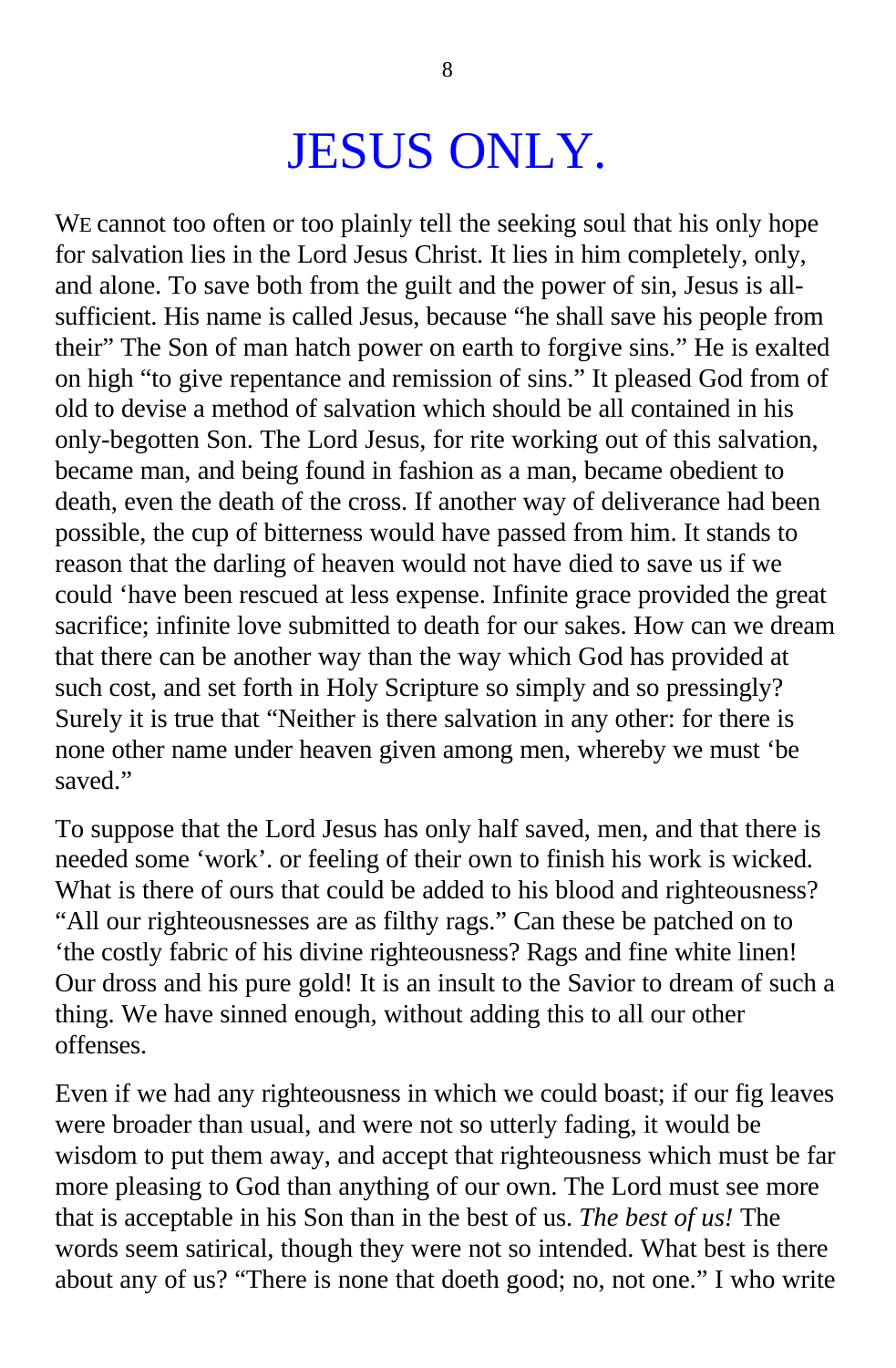these lines, would most freely confess that I have not a thread of goodness of my own. I could not make up so much as a rag, or a piece of a rag. I am utterly destitute. But if I had the fairest suit of good works which even pride can imagine, I would tear it up that I might put on nothing but the garments of salvation, which are freely given by the Lord Jesus, out of the heavenly wardrobe of his own merits.

It is most glorifying to our Lord Jesus Christ that we should hope for every good thing from him alone. This is to treat him as he deserves to be treated; for as he is and beside him there is none else we are bound to look unto him and be saved.

This is to treat him as he loves to be treated, for he bids all those who labor and are heavy laden to come to him, and he will give them rest. To imagine that he cannot save to the uttermost is to limit the Holy One of Israel, and put a slur upon his power; or else to slander the loving heart of the Friend of sinners, and cast a doubt upon his love. In either case, we should commit a cruel and wanton sin against the tenderest points of his honor, which are his ability and willingness to save all that come unto God by him.

The child, in danger of the fire, just clings to the fireman, and trusts to him alone. She raises no question about the strength of his limbs to carry her, or the zeal of his heart to rescue her; but she clings. The heat is terrible, the smoke is blinding, but she clings; and her deliverer quickly bears her to safety. In the same childlike confidence cling to Jesus, who can and will bear you out of danger from the flames of sin.

The nature of the Lord Jesus should inspire us with the fullest confidence. As he is God, he is almighty to save; as he is man, he is filled with all fullness to bless; as he is God and man in one Majestic Person, he meets man in his creatureship and God in his holiness. The ladder is long enough to reach. from Jacob prostrate on the earth, to Jehovah reigning in heaven. To bring another ladder would be to suppose that he failed to bridge the distance; and this would be grievously to dishonor him. If even to add to his words is to draw a curse upon ourselves, what must it be to pretend to add to himself? Remember that he, himself, is the Way; and to suppose that we must, in some manner, add to the divine road, is to be arrogant enough to think of adding to him. Away with such a notion! Loathe it as you would blasphemy; for in .essence it is the worst of blasphemy against the Lord of love.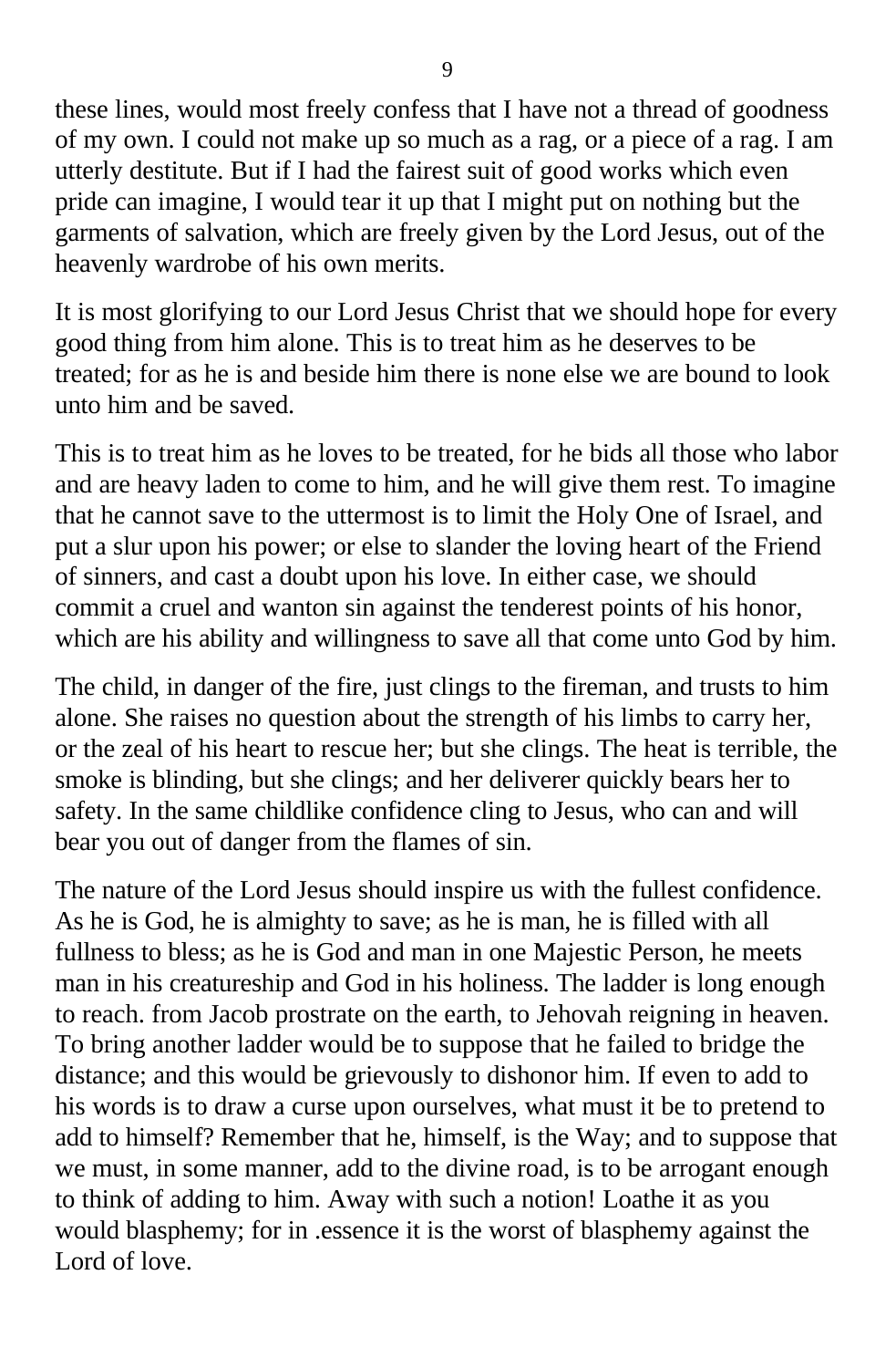To come to Jesus with a price in our hand, would be insufferable, pride, even if we had any price that we could bring. What does he need of us? What could we bring if he did need it? Would he sell the priceless blessings of his redemption? That which he wrought out in his heart's blood, would he barter it with us for our tears, and vows, or *for* ceremonial observances, and feelings, and works? He is not reduced to make a market of himself: he will give freely, as beseems his royal love; but he that offereth a price to him knows not with whom he is dealing, nor how grievously he vexes his free Spirit. Empty-handed sinners may have what they will. All that they can possibly need is in Jesus, and he gives it for the asking; but we must believe that he is all in all, and we must not dare to breathe a word about completing what he has finished, or fitting ourselves for what he gives to us as undeserving sinners.

The reason why we may hope for forgiveness of sin, and life eternal, by faith in the Lord Jesus, is that God has so appointed. He has pledged himself in the gospel to save all who truly trust in the Lord Jesus, and he will never run back from his promise. He is so well pleased with his onlybegotten Son, that he takes pleasure in all who lay hold upon him as their one and only hope. The great God himself has taken hold on him who has taken hold on his Son. He works salvation for all who look for that salvation to the once-slain Redeemer. For the honor of his Son, he will not suffer the man who trusts in him to be ashamed. "He that believeth on the Son hath everlasting life;" for the ever-living God has taken him unto himself, and has given to him to be a partaker of his life. If Jesus only be yore' trust, you need not fear but what you shall effectually be saved, both now and in the day of his appearing.

When a man confides, there is a point of union between him and God, and that union guarantees blessing. Faith saves us because it makes us cling to Christ Jesus, and he is one with God, and thus brings us into connection with God. I am told that, years ago, above the Falls of Niagara, a boat was upset, and two men were being carried down by the current, when persons on the shore managed to float a rope out to them, which rope was seized by them both. One of them held fast to it, and was safely drawn to the bank; but the other, seeing a great log come floating by, unwisely let go the rope, and clung to the great piece of timber, for it was the bigger thing of the two, and apparently better to cling to. Alas! the timber, with the man on it, went right over the vast abyss, because there was no union between the wood and the shore. The size of the log was no benefit to him who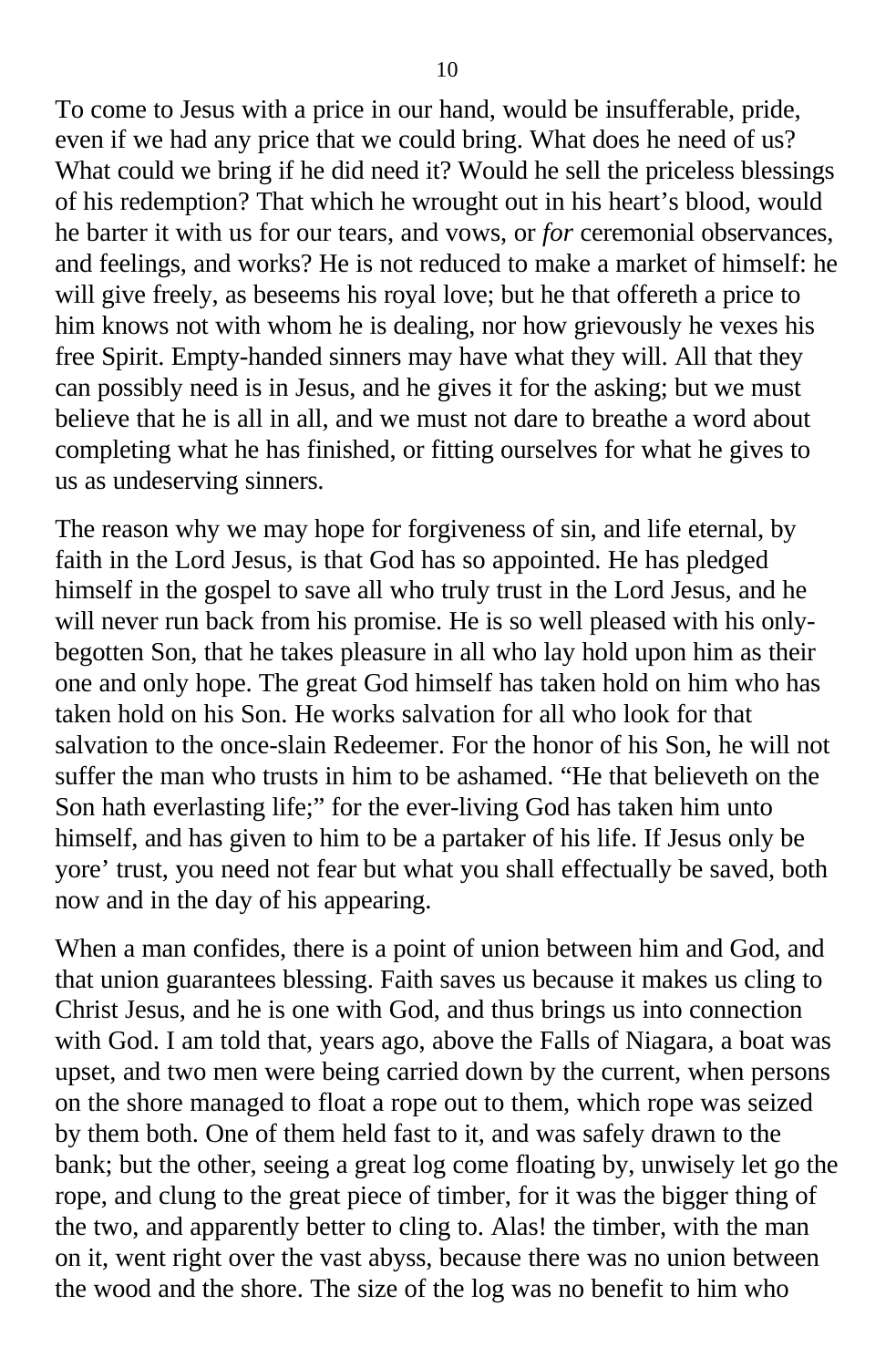grasped it; it needed a, connection with the shore to produce safety. So, when a man trusts to his works, or to his prayers, or almsgivings, or to sacraments, or to anything of that sort, he will not be saved, because there is no junction between him and God through Christ Jesus; but faith, though it may seem to be like a slender cord, is in the hand of the great God on the shore side; infinite power pulls in the connecting line, and thus draws the man from destruction. Oh, the blessedness of faith, because it unites us to God by the Savior, whom he has appointed, even Jesus Christ! O reader, is there not common-sense in this matter? Think it over, and may there soon be a band of union between you and God, through your faith in Christ Jesus!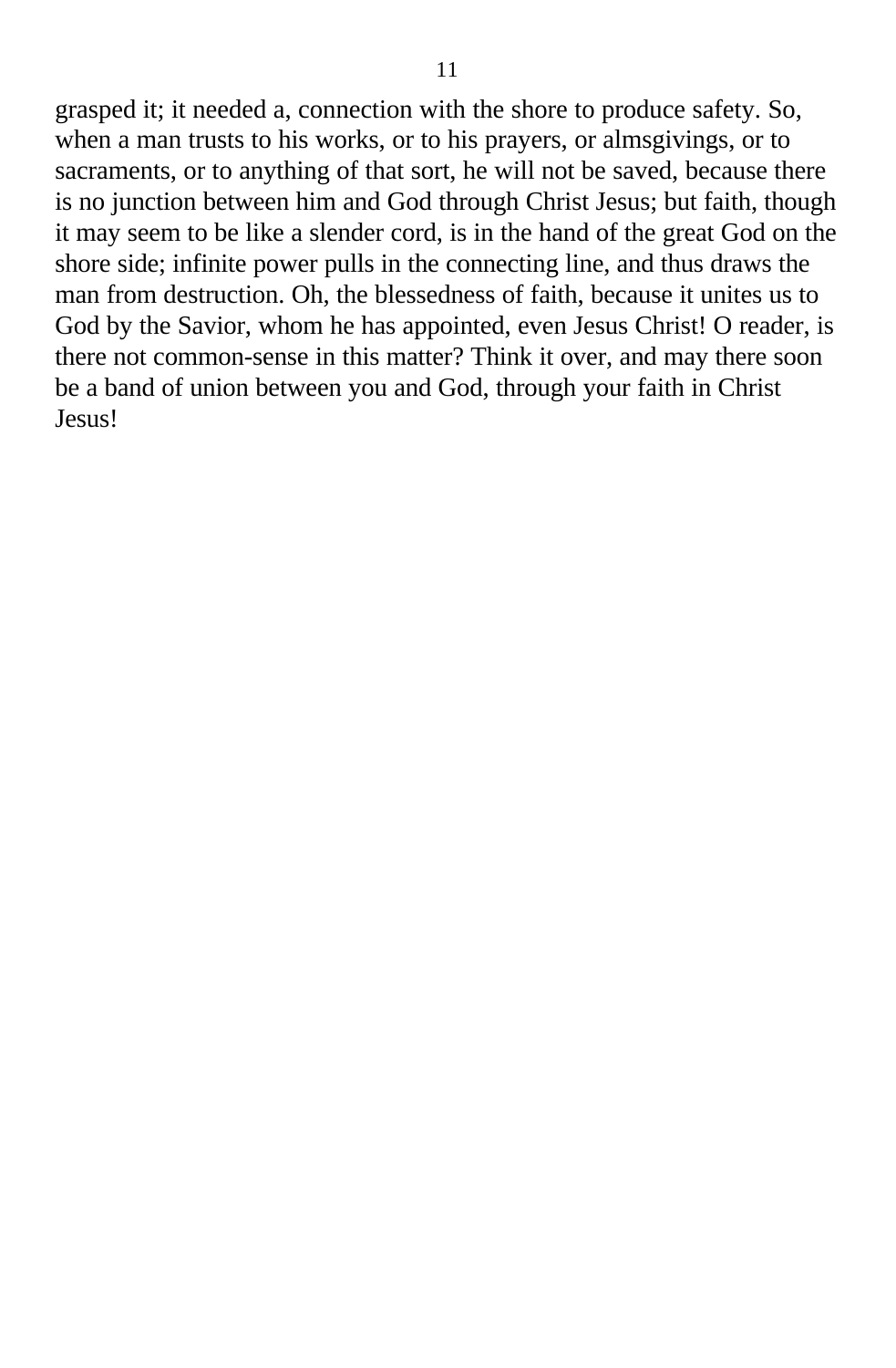### FAITH IN THE PERSON OF THE LORD JESUS.

THERE is a wretched tendency among men to leave Christ himself out of the gospel. They might as well leave flour out of bread. Men hear the way of salvation explained, and consent to it as being Scriptural, and in every way such as suits their case; but they forget that a plan is of no service unless it is carried out; and that in the matter of salvation their own personal faith in the Lord Jesus is essential. A road to York will not take me there, I must; travel along it for myself. All the sound doctrine that ever was believed will[never Save a man unless he puts his trust in the Lord Jesus for himself.

Mr. Macdonald asked the inhabitants of the island of St. Kilda how a man must be .saved. An old man replied, "We shall be saved if we repent, and forsake our sins, and · turn to God." "Yes," said a middle-aged female, "and with a true heart too." "Ay," rejoined a third, "and with prayer"; and, added a fourth, "It must be the prayer of the heart." "And we must be diligent too," said a fifth, "in keeping the commandments." Thus, each having contributed his mite, feeling that a very decent creed had been made up, they all looked and listened for the preacher's approbation; but they had aroused his deepest pity: he had to begin at the beginning, and preach Christ to them. The carnal mind always maps out for itself a way in which self can work and become great.; but the Lord's way is quite the reverse. The Lord Jesus puts it very compactly in Mark 16:16: "He that believeth and is baptized shall be saved." Believing and being baptized are no matters of merit to be gloried in; they are so simple that boasting is excluded, and free grace bears the palm. This way of salvation is chosen that it might be seen to be of grace alone. It may be that the reader is unsaved: what is the reason? Do you think the way of salvation, as laid down in the text we have quoted, to be dubious? Do you fear that you would not be saved if you followed it? How can that be, when God has pledged his own word. for its certainty? How can that fail. which God prescribes, and concerning which he gives a promise? Do you think it very easy? Why, then, do you not attend to it? Its ease leaves those without excuse who neglect it. If you would have done some great thing, be not so foolish as to neglect the little thing. To believe is to trust, or lean upon Christ Jesus; in other words, to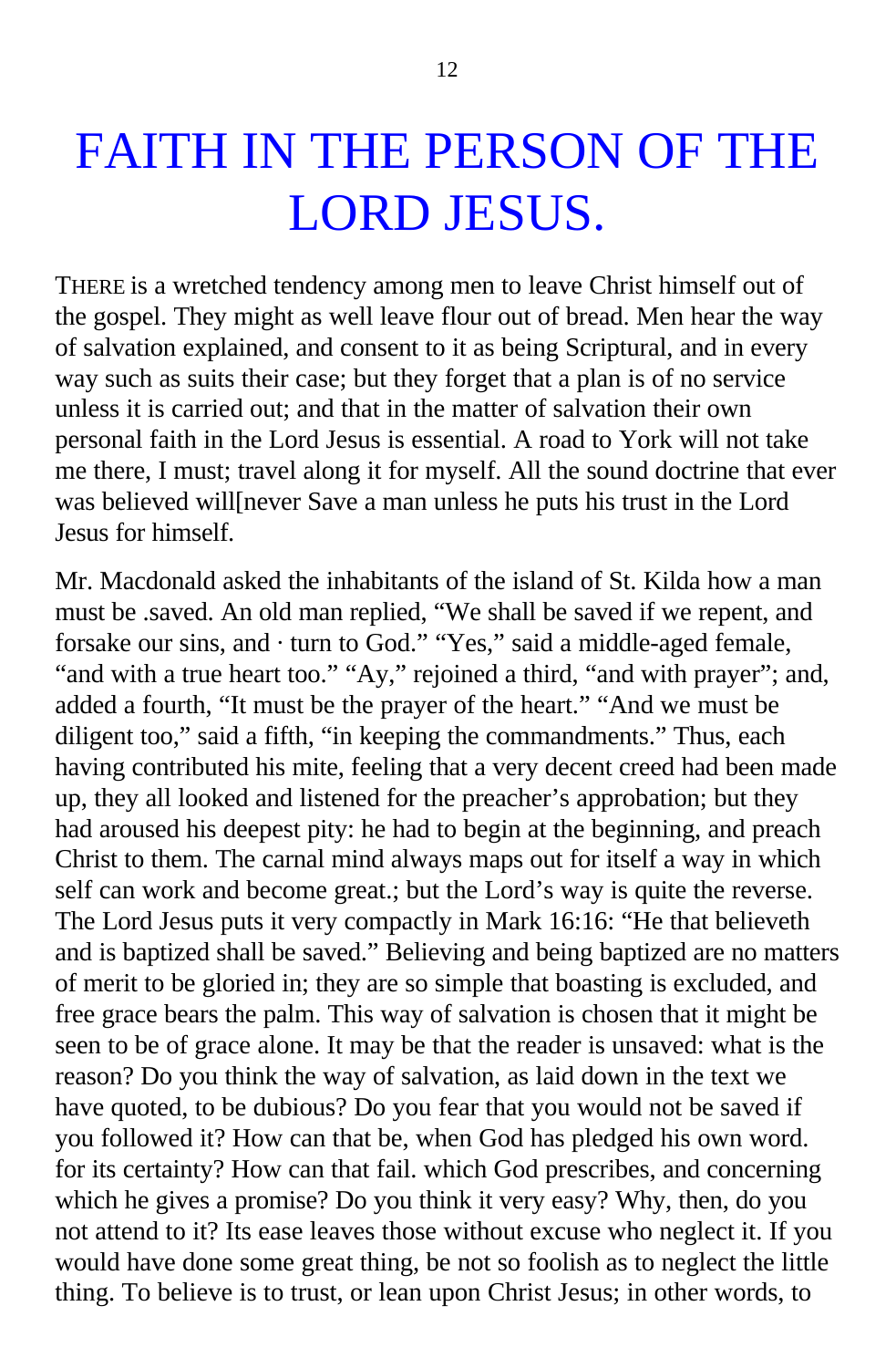give up self-reliance, and to rely upon the Lord Jesus. To be baptized is to submit to the ordinance which our Lord fulfilled at Jordan, to which the converted ones submitted at Pentecost, to which the jailer yielded obedience on the very night of his conversion. It is the outward confession which should always go with inward faith. The outward sign saves not; but it sets forth to us our death, burial, and resurrection with Jesus, and, like the Lord's Supper, it is not to be neglected.

The great point is to believe in Jesus, and confess your faith. Do you believe in Jesus? Then, dear friend, dismiss your fears; you shall be saved. Are you still an unbeliever? Then. remember, there is but one door, and if you will not enter by it, you must perish in your sins. The door is there; but unless you enter 'by it, what is the use of it to you? It is of necessity that you obey the command of the gospel. Nothing can save you if you do not hear the voice of Jesus, and do his bidding indeed and of a truth. Thinking and resolving will not answer the purpose; you must come to real business; for only as you actually believe will you truly live unto God.

I heard of a friend who deeply desired to be the means of the conversion of a young man, and one said to him, "You may go to him, and talk to him, but you will get him no further; for he is exceedingly well acquainted with the plan of salvation.'" It was eminently so; and therefore, when our friend began to speak with the young man, he received for an answer, "I am much obliged to you, but I do not know that you can tell me much., for I have long known and admired the plan of salvation by the substitutionary sacrifice of Christ?" Alas! he was resting in *the plan,* but he had not believed in *the -Person.* The plan of salvation is most blessed, but it can avail us nothing unless we personally believe in the Lord Jesus Christ himself. What is the comfort of a plan of a house if you do not enter the house itself? The man in our cut, who is sitting out in the rain, is not. deriving much comfort from the plans which are spread out before him. What is the good of a plan of clothing if you have not a rag to cover you? Have you never heard of the Arab chief at Cairo, who was very ill, and went to the missionary, and the missionary said he could give him a prescription? He did so; and a week after he found the Arab none the better. "Did you take my prescription?" he asked. *"Yes,* I ate every morsel of the paper." He dreamed that he was going to be cured by devouring the physician's writing, which I may call the plan of ,he medicine. He should have had the prescription made up, and then it might have wrought him good, if he had taken the draught: it could do him no good to swallow 'the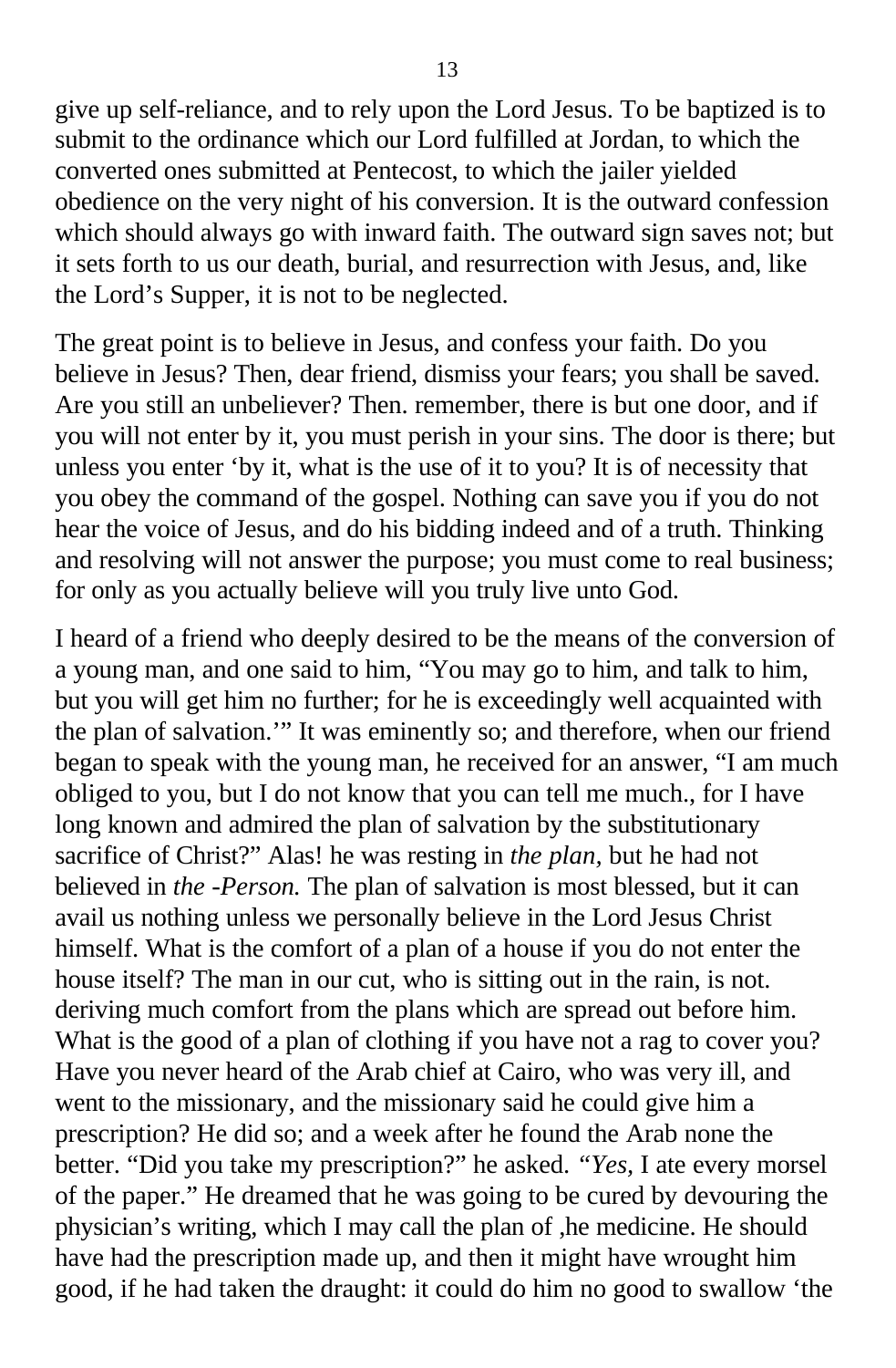recipe. So is it with salvation: it is not 'the plan of salvation which can save, it is the carrying out of that plan by the Lord Jesus in his death on our behalf, and our acceptance of the same. Under the Jewish law, the offerer brought a bullock, and laid his hands upon it: it was no dream, or theory, or plan. In the victim for sacrifice he found something substantial, which he could handle and touch: even so do we lean upon the real and true 'work of Jesus, the most substantial thing under heaven. We come to the Lord Jesus 'by faith, and say, "God has provided an atonement here, and I accept it. I believe in the fact accomplished on the cross; I am confident that sin was put away by Christ, and I rest on him." If you would be saved, you must get beyond the acceptance of plans and doctrines to a resting in the divine person and finished work of the Lord Jesus Christ. Dear reader, will you have Christ now?

Jesus invites all those who labor and are heavy laden to come to him, and he will give them rest. He does not promise this to their merely dreaming about him. They must come; and they must come to him, and not merely to the Church, to baptism, or to the orthodox faith, or to anything short of his divine person. When the brazen serpent was lifted up in the wilderness, the people were not, to look to Moses, nor to the Tabernacle, nor to the pillar of cloud, but to the brazen serpent itself. Looking was not enough unless they looked to the right object: and the right object was not enough unless they looked. It was not enough for them to know about the serpent of brass; they must each one look to it for himself. When a man is ill, he may have a good knowledge of medicine, and yet he may die if he does not actually take the healing draught. We must receive Jesus; for "to as many as received him, to them gave he power to become the sons of God." Lay the emphasis on two words' *We must receive* HIM, and *we must* receive *him.* We must open wide the door, and take Christ Jesus in; for "Christ in you" is "the hope of glory." Christ must be no myth, no dream, no phantom to us, but a real man, and truly' God; and our reception of him must be no forced and reigned acceptance, but the hearty and happy assent and consent of the soul that he shall be the all in all of our salvation. Will we not at once come to him, and make him our sole trust?

The dove is hunted by the hawk, and finds no security from its restless enemy. It has learned, that there is shelter for it in the cleft of the rock, and it hastens there with gladsome wing. Once wholly sheltered within its refuge, it fears no bird of prey. But if it did not hide itself in the rock, it would be seized upon by its adversary. The rock  $\cdot$  would be of no use to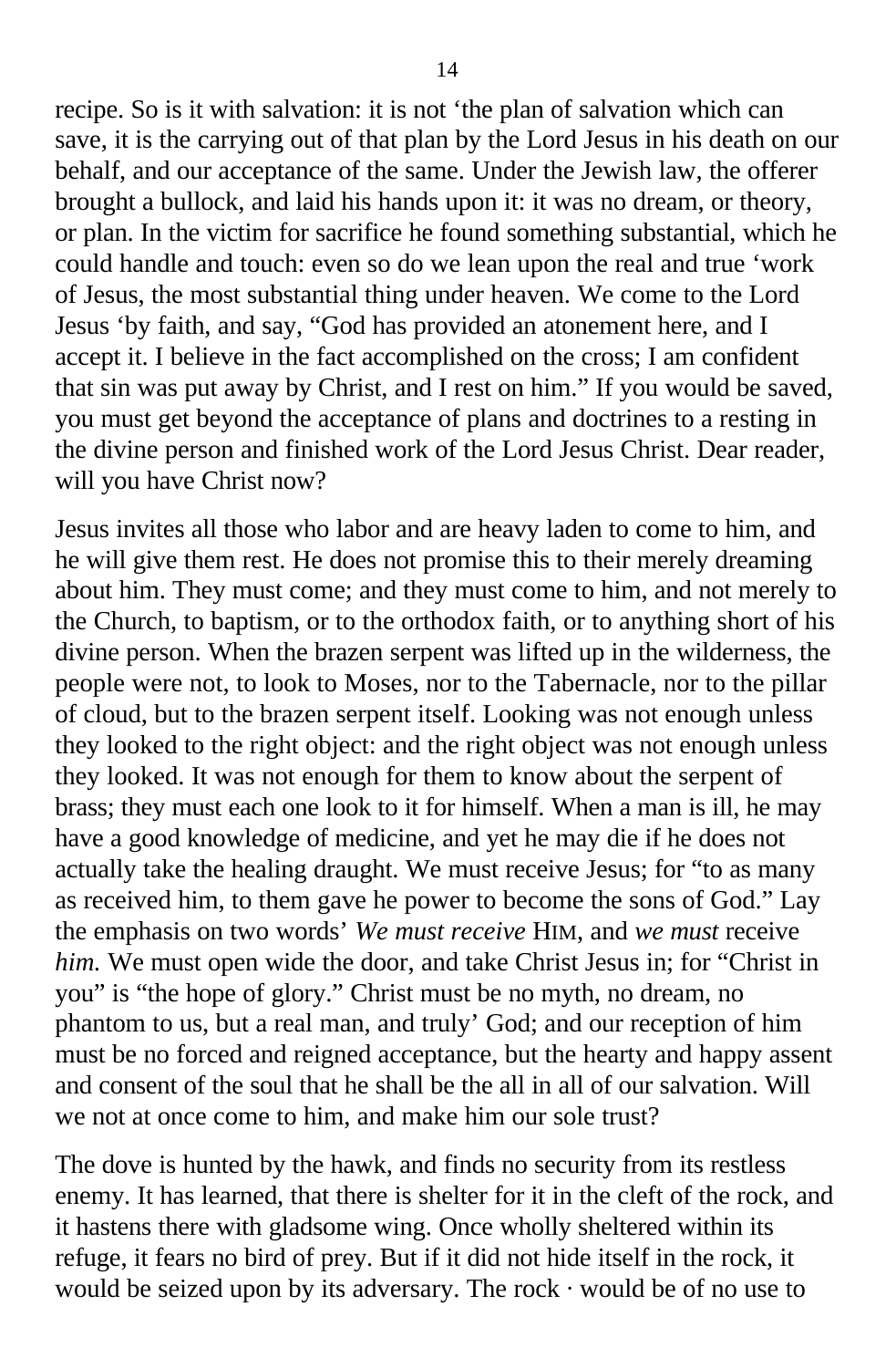the dove, if the dove did not enter its cleft. The whole body must be hidden in the rock. What if ten thousand other birds found a fortress there, yet that fact would not save the one dove which is now pursued by the hawk! It must put its whole self into the shelter, and bury itself within its refuge, or its life will be forfeited to the destroyer.

What a picture of faith is this! It is entering into Jesus, hiding in his wounds.

#### *"Rock of* **Ages,** *cleft for me, Let me hide myself in thee."*

The dove is out of sight: the rock alone is seen. So does the guilty soul dart into the riven side of Jesus by faith, and is buried in him out of sight of avenging justice. But there must be this personal application to Jesus for shelter; and this it is that so many put off from day to day, till it is to be feared that they will "die in their sins." What an awful word is that! It is what our Lord said to the unbelieving Jews; and he says the same to us at this hour: *"If* ye believe not that I am he, ye shall die in your sins." It makes one's heart quiver to think that even. one who shall read these lines may yet be of the miserable company who will thus perish. The Lord prevent it of his great grace!

I saw, the other day, a remarkable picture, which I shall use as an illustration of the way' of salvation by faith in Jesus. An offender had committed a crime for which he must die, but it was in the olden time, when churches were considered to be sanctuaries in which criminals might hide themselves, and so escape from death. See the transgressor! He rushes towards the church, the guards pursue him with their drawn swords, athirst for his blood! They follow him even to the church door. He rushes up the steps, and just as they are about to overtake him, and hew him in pieces on the threshold of the church, out comes the Bishop, and holding up the cross, he cries, "Back, back! Stain not the precincts of God's house with blood ! Stand 'back!" The fierce soldiers at once respect the emblem, and retire, while the poor fugitive hides himself behind the robes of the Bishop. It is even so with Christ. The guilty sinner flies straight away to Jesus; and though Justice pursues him., Christ lifts up his wounded hands, and cries to Justice, "Stand back! I shelter this sinner; in the secret place of my tabernacle do I hide him; I will not suffer him to perish, for he puts his trust in me." Sinner, fly to Christ! But you answer, "I am too vile." The viler you are, the more will you honor him by believing that he is able to protect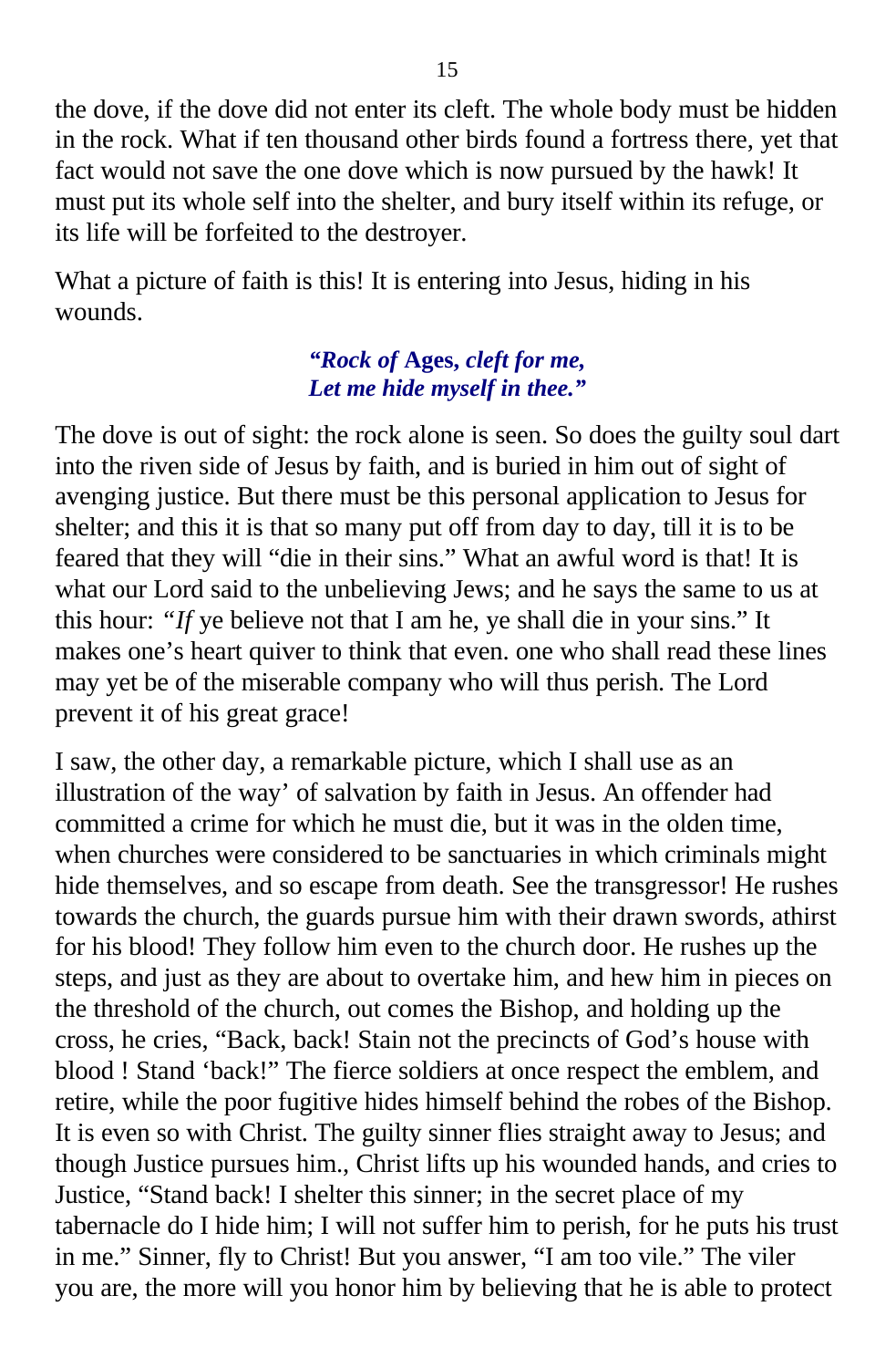even you. "But I am so great a sinner." Then the more honor shall be given to him if you have faith to confide in him, great sinner though you are. If you have a little sickness, and you tell your physician — " Sir, I am quite confident in your skill to heal," there is no great compliment in your declaration. Any'-body can cure a finger-ache, or a trifling sickness. But if you are sore sick with a complication of diseases which grievously torment you, and you say — " Sir, I seek no better physician; I will ask no other advice but yours; I trust myself joyfully with you;" what an honor have you conferred on him, that you can trust your life in his hands while it is in extreme and immediate danger! Do the like with Christ; put your soul into his care: do it deliberately, and without a doubt. Dare to quit all other hopes: venture all on Jesus; I say '; venture'' though there is nothing really venturesome in it, for he is abundantly able to save. Cast yourself simply on Jesus; let nothing but faith be in your soul towards Jesus; believe him, and trust in him, and you shall never be made ashamed of your confidence. "He that believeth on him shall not be confounded '" (1 Peter 2:6).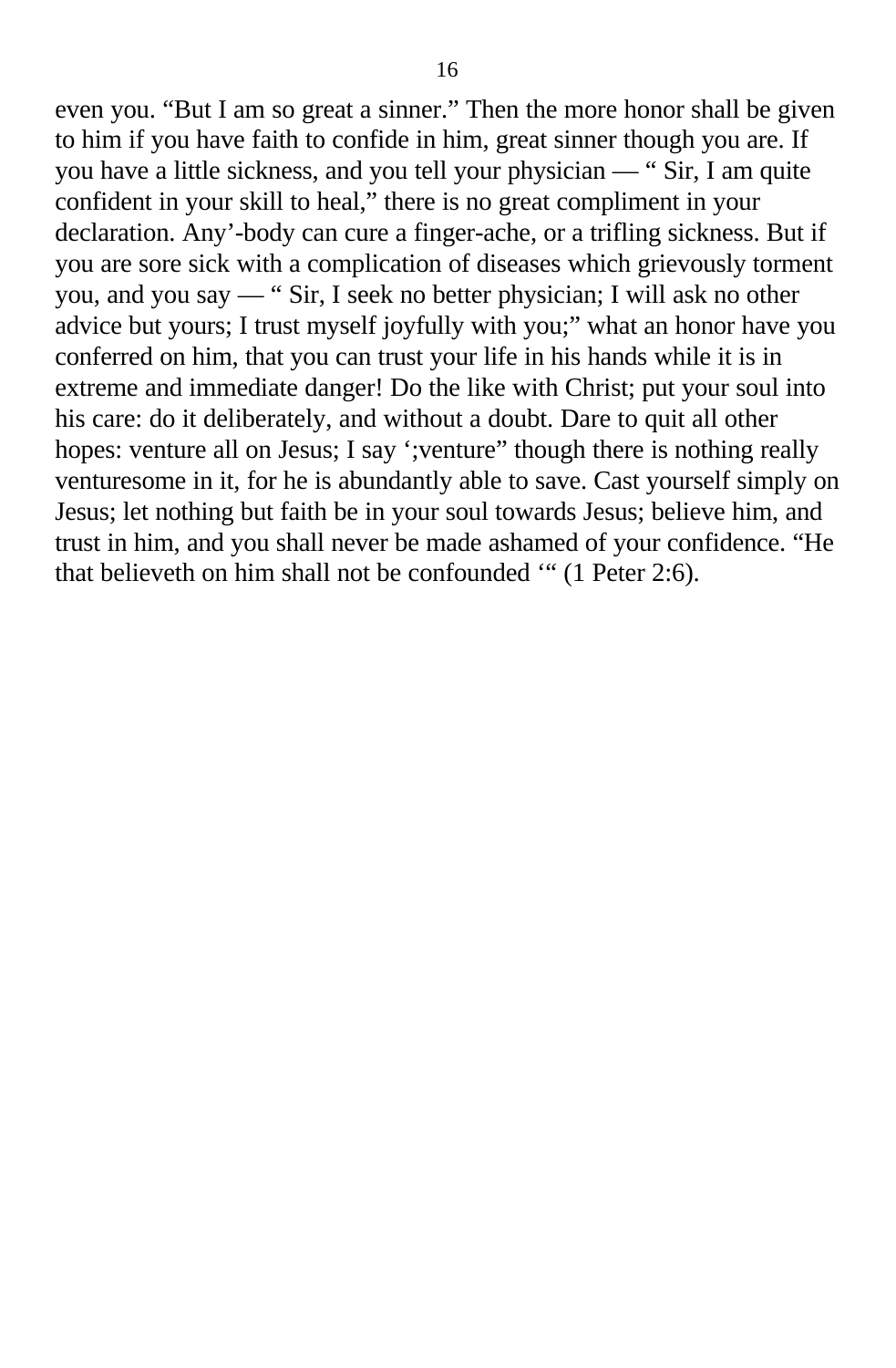### FAITH VERY SIMPLE

TO many, faith seems a hard thing. The truth is, *it is only hard because it is easy.* Naaman thought it hard that he should have to wash in Jordan; but if it had been some great thing, he would have done it right cheerfully. People think that salvation must be the result of some act or feeling, very mysterious, and very difficult; but God's thoughts are not our thoughts, neither are his ways our ways. In order that the feeblest and the most ignorant may be saved, he has made the way of salvation as easy as the A, B, C. There is nothing about it to puzzle anyone; only, as everybody expects to be puzzled by it, many are quite bewildered when they find it to be so exceedingly simple.

The fact is, we do not believe that God means what he is saying; we act as if it could not be true. I have heard of a Sunday-school teacher who performed an experiment which I do not think I shall ever try with children, for it might turn out to be a very expensive one. Indeed, I feel sure that the result in my case would be very different from what I now describe. This teacher had been trying to illustrate what faith was, and, as he could not get it into the minds of his boys, he took his watch, and he said, "Now, I will give you this watch, John. Will you have it?" John fell thinking what the teacher could mean, and did not seize the treasure, but made no answer. The teacher said to the next boy, "Henry, here is the watch. Will you have it?" The boy, with a very proper modesty, replied, "No, thank you, sir." The teacher tried several of the boys with the same result; till at last a youngster, who was not so wise or so thoughtful as the others, but rather more believing, said in the most natural way, "Thank you, sir," and put the watch into his pocket. Then the other boys woke up to a startling fact: their companion had received a watch which they had refused. One of the boys quickly asked of the teacher, "Is he to keep it?" "Of course he is," said the teacher, "I offered it to him, and he accepted it. I would not give a thing and take a thing: that would be very foolish. I put the watch before you, and said that I gave it to you, but none of you would have it." "Oh!" said the boy, "if I had known you meant it, I would have had it." Of course he would. He thought it was a piece of acting, and. nothing more. All the other boys were in a dreadful state of mind to think that they had lost the watch. Each one cried, "Teacher, I did not know you meant it, *but I thought* — " No one took the gift; but every one *thought*. Each one had his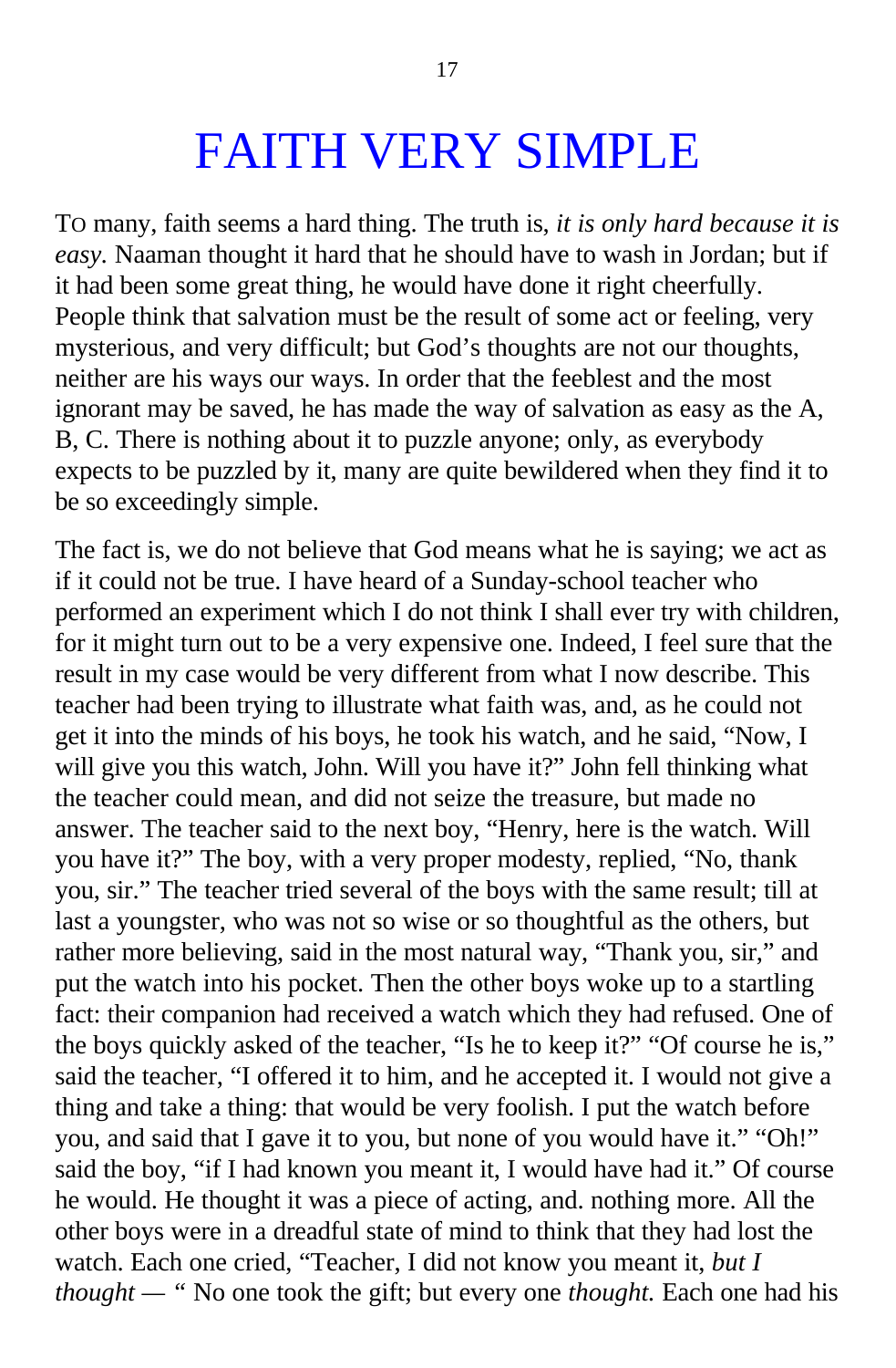theory, except the simple-minded boy who believed what he was told, and got the watch. Now I wish that I could always be such a simple child as literally to believe what the Lord says, and take what he puts before me, resting quite content that he is not playing with me, and that I cannot be wrong in accepting what he sets before me in the gospel. Happy should we be if we would trust, and raise no questions of any sorts. But, alas! we will get thinking and doubting. When the Lord uplifts his dear Son before a sinner, that sinner should take him without hesitation. If you take him:, you have him; and none can take him from you. Out with your hand, man, and take him at once!

When inquirers accept the Bible as literally true, and see that Jesus is really given to all who trust him, all the difficulty about understanding the way of salvation vanishes like the morning's frost at the rising of the sun.

Two inquiring ones came to me in my vestry. They had been hearing the gospel. from me for only a short season, but they had been deeply impressed by it. They' expressed their regret that they were about, to remove far away, but they added their gratitude that they had heard me at all. I was cheered by their kind thanks, but felt anxious that a more effectual work should be wrought in them, and therefore I asked them, *"Have* you in very deed believed in the Lord. Jesus Christ? Are you saved?" One of them replied, "*I* have been trying hard to believe." This statement I have often heard, but I will never let it go by me unchallenged. *"No,"* I said, *"that* will not do. Did you ever tell your father that you tried to believe him?" After I had dwelt a while upon the matter, they admitted that such language would have been an insult to their father. I then set the gospel very plainly before them in as simple language as I could, and I begged them to believe Jesus, who is more worthy of faith than the best of fathers. One of them replied, *"I* cannot realize it' I cannot realize that I am saved." Then I went on to say, "God bears testimony to his Son, that whosoever trusts in his Son is saved. Will you make him a liar now, or will you believe his word?" While I thus spoke, one of them started as if astonished, and she startled us all as she cried, "O sir, I see it all; I am saved! Oh, do bless Jesus for me; he has shown me the way, and he has saved me! I see it all." The esteemed sister who had brought these young friends to me knelt down with them while, with all our hearts, we blessed and magnified the Lord for a soul brought into light. One of the two sisters, however, could not see the gospel as the other had done, though I feel sure she will do so before long. Did it not seem strange that, both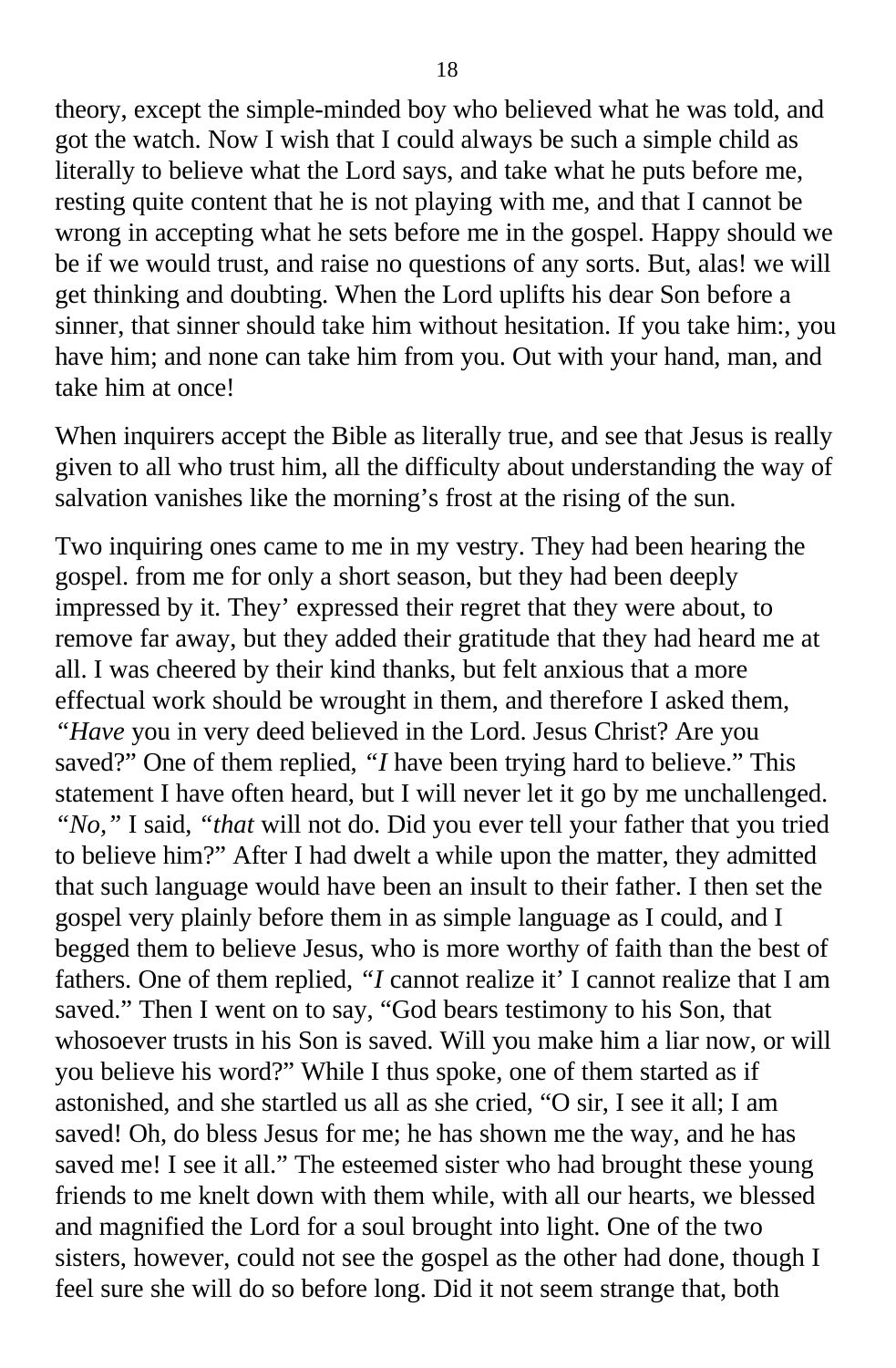hearing the same words, one should come out into clear light, and the other should remain in the gloom? The change which comes over the heart when the understanding grasps the gospel is often reflected in the face, and shines there like the light of heaven. Such newly enlightened souls often exclaim, "Why, sir, it is so plain; how is it I have not seen it before this? I understand all I have read in the Bible now, though I could not make it out before. It has all come in a minute, and now I see what I could never understand before." The fact is, the truth was always plain, but they were looking for signs and wonders, and therefore did not see what was nigh them. Old men often look for their spectacles when they are on their foreheads; and it is commonly observed that we fail to see that which is straight before us. Christ Jesus is before our faces, and we have only to look to him, and live; but we make all manner of bewilderment of it, and so manufacture a maze out of that which is plain as a pikestaff.

The little incident about the two sisters reminds me of another. A muchesteemed friend came to me one Sabbath morning after service., to shake hands with me, "for," said she, "I was fifty years old on the same day as yourself. I am like you in that one thing, sir; but I am the very reverse of you in better things." I remarked, "Then you must be a very good woman; for in many things I wish I also could be the reverse of what I am." "No, no," she said, "I did not mean anything of that sort.: I am not right at all." "What!" I cried, "are you not a believer in the Lord Jesus?" "Well," she said, with much emotion, "I, I will try to be." I laid hold of her hand, and said, "My dear soul, you are not'. going to tell me that you will try to believe my Lord Jesus! I cannot have such talk from you. It means blank unbelief. What has HE done that you should talk of him in that way? Would you tell *me* that you would try to believe *me?* I know you would not treat me so rudely. You think me a true man, and so you believe me at once; and surely you cannot do less with my Lord Jesus? Then with tears she exclaimed, "Oh, sir, do pray for me!" To this I replied, "I do not feel that I can do anything of the kind. What can I ask the Lord Jesus to do for one who will not trust him? I see nothing to pray about. If you will believe him, you shall be saved; and if you will not believe him, I cannot ask him to invent a new way to gratify your unbelief." Then she said again, "I will try to believe *";* but I told her solemnly I would have none of her trying; for the message from the Lord did not mention *"trying,"* but said, *"Believe* in the Lord Jesus Christ, and thou shalt be saved." I pressed upon her the great truth, that "lie that believeth on him hath everlasting life"; and its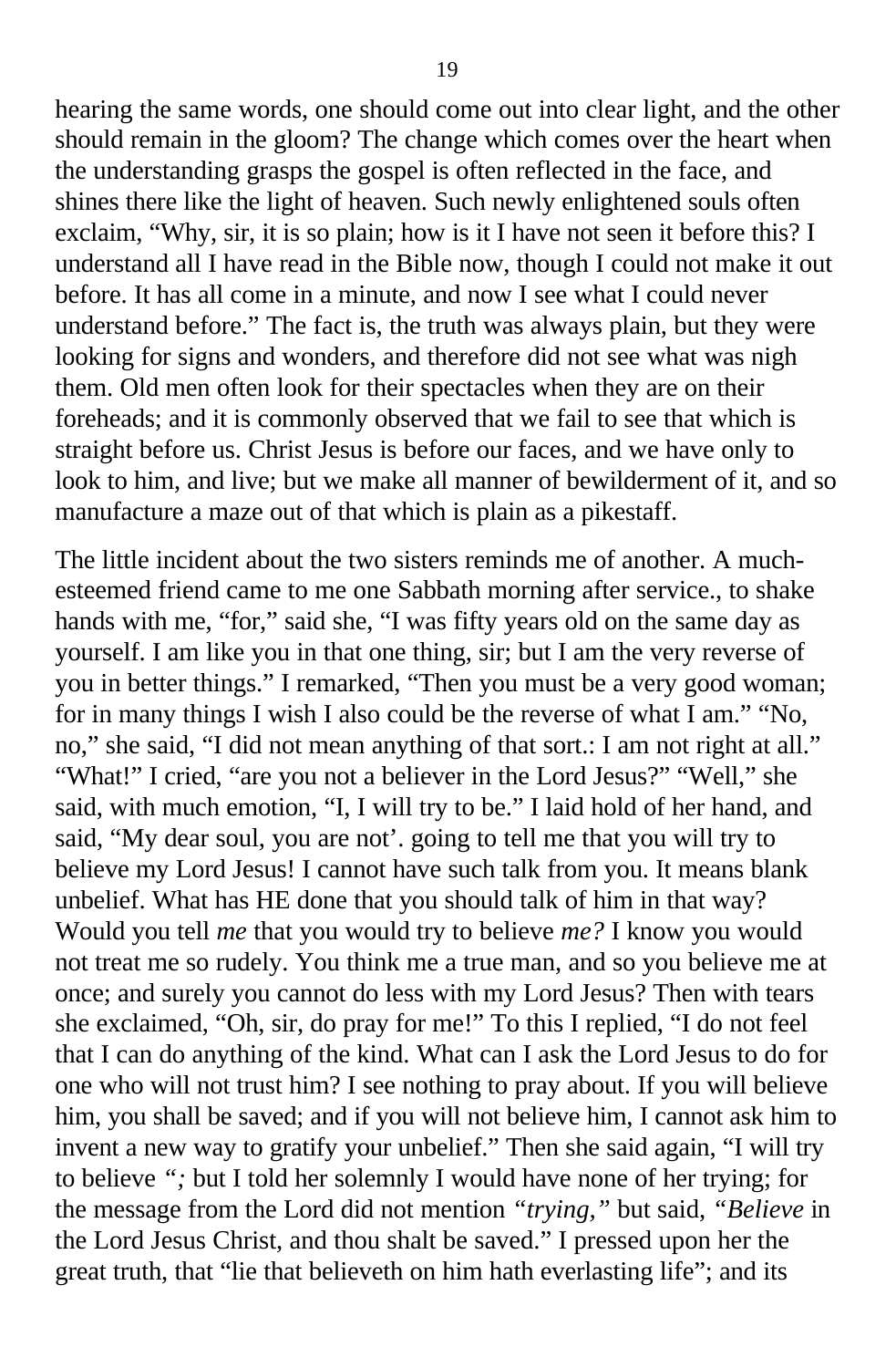terrible reverse — *"He* that believeth not is condemned already, because he hath not believed in the name of the only-begotten Son of God." I urged her to full faith in the once crucified but now ascended Lord, and the Holy Spirit there and 'then enabled her to trust. She most tenderly said, *"Oh,* sir, I have been looking to my feelings, and this has been my mistake! Now I trust my soul with Jesus, and I am saved." She found immediate peace through believing. There is no other way.

God has been pleased to make the necessities of life very simple matters. We must eat; and even a blind man can find the way to his mouth. We must drink; and even the tiniest babe knows how to do this without instruction. We have a fountain in the grounds of the Stockwell Orphanage, and when it is running in the hot weather, the boys go to it naturally. We have no class for fountain-drill.. Many poor boys have come to the Orphanage, but never one who was so ignorant that he did not know how to drink. Blow faith is, in spiritual things, what eating and drinking are in temporal things. By the mouth of faith we take the blessings of grace into our spiritual nature, and they are ours. O you who would believe, but think you cannot, do you not see that, as one can drink without strength, and as one can eat without strength, and gets strength by eating, so we may receive Jesus without; effort, and by accepting him we receive power for all such further effort as we may be called. to put forth?

Faith is so simple a-matter that, whenever I try to explain it, I am very fearful lest I should becloud its simplicity. When Thomas Scott had printed his notes upon "The Pilgrim's Progress," he asked one of his parishioners whether she understood the book. "Oh yes, sir," said she, "I understand Mr. Bunyan well enough, and I am hoping that one day, by divine grace, I may understand your explanations." Should I not feel mortified if my reader should know what faith is, and then get confused by my explanation? I will, however, make one trial, and pray the Lord to make it clear.

I am told that on a certain highland road there 'was a disputed right of way The owner wished to preserve his supremacy, and at the same time he did not wish to inconvenience the public: hence an arrangement which occasioned the following incident. Seeing a sweet country girl standing at the gate, a tourist went up to her, and offered her a shilling to permit him to pass. "No, no," said the child, "I must not take anything from you; but you are to say, *Please allow me to pass,'* and then you may come · through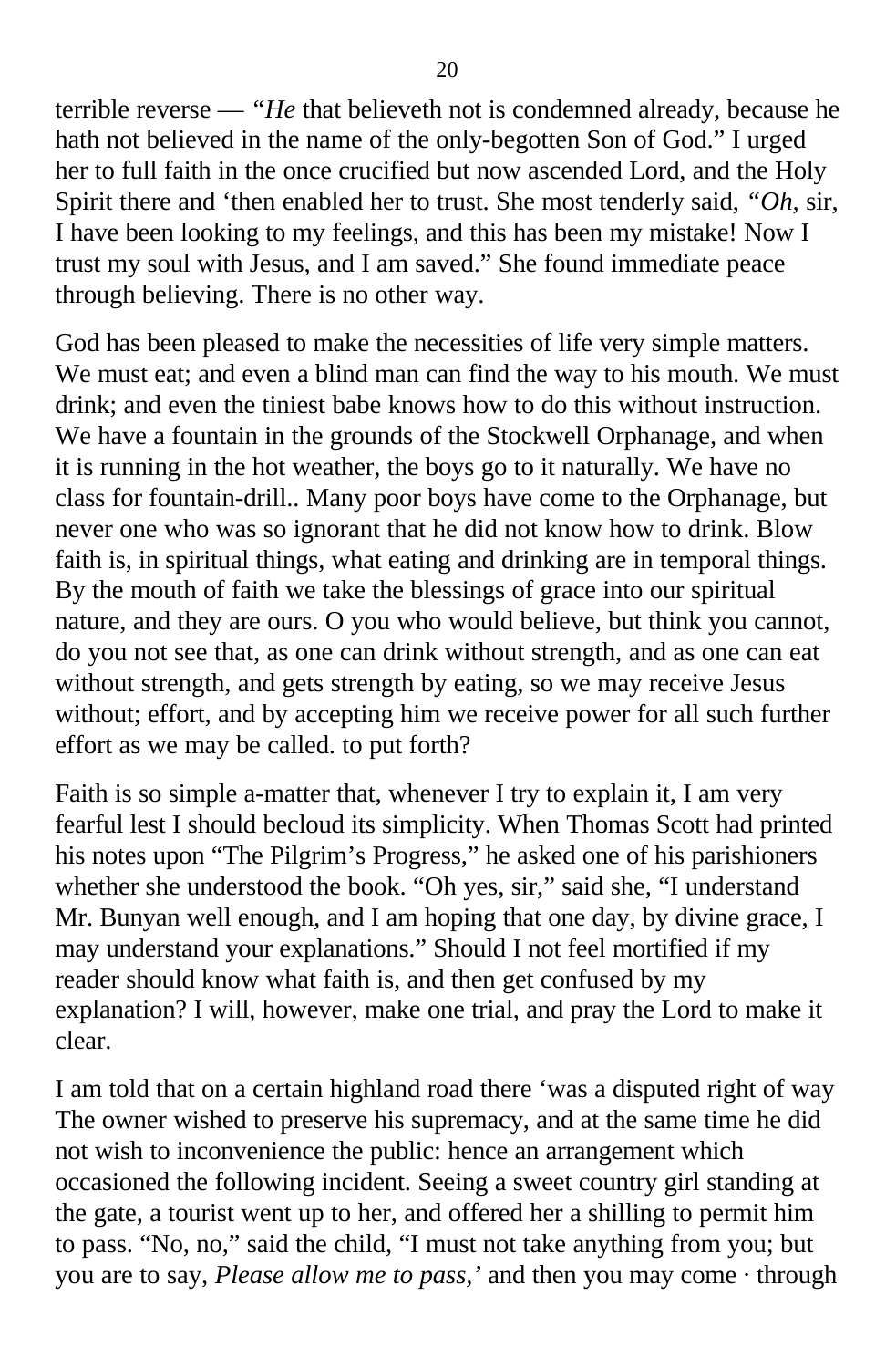and welcome." The permission was to be asked for; but it could be had for the asking. Just so, eternal life is free; and it can be had, yea, it shall be at once had, by trusting in the word of him who cannot lie. Trust Christ, and by that trust you grasp salvation and eternal life. Do not philosophize. Do not sit down, and bother your poor brain. Just believe Jesus as you would believe your father. Trust him as you trust your money with a banker, or your health with a doctor. Faith will not long seem a difficulty to you; nor ought it to be so, for it is simple.

Faith is trusting, trusting wholly upon the person, work, merit, and power of the Son of God. Some think this trusting is a romantic business, but indeed it is the simplest thing that can possibly be. To some of us, truths which were once hard to believe are now matters of fact which we should find it hard to doubt. If one of our great grandfathers were to rise from the dead, and come into the present state of things, what a deal of trusting he would have to do ! He would say tomorrow morning, "Where are the flint and steel? I want a light;" and we should give him a little box with tiny pieces of wood in it, and tell him to strike one of them on the box. He would have to trust a good deal before he would believe that fire would thus be produced. We should next say to him, *"*Now that you have a light, turn that tap, and light the gas." He sees nothing. How can light come through an invisible vapor? And yet it does. "Come with us, grandfather. Sit in that chair. Look at that box in front of you. You shall have your likeness directly." "No, child," he would say, "it is ridiculous. The sun take my portrait? I cannot believe it." "Yes, and you shall ride fifty miles in an hour without horses." He will not believe it till we get him into the train. "My dear sir, you shall speak to your son in New York, and he shall answer you in a few minutes." Should we not astonish the old gentleman? Would he not want all his faith? *'Yet* these things are believed by us without effort, because experience has made us familiar with them. Faith is greatly needed by you who are strangers to spiritual things; you seem lost while we are talking about them. But oh, how simple it is to us who have the new life, and have communion with spiritual :realities! We have a Father to whom we speak, and he hears us, and a blessed Savior who hears our heart's longings, and helps us in our struggles against sin. It is all plain to him that understandeth. May it now be plain to you!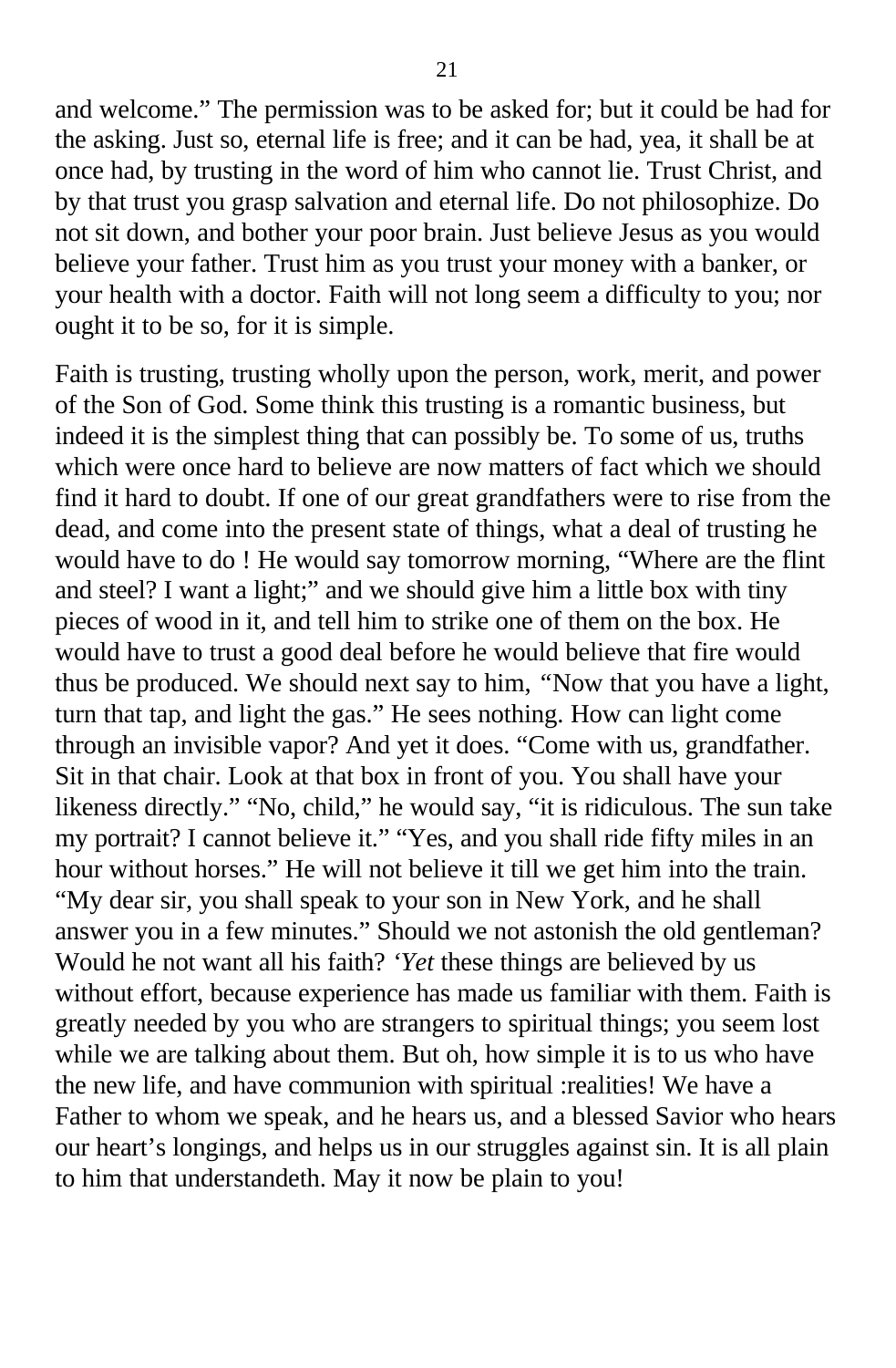# FEARING TO BELIEVE

IT is an odd product of our unhealthy nature *the fear to believe.* Yet have I met with it often so often that I wish I may never see it again. It looks like humility, and tries to pass itself off as the very soul of modesty, and yet it is an infamously proud thing: in fact, it is presumption playing the hypocrite. If men were afraid to *disbelieve,* there would be good sense in the fear; but to be afraid to trust their God is at best an absurdity, and in very deed it is a deceitful way of refusing to the Lord the honor that is due to his faithfulness and truth.

How unprofitable is the diligence which busies itself in finding out reasons why faith in our ease should not be saving! We have God's word for it, that *whosoever* believeth in Jesus shall not perish, and we search for arguments why *we* should perish if we did believe. If any one gave me an estate, I certainly should not commence raising questions as to the title. What can be the use of inventing reasons why I should not hold my own. house, or possess any other piece of property which is enjoyed by me? If the Lord is satisfied to save me through the merit of his dear Son, assuredly I may be satisfied to be so saved. If I take God at his word, the responsibility of fulfilling his promise does not lie with me, but with God, who made the promise.

But you fear that you may not be one of those for whom the promise is intended. Do not be alarmed by that idle suspicion. No soul ever came to Jesus wrongly. No one can come at all unless the Father draw him; and Jesus has said, "Him that cometh to me I will in no wise east out." No soul ever lays hold on Christ in a way of robbery; he that hath him hath him of right divine; for the Lord's giving of himself *for* us, and *to* us, is so free, that every soul that takes him has a grace-given right to do so. If you lay hold on Jesus by the hem of his garment, without; leave, and behind him, yet virtue will flow from him to you as surely as if he had called you out by name, and bidden you trust, him, Dismiss all fear when you trust; the Savior. Take him and welcome. He that believeth in Jesus is one of God's elect.

Did you suggest that it would be a horrible tiring if you were to trust in Jesus and yet perish? It would be so. But as you must perish if you do not trust, the risk at the worst is not very great.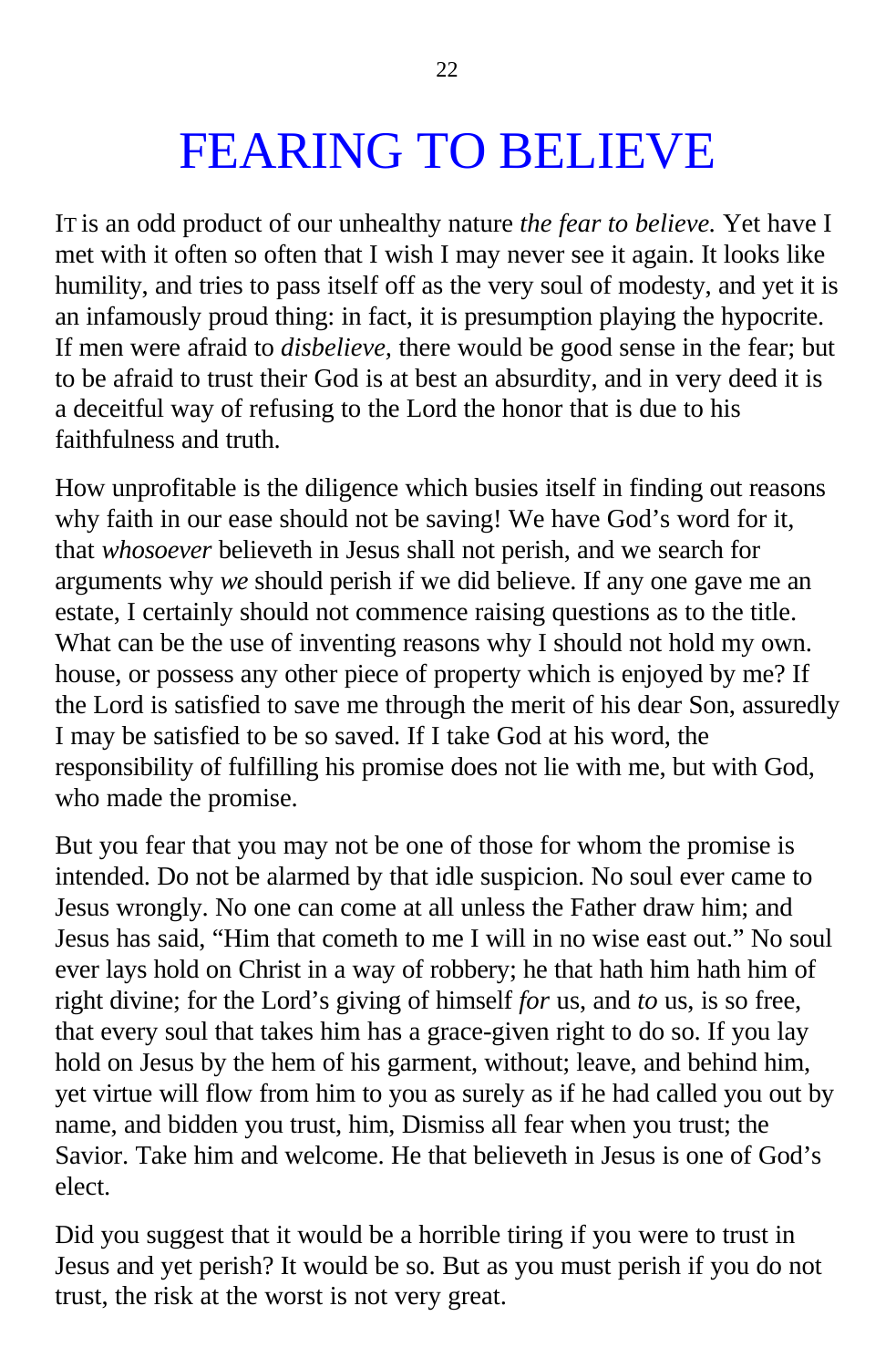*"I can but perish if I go; I am resolved to try; For if I stay away, I know I must for ever die,"*

Suppose you stand in the Slough of Despond for ever; what will be the good of that? Surely it would be better to die struggling along the King's highway towards the Celestial City, than sinking deeper and deeper in the mire and filth of dark distrustful thoughts! You have nothing to lose, for you have lost everything already; therefore make a dash for it, and dare to believe in the mercy of God to you, even to you.

But one moans, "What if I come to Christ, and he refuses me?" My answer is, "Try him." Cast yourself on the Lord Jesus, and see if he refuses you. You will be the first against whom he has shut the door of hope. Friend, don't cross that bridge till you come to it! When Jesus casts you out, it will be time enough to despair; but that time will never come. "This man receiveth sinners": he has not so much as begun to cast them out.

Have you never heard of the man who lost his way one night, and came to the edge of a precipice, as he thought, and in his own apprehension fell over the cliff? He clutched at an old tree, and there hung, clinging to his frail support with all his might. He felt persuaded that, should he quit his hold, he would be dashed in pieces on some awful rocks that waited for him down below. There he hung, with the sweat upon his brow, and anguish in every limb. He passed into a desperate state of fever and faintness, and at last his hands could hold up his body no longer. He relaxed his grasp! He dropped from his support! He fell — about a foot or so, and was received upon a soft mossy bank, whereon he lay, altogether unhurt, and perfectly safe fill morning. Thus, in the darkness of their ignorance, many think that sure destruction awaits them, if they confess their sin, quit all hope in self, and resign themselves into the hands of God. They are afraid to quit the hope to which they ignorantly cling. It is an idle fear. Give up your hold upon everything but Christ, and drop. Drop from all trust in your works, or prayers, or feelings. Drop at once ! Drop now ! Soft and safe shall be the bank that receives you. Jesus Christ, in his love, in the efficacy of his precious blood, in his perfect righteousness, will give you immediate rest and peace. Cease from self-confidence. Fall into the arms of Jesus. This is the major part of faith — giving up every other hold, and simply falling upon Christ. There is no reason for fear: only ignorance causes your dread of that which will be your eternal safety. The death of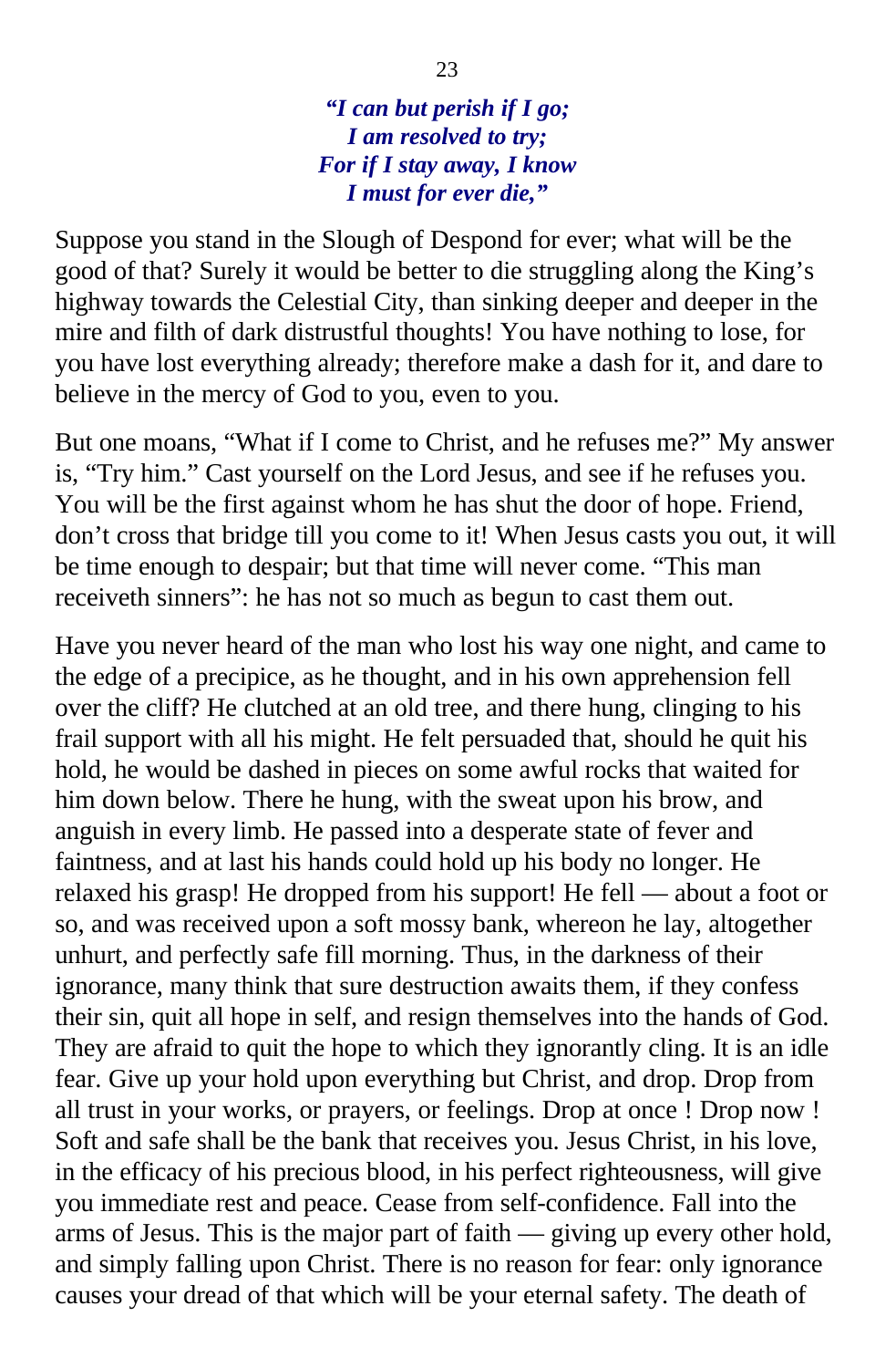carnal hope is the life of faith, and the life of faith is life everlasting. Let self die, that Christ may live in you.

But the mischief is that, to the one act of faith in Jesus, we cannot bring men. They will adopt any expedient sooner than have done with self. They fight shy of believing, and fear faith as if it were a monster. O foolish tremblers, who has bewitched you? You fear that which would be the death of all your fear, and the beginning of your joy. Why will you perish through perversely preferring other ways to God's own appointed plan of salvation?

Alas! there are many, many souls that say, "We are bidden to trust in Jesus, but instead of that we will attend the means of grace regularly." Attend public worship by all means, but not as a substitute for faith, or it will become a vain confidence. The command is, "Believe and live;" attend to that, whatever else you do. "Well, I shall take to reading good books; perhaps I shall get good that way." Read the good books by all means, but that is not the gospel: the gospel is, *"Believe* in the Lord Jesus Christ, and thou shalt be saved." Suppose a physician has a patient under his care, and he says to him, "You are to take a bath in the morning; it will be of very great service to your disease." But the man takes a cup of tea in the morning instead of the bath, and he says, "That will do as well, I have no doubt." What does his physician say when he inquires — "' Did you follow my rule?" "No, I did not." *"Then* you do not expect, of course, that there will be any good result from my visits, since you take no notice of my directions." So we, practically, say to Jesus Christ, when we are under searching of soul, "Lord, thou badest me trust thee, but I would sooner do something else! Lord, I want to have horrible convictions; I want to be shaken over bell's mouth; I want to be alarmed and distressed!" Yes, you want anything but what Christ prescribes for you, which is that; you should *simply trust him.* Whether you. feel or do not feel, east yourself on him, that, *he* may save you, and he alone. "But you do not mean to say that you speak against; praying, and reading good books, and so. on?"' Not one single word do I speak against any of those things, any more than, if I were the physician I quoted, I should speak against the man's drinking a cup of tea. Let him drink his tea; but not if he drinks it instead of taking the bath which is prescribed for him. So let the man pray: the more the better. Let the man search the Scriptures; but, remember, that if these things are put in the place of simple faith in Christ, the soul will be ruined. Beware lest it be said of any of you by our Lord, "Ye search the Scriptures, for in them ye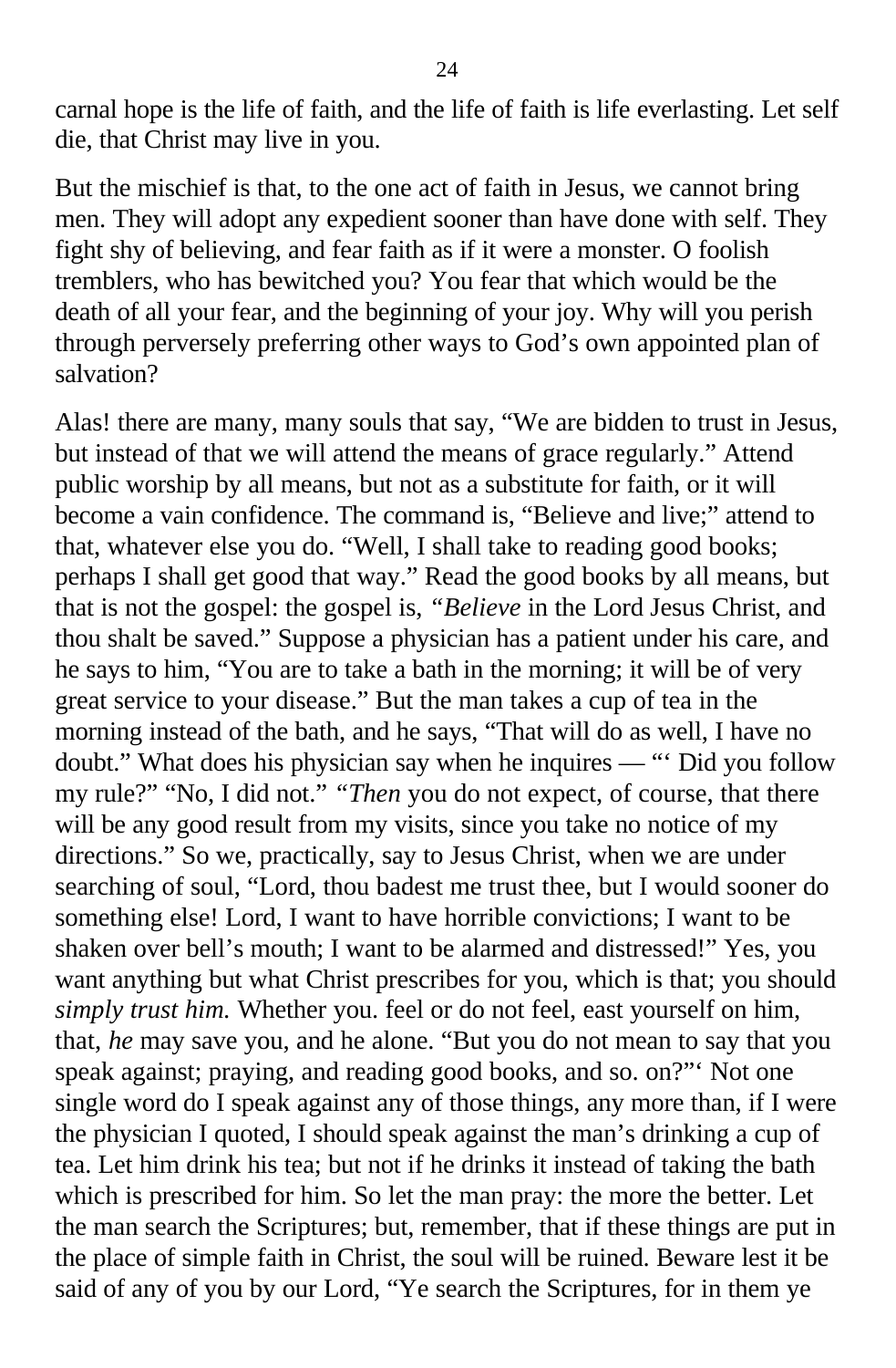think ye have eternal life; but ye will not come unto me that ye might have life."

Come by faith to Jesus, for without him you perish for ever. Did you ever notice how a fir-tree will get a hold among rocks which seem to afford it no soil? It sends a rootlet into any little crack which opens; it clutches even the bare reek as with a huge bird's claw; it holds fast, and binds itself to earth with a hundred anchorages. Our little drawing is very accurate. We have often seen trees thus firmly rooted upon detached masses of bare rock. Now, dear heart, let this be a picture of yourself. Grip the Rock of Ages. With the rootlet of little-faith hold to him. Let that tiny feeler grow; and meanwhile, send out another to take a new grasp of the same Rock. Lay hold on Jesus, and keep hold on Jesus. Grow up into him. Twist fire roots of your nature, the fibers of your heart, about him. He is as free to you as the reeks are to the fir-tree: be you as firmly lashed to him as the pine is to the mountain's side.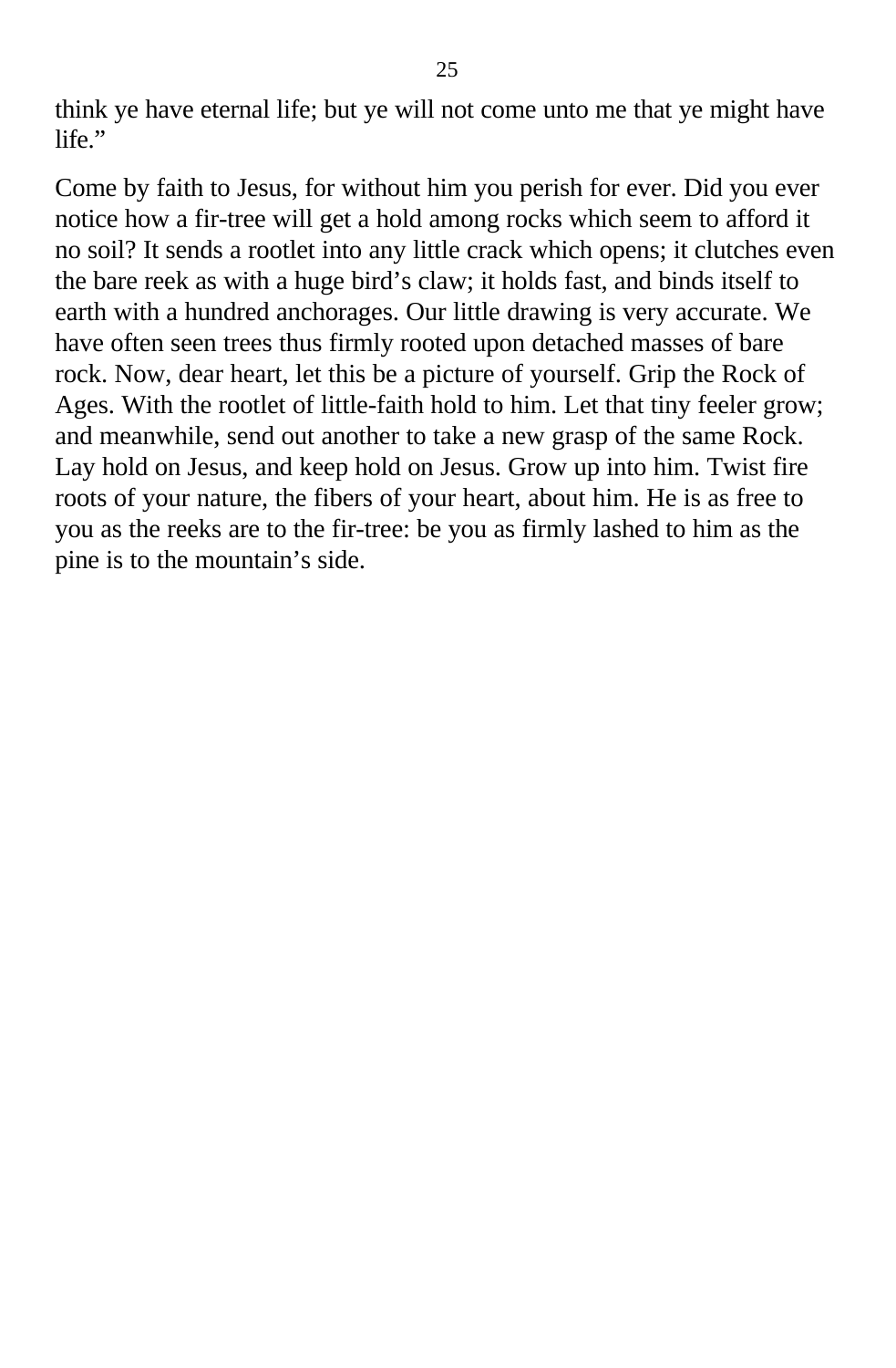### DIFFICULTY IN THE WAY OF BELIEVING

IT may be that the reader feels a difficulty in believing. Let him consider. We cannot believe by an immediate act. The state of mind which we describe as believing is a result, following upon certain former states of mind. We come to faith by degrees. There may be such a thing as faith at first sight; but usually we reach faith by stages: we become, interested, we consider, we hear evidence, we are convinced, and so led to believe. If, then, I wish to believe, but for some reason or other find that I cannot attain to faith, what shall I do? Shall I stand like a cow staring at a new gate; or shall I, like an intelligent being, use the proper means? If I wish to believe anything, what shall I do? We will answer according to the rules of common-sense.

If I were told that the Sultan of Zanzibar was a good man, and it happened to be a matter of interest to me, I do not suppose I should feel any difficulty in believing it. But if for some reason I had a doubt about it, and yet wished to believe the news, how should I act? Should I not hunt up all the information within my reach about his Majesty, and try, by study of the newspapers and other documents, to arrive at the truth? Better still, if he happened to be in this country, and would see me, and I could also converse with members of his court, and citizens of his country, I should be greatly helped to arrive at a decision by using these sources of information. Evidence weighed and knowledge obtained lead up to faith. It is true that faith in Jesus is the gift of God; but yet he usually bestows it in accordance with the laws of mind, and hence we are told that "faith cometh by hearing, and hearing by the word of God." If you want to believe in Jesus, hear about him, read about him, think about; him, know about him, and so you will find faith springing up in your heart, like the wheat which comes up through the moisture and the heat operating upon the seed which has been sown. If I wished to have faith in a certain physician, I should ask for testimonials of his cures, I should wish to see the diplomas which certified to his professional knowledge, and I should also like to hear what he has to say upon certain complicated cases. In fact, I should take means to know, in order that I might believe.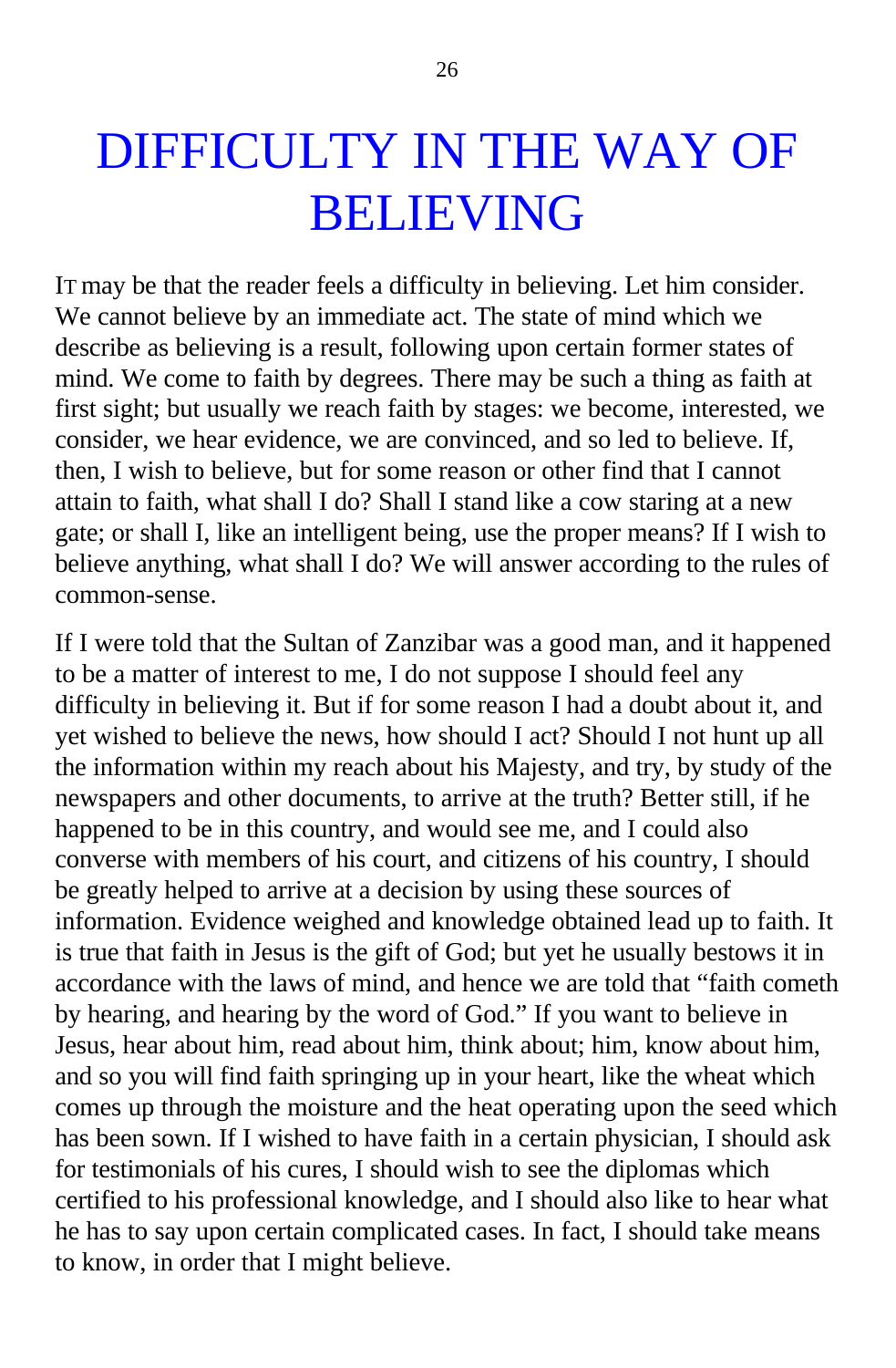Be much in *hearing* concerning Jesus. Souls by hundreds come to faith in Jesus under a ministry which sets him forth clearly and constantly. Few remain unbelieving under a preacher whose great subject is Christ crucified. Hear no minister of any other sort. There are such. I have heard of one who found in his pulpit Bible a paper bearing this text, "*Sir, we would see Jesus."* Go to the place of worship to see Jesus; and if you cannot; even hear the mention of his name, take yourself off to another place where he is more thought of, and is therefore more likely to be present.

Be much in *reading* about the Lord Jesus. The books of Scripture are the lilies among which he feedeth. The Bible is the window through which we may look and see our Lord. Read over the story of his sufferings and death with devout attention, and before long the Lord will cause faith secretly to enter your soul. The Cross of Christ not only rewards faith, but begets faith. Many a believer can say —

#### *"When I view thee, wounded, grieving, Breathless, on the cursed tree, Soon I feel my heart believing Thou hast suffered thus for me."*

If hearing and reading suffice not, then deliberately *set your mind to work to overhaul the matter,* and have it out. Either believe, or know the reason why you do not believe. See the matter through to the utmost of your ability, and pray God to help you to make a thorough investigation, and to come to an honest decision one way or the other. Consider who Jesus was, and whether the constitution of his person does not entitle him to confidence. Consider what he did, and whether this also must not be good ground for trust. Consider him as dying, rising from the dead, ascending, and ever living to intercede for transgressors; and see whether this does not entitle him to be relied on by you. Then cry to him, and see if he does not hear you. When Usher wished to know whether Rutherford was indeed as holy a man as he was said to be, he went to his house as a beggar, and gained a lodging, and heard the man of God pouring out his heart before the Lord in the night. If you would know Jesus, get as near to him. as you can by studying his character, and appealing to his love.

At one time I might have needed evidence to make me believe in the Lord Jesus; but now I. know him so well, by proving him, that I should need a very great deal of evidence to make me doubt him. It is now more natural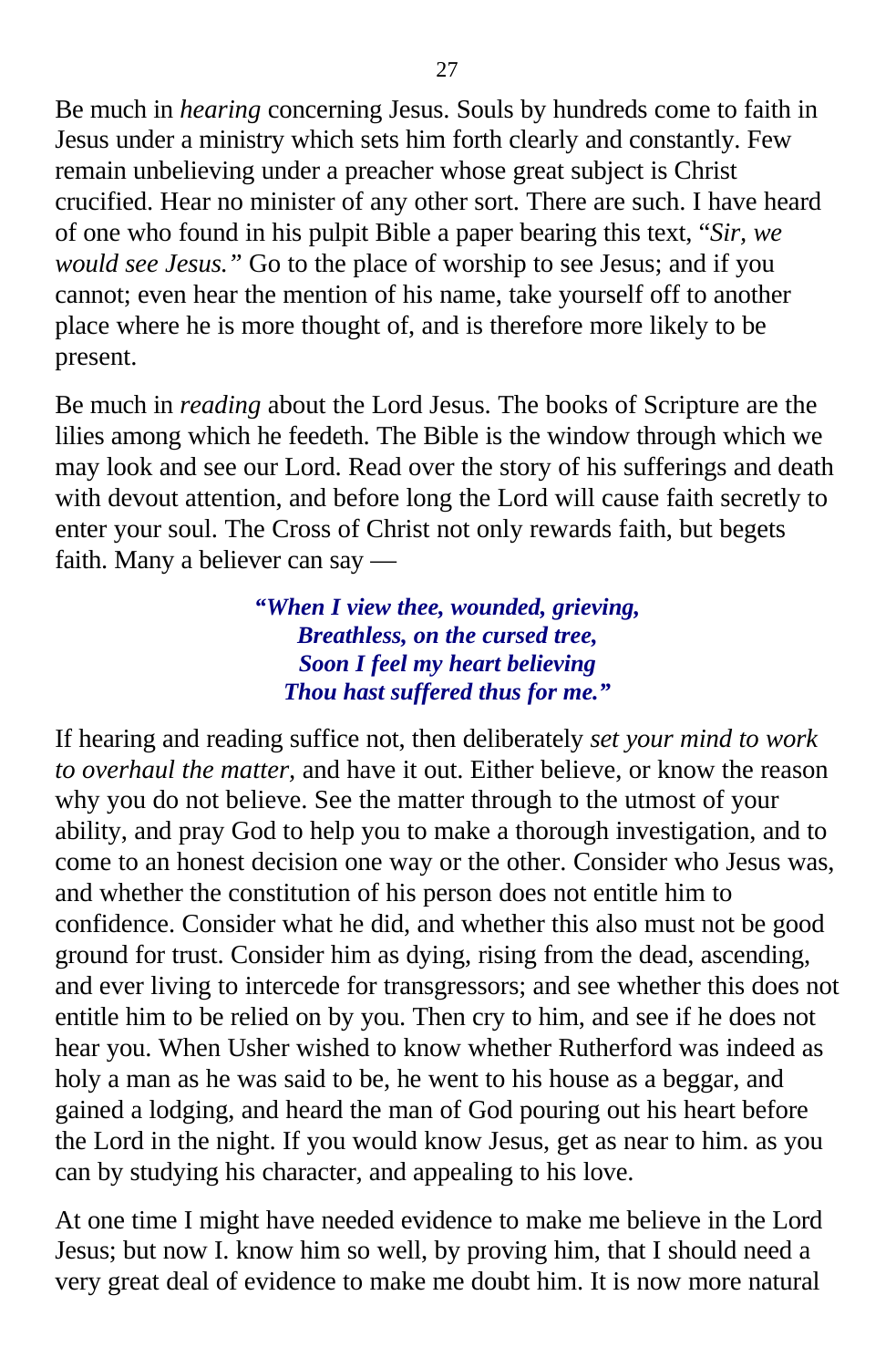to me to trust than to disbelieve: this is the new nature triumphing; it was not so at the first. The novelty of faith is, in the beginning, a source of weakness; but act after act of trusting turns faith into a habit. Experience brings to faith strong confirmation.

I am not perplexed with doubt, because the truth 'which I believe has wrought a miracle on me. By its means I have received and still retain a new life, to which I was once a stranger: and this is confirmation of the strongest sort. I am like the good man and his wife who had kept a lighthouse for years. A visitor, who came to see the lighthouse, looking out from the window over the waste of waters, asked the good woman, "Are you not afraid at night, when the storm is out, and the big waves dash right over the lantern? Do you not fear that, the lighthouse, and all that is in it, will be carried away? I am sure I should be afraid to trust myself in a slender tower in the midst of the great billows." The woman remarked that the idea never occurred to her now. She had lived there so long that She felt as safe on the lone rock as ever she did when she lived on the mainland. As for her husband, when asked if he did not feel anxious when the wind blew a hurricane, he answered, "Yes, I feel anxious to keep the lamps well trimmed, and the light burning, lest any vessel should be wrecked." As to anxiety about the safety of the lighthouse, or his own personal security in it, he had outlived all that. Even so it is with the full-grown believer. He can humbly say, "I know whom I have believed, and am persuaded that he is able to keep that which I have committed unto him against that day." From henceforth let no man trouble me with doubts and questionings; I bear in my soul the proofs of the Spirit's truth and power, and I will have none of your artful reasonings. The gospel to me is truth: I am content to perish if it be not true. I risk my soul's eternal fate upon the truth of the gospel, and I know that there is no risk in it. My one concern is to keep the lights burning, that I may thereby benefit others. Only let the Lord give me oil enough to feed my lamp, so that I may cast a ray across the dark and treacherous sea of life, and I am well content.

Now, troubled seeker, if it be so, that your minister, and many others in whom you confide, have found perfect peace and rest in the gospel, why should not you? Is the Spirit of the Lord straitened? Do not his words do good to them that walk uprightly? Will not you also try their saving virtue?

Most true is the gospel, for God is its Author. Believe it. Most able is the Savior, for he is the Son of God. Trust him. Most powerful is his precious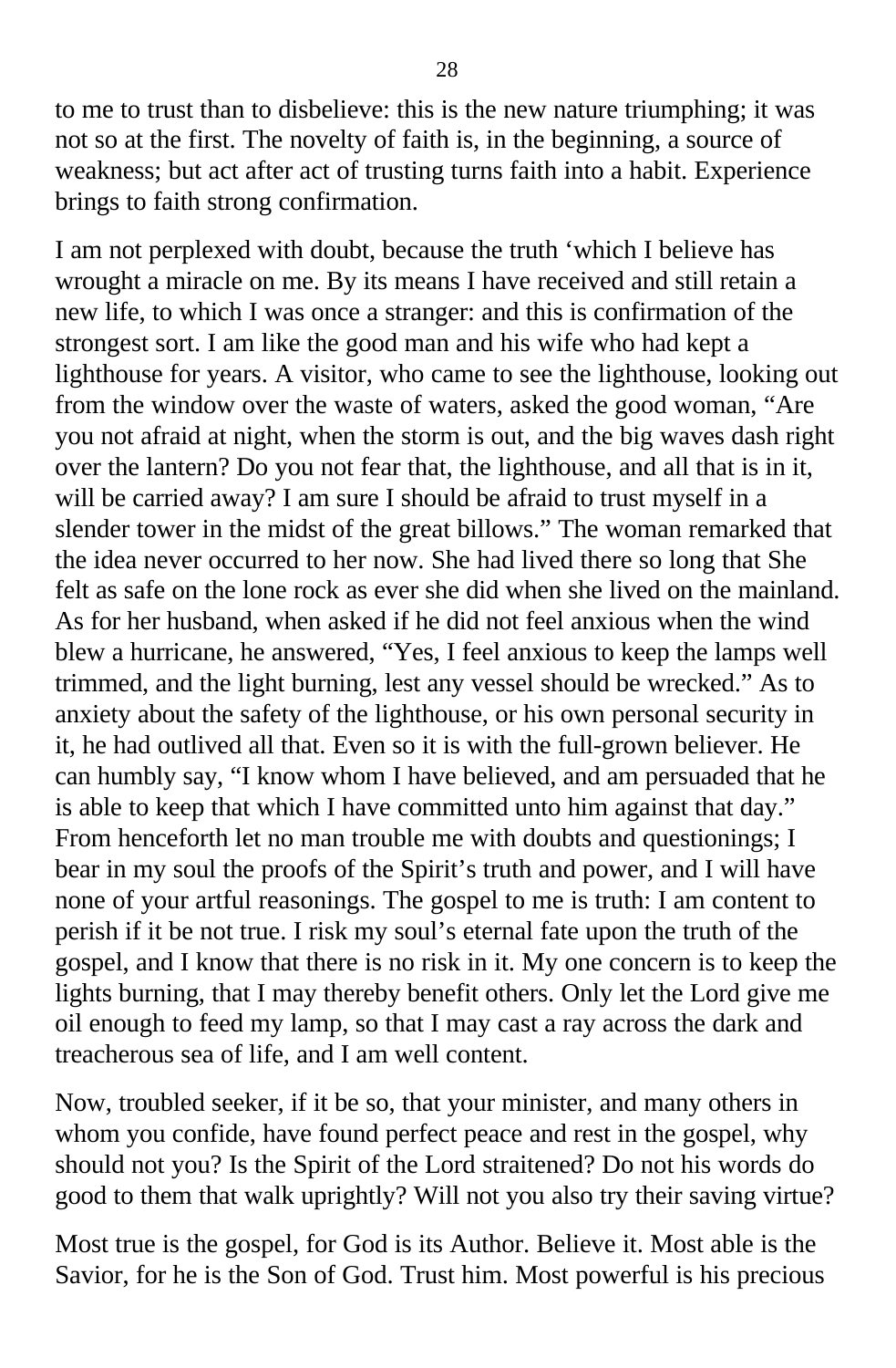blood. Look to it for pardon. Most loving is his gracious heart. Run to it at once.

Thus would I urge the reader to seek faith; but if he be unwilling, what more can I do? I have brought, the horse to the water, but I cannot make him drink. This, however, be it remembered — -*unbelief is willful when evidence is put in a man's way, and he refuses carefully to examine it.* He that does not desire to know, and accept the truth, has himself to thank if he dies with a lie in his right hand. It is true that "he that believeth and is baptized shall be saved": it is equally true that "he that believeth not shall be damned."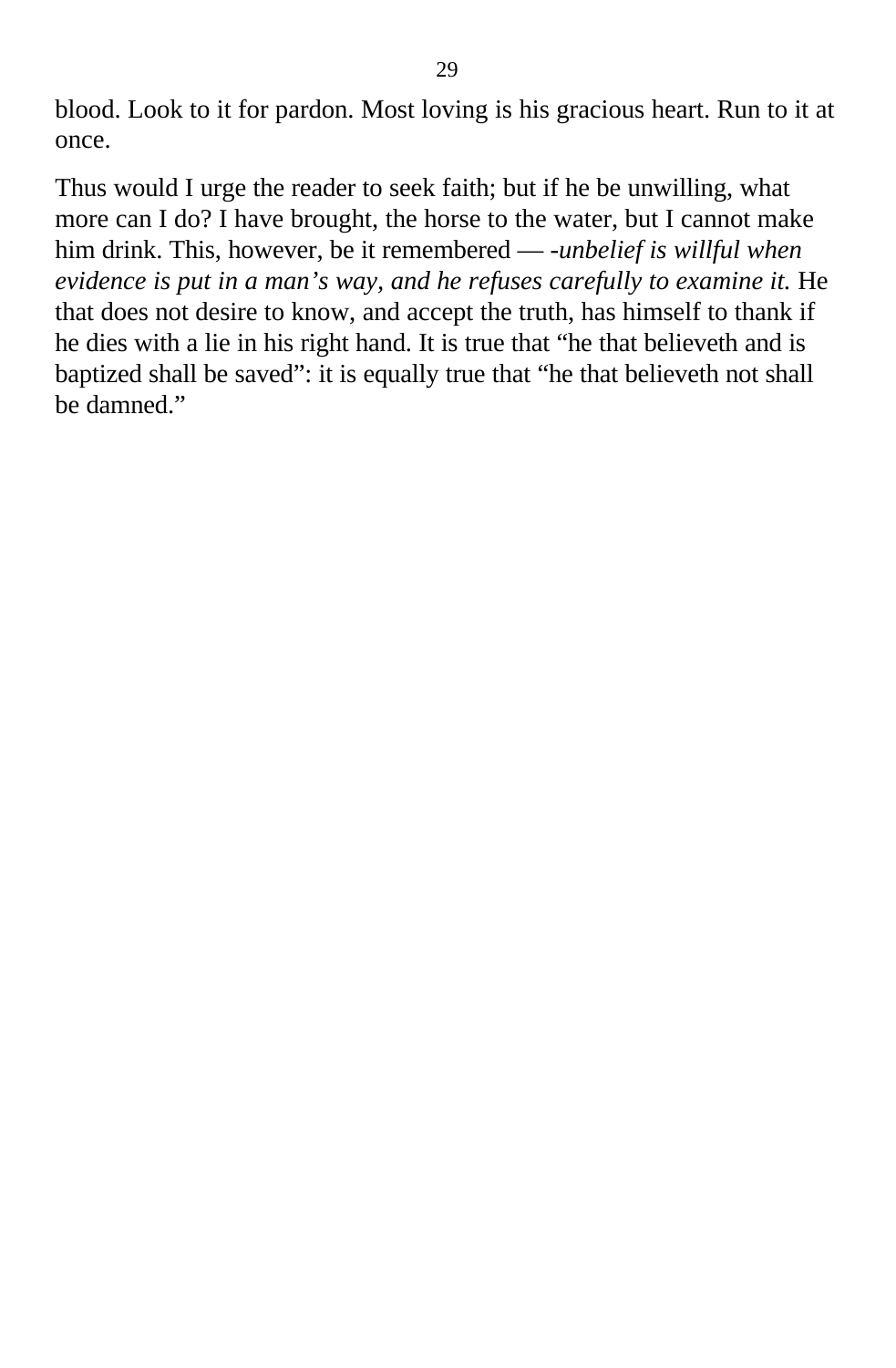## A HELPFUL SURVEY

To help the seeker to a true faith in Jesus, I would remind him of the work of the Lord Jesus in the room and place and stead of sinners. "When we were yet without strength, in due time CHRIST DIED FOR THE UNGODLY" (Romans 5:6). "Who his own self bare our sins in his own body on the tree" (1 Peter 2:24). "The Lord hath laid on him the iniquity of us all" (Isaiah 53:6). "For Christ also hath once suffered for sins, the Just for the unjust, that he might bring us to God" (1 Peter 3:18).

Upon one declaration of Scripture let the reader fix his eye. "With his stripes we are healed" (Isaiah 53:5). God here treats sin as a disease, and he sets before us the costly remedy which he has provided.

I ask you very solemnly to accompany me in your meditations, for a few minutes, while I bring before you the stripes of the Lord Jesus. The Lord resolved to restore us, and therefore he sent his only-begotten Son, "very God of very God," that he might descend into this world to take upon himself our nature, in order to our redemption. He lived as a man among men; and, in due time, after thirty years or more of obedience, the time came when he should do us the greatest service of all, namely, stand in our stead, and bear "the chastisement of our peace." He went to Gethsemane, and there, at the first taste of our bitter cup, he sweat, great drops of blood. He went to Pilate's hall, and Herod's judgment-seat, and there drank draughts of pain and scorn in our room and place. Last of all, they took him to the cross, and nailed him there to die — to die in our stead. The word "stripes" is used to set forth his sufferings, both of body and of soul. The whole of Christ was made a sacrifice for us: his whole manhood suffered. As to his body, it shared with his mind in a grief that never can be described. In the beginning of his passion, when he emphatically suffered instead of us, he was in an agony, and from his bodily frame a

bloody sweat distilled so copiously as to fall to the ground. It is very rarely that a man sweats blood. There have been one or two instances of it, and they have been followed by almost immediate death; but our Savior lived — lived after an agony which, to anyone else, would have proved fatal. Ere he could cleanse his face from this dreadful crimson, they hurried him to the high priest's hall. In the dead of night they bound him, and led him away. Anon they took him to Pilate and to Herod. These scourged him,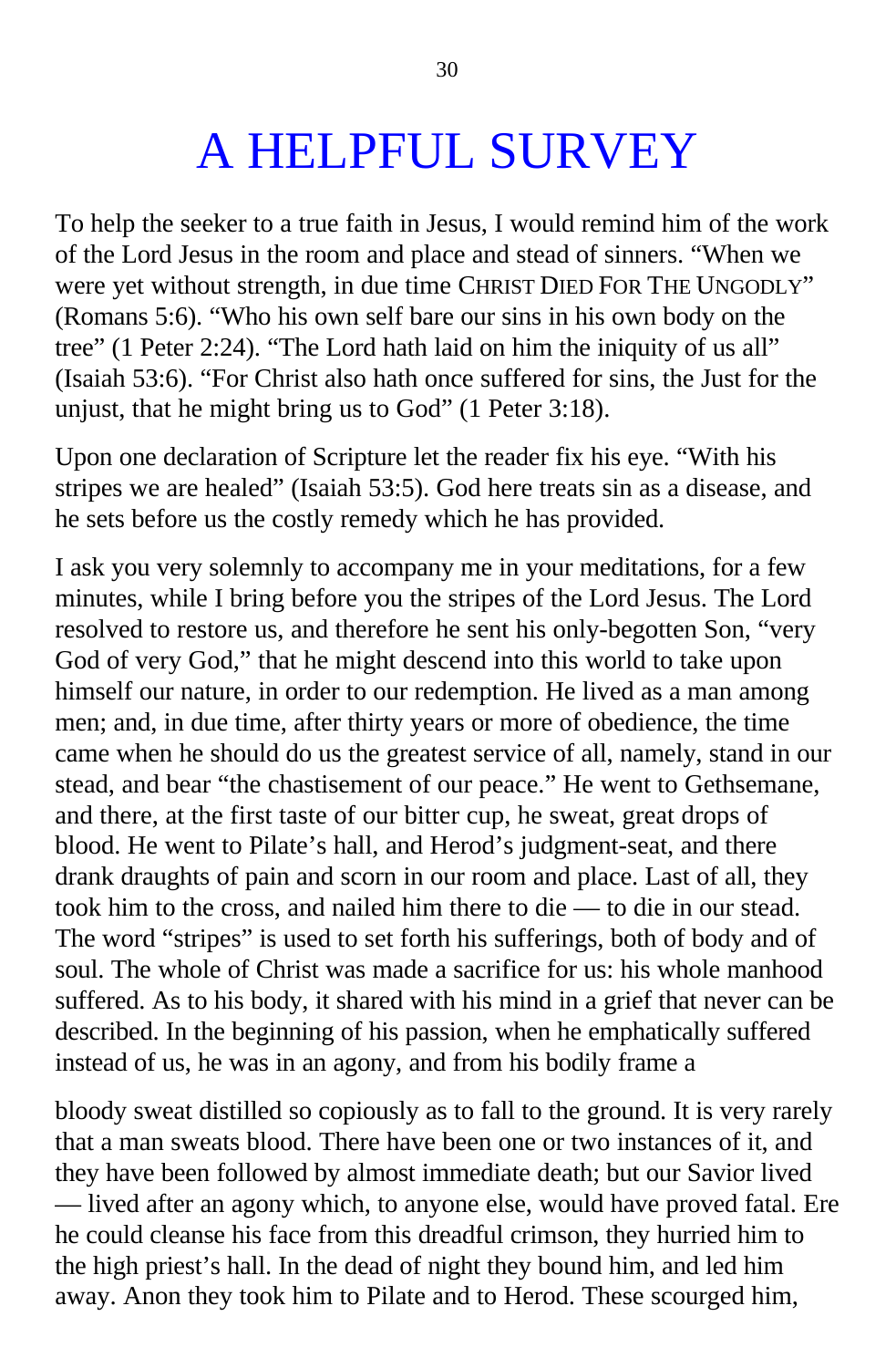and their soldiers spat in his face, and buffeted him, and put on his head a crown of thorns. Scourging is one of the most awful tortures that can be inflicted by malice. It was formerly the disgrace of the British army that the "cat" was used upon the soldier: a brutal infliction of torture. But to the Roman, cruelty was so natural that he made his common punishments worse than brutal. The Roman scourge is said to have been made of the sinews of oxen, twisted into knots, and into these knots were inserted slivers of bone, and huckle-bones of sheep; so that every, time the scourge fell upon the bare back, "the plowers made deep furrows." Our Savior was called upon to endure the fierce pain of the Roman scourge, and this not as the *finis* of his punishment, but as a preface to crucifixion. To this his persecutors added buffeting, and plucking of the hair: they spared him no form of pain. In all his faintness, through bleeding and fasting, they made him carry his cross until another was forced, by the forethought of their cruelty, to bear it, lest their victim should die on the road. They stripped him, and threw him down, and nailed him to the wood. They pierced his hands and his feet. They lifted up the tree, with him upon it, and then dashed it down into its place in the ground, so that all his limbs were dislocated, according to the lament of the twenty-second psalm, "I am poured out like water, and all my bones are out of joint." He hung in the burning sun till the fever dissolved his strength, and he said, "My heart is like wax; it is melted in the midst of my bowels. My strength is dried, up like a potsherd; and my tongue cleaveth to my jaws; and thou hast brought me into the dust of death." There he hung, a spectacle to God and men. The weight of his body was first sustained by his feet, till the nails tore through the tender nerves: and then the painful lead began to drag upon his hands, and rend those sensitive parts of his frame. How small a wound in the hand has brought on lockjaw! How awful must have been the torment caused by that dragging iron tearing through the delicate parts of the hands and feet! Now were all manner of bodily pains centered in his tortured frame. All the while his enemies stood around, pointing at him in scorn, thrusting out their tongues in mockery, jesting at his prayers, and gloating over his sufferings. He cried, "I thirst," and then they gave him vinegar mingled with gall. After a while he said, "It is finished." He had endured the utmost of appointed grief, and had made full vindication to divine justice: then, and not till then, he gave up the ghost. Holy men of old have enlarged most lovingly upon the bodily sufferings of our Lord, and I have no hesitation in doing the same, trusting that trembling sinners may see salvation in these painful "stripes" of the Redeemer.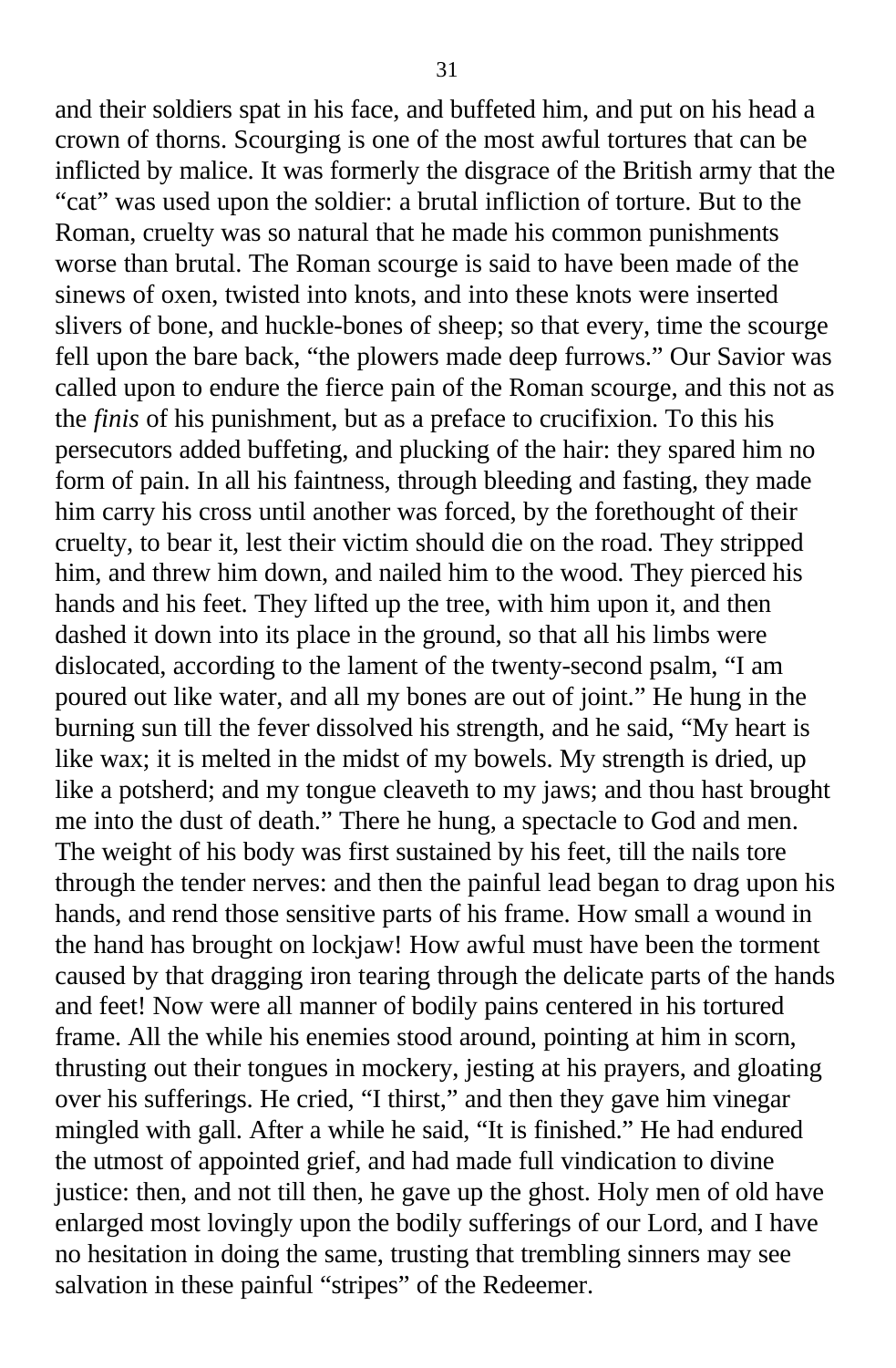To describe, the outward sufferings of our Lord is not easy: I acknowledge that I have failed. But his soul-sufferings, which were the soul of his sufferings, who can even conceive much less express, what they were? At the very first I told you that he sweat great drops of blood. That was his heart driving out its life-floods to the surface through the terrible depression of spirit which was upon him. He said, "My soul is exceeding sorrowful, even unto death." The betrayal by Judas, and the desertion of the twelve, grieved our Lord; but the weight of our sin was the real pressure on his heart. Our guilt was the olive-press which forced from him the moisture of his life. No language can ever tell his agony in prospect of his passion; how little then can we conceive the passion itself? When nailed to the cross, he endured what no martyr ever suffered; for martyrs, when they have died, have been so sustained of God that they have rejoiced amid their pain; but our Redeemer was forsaken of his Father, until he cried, "My God, my God, why hast thou forsaken me?" That was the bitterest cry of all, the utmost depth of his unfathomable grief. Yet was it needful that he should be deserted, because God must turn his back on sin, and consequently upon him who was made sin for us. The soul of the great Substitute suffered a horror of misery instead of that horror of hell into which sinners would have been plunged had he not taken their sin upon himself, and been made a curse for them. It is written, "Cursed is every one that hangeth on a tree;" but who knows what that curse means?

The remedy for your sins and mine is found in the substitutionary sufferings of the Lord Jesus, and in these only. These "stripes" of the Lord Jesus Christ were on our behalf. Do you inquire, "Is there anything for us to do, to remove the guilt of sin?" I answer: There is nothing whatever for you to do. By the stripes of Jesus we are healed. All those stripes he has endured, and left not one of them for us to bear.

"But must we not believe on him?" Ay, certainly. If I say of a certain ointment that it heals, I do not deny that you need a bandage with which to apply it to the wound. Faith is the linen which binds the plaster of Christ's reconciliation to the sore of our sin. The linen does not heal; that is the work of the ointment. So faith does not heal; that is, the work of the atonement of Christ.

"But we must repent," cries another. Assuredly we must, and shall, for repentance is the first sign of healing; but the stripes of Jesus heal us, and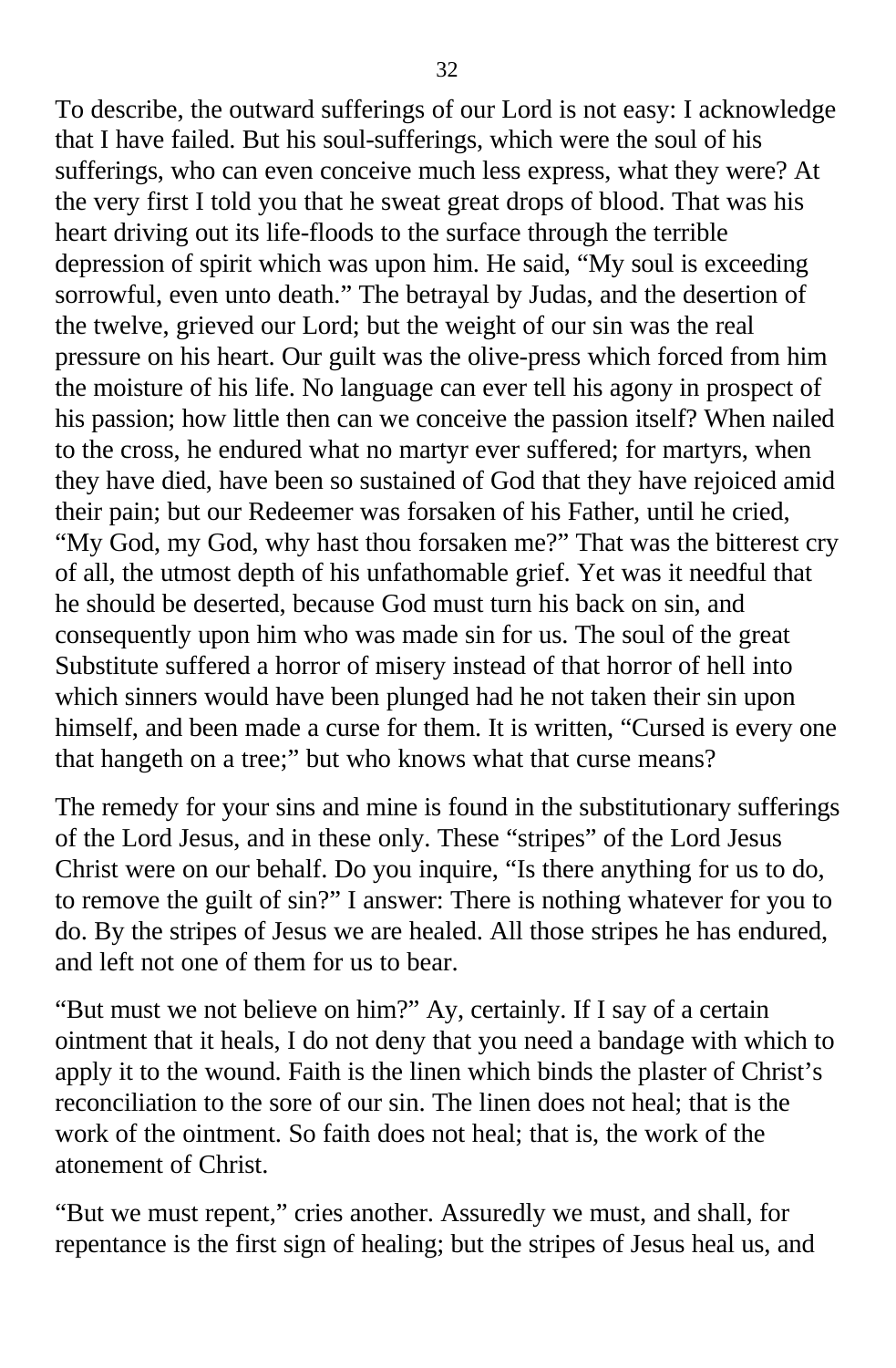not our repentance. These stripes, when applied to the heart, work repentance in us: we hate sin because it made Jesus suffer.

When you intelligently trust in Jesus as having suffered for you, then you discover the fact that God will never punish you for the same offense for which Jesus died. His justice will not permit him to see the debt paid, first, by the Surety, and then again by the debtor. Justice cannot twice demand a recompense: if my bleeding Surety has borne my guilt, then I cannot bear it. Accepting Christ Jesus as suffering for me, I have accepted a complete discharge from. judicial liability. I have been condemned in Christ, and there is, therefore, now no condemnation to me any more. This is the ground-work of the security of the sinner who believes in Jesus: he lives because, Jesus died in his room, and place, and stead; and he is acceptable before God because Jesus is accepted. The person for whom. Jesus is an accepted Substitute must go free; none can touch him; he is clear. 0 my hearer, wilt thou have Jesus Christ to be thy Substitute? If so, thou art free. "He, that believeth on him is not condemned." Thus "with his stripes we are healed."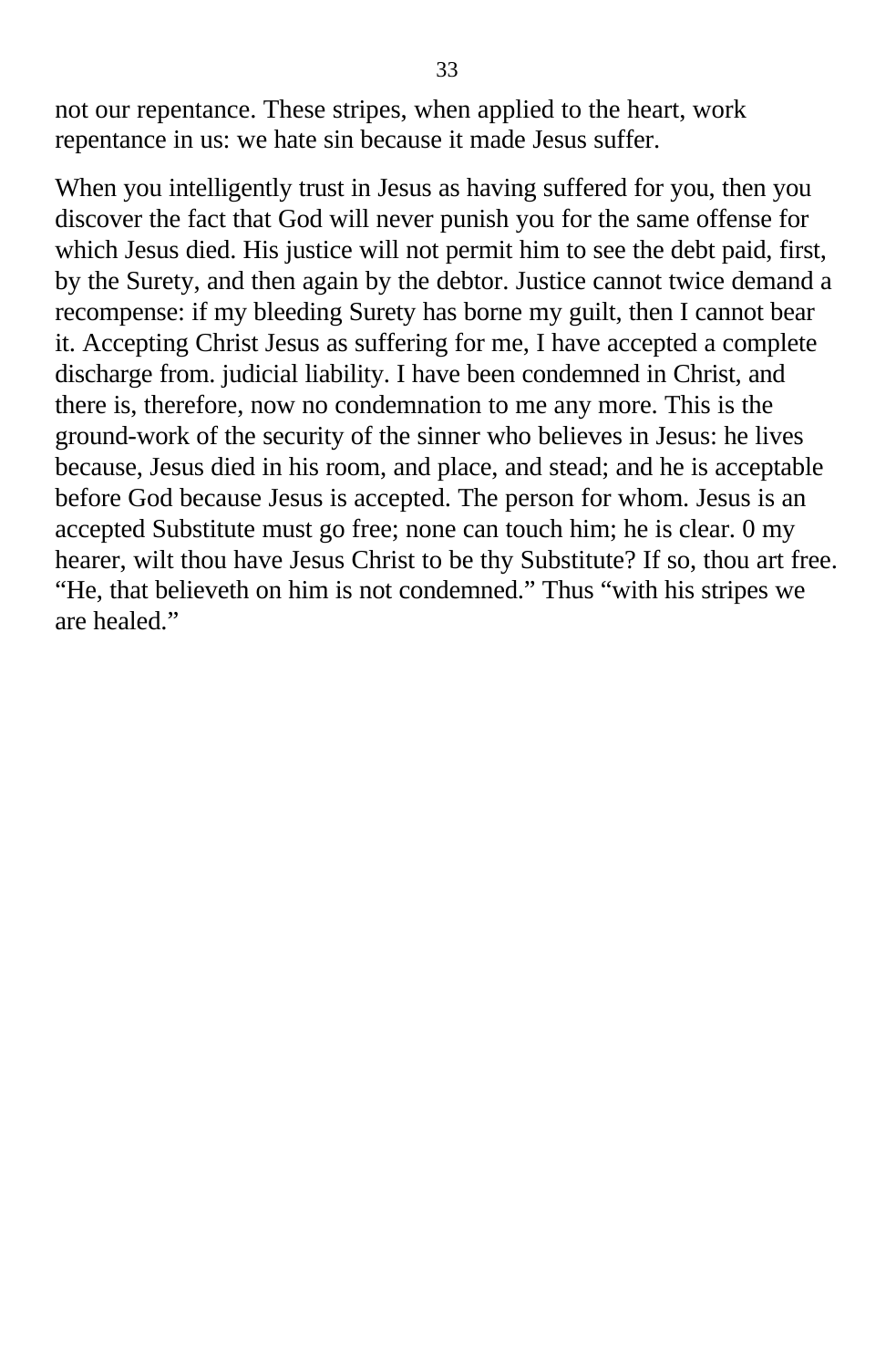## A REAL HINDRANCE

ALTHOUGH it is by no means a difficult thing in itself to believe him who cannot lie, and to trust in One whom we know to be able to save, yet something may intervene which may render even this a hard thing to my reader. That hindrance may be a secret, and yet it may be none the less real. A door may be closed, not by a great stone which all can see, but by an invisible bolt which shoots into a holdfast quite out of sight. A man may have good eyes, and yet may not be able to see an object, because another substance comes in the way. You could not even see the sun if a handkerchief, or a mere piece of rag, were tied over your face. Oh, the bandages which men persist in binding over their own eyes!

A sweet sin, harbored in the heart, will prevent a soul from laying hold upon Christ by faith. The Lord Jesus has come to save us from sinning; and if we are resolved to go on sinning, Christ and our souls will never agree. If a man takes poison, and a doctor is called in to save his life, he may have a sure antidote ready; but if the patient persists in keeping the poison-bottle at his lips, and. will continue to swallow the deadly drops, how can the doctor save him? Salvation consists largely in parting the sinner from his sin, and the very nature of salvation would have to be changed before we could speak of a man's being saved when he is loving sin, and willfully living in it. A man cannot be made white, and yet continue black; he cannot be healed, and yet remain sick; neither can anyone be saved, and be still a lover of evil.

A drunkard will be saved by believing in Christ — that is to say, he will be saved from being a drunkard; but if he determines still to make himself intoxicated, he is not saved from it, and he has not truly believed in Jesus. A liar can by faith be saved from falsehood, but then he leaves off lying, and is careful to speak the truth. Anyone can see with half an eye that he cannot be saved from being a liar, and yet go on in his old style of deceit and untruthfulness. A person who is at enmity with another will be saved from that feeling of enmity by believing in the Lord Jesus; but if he vows that he will still cherish the feeling of hate, it is clear that he is not saved from it, and equally clear that he has not believed in the Lord Jesus unto salvation. The great matter is to be delivered from the love of sin: this is the sure effect of trust in the Savior; but if this effect is so far from being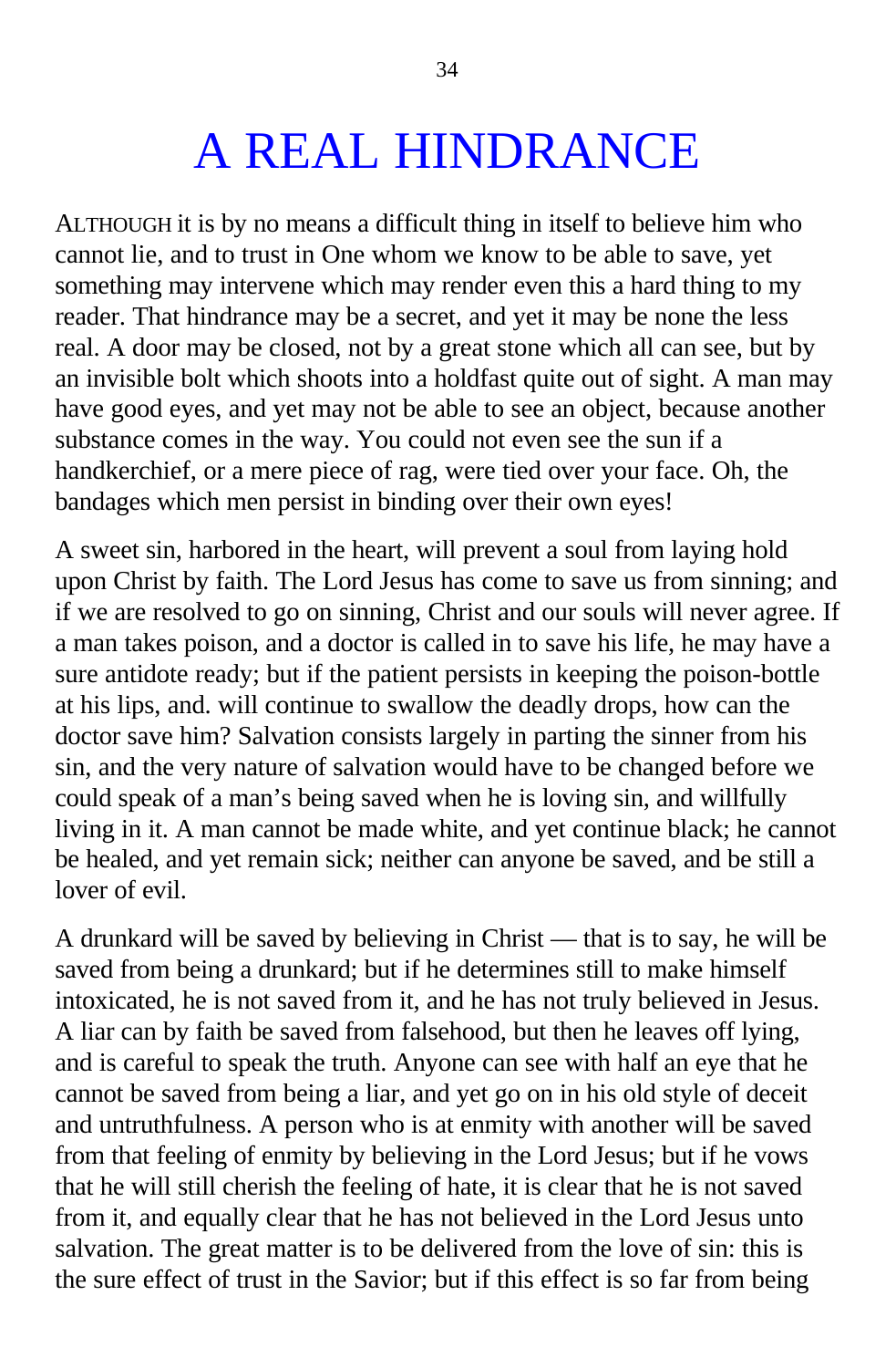desired that it is even refused, all talk of trusting in the Savior for salvation is an idle tale. A man goes to the shipping-office, and asks if he can be taken to America. He is assured that a ship is just ready, and that he has only to go on board, and he will soon reach New York. "But," says he, "I want to stop at home in England, and mind my shop all the time I am crossing the Atlantic." The agent thinks he is talking to a madman, and tells him to go about his business, and not waste his time by playing the fool. To pretend to trust Christ to save you from sin while you are still determined to continue in it, is making a mock of Christ. I pray my reader not to be guilty of such profanity. Let him not dream that the holy Jesus will be the patron of iniquity.

Do you see the tree in my picture? The ivy has grown all over it, and is strangling it, sucking out its life, and killing it. Can that tree be saved? The gardener thinks it can be. He is willing to do his best. But before he begins to use his ax and his knife, he is told that he must not cut away the ivy. "Ah! then," he says, "it is impossible. It is the ivy which is killing the tree, and if you want the tree saved, you cannot save the ivy. If you trust me to preserve the tree, you must let me get the deadly climber away from it." Is not that common sense? Certainly it is. You do not trust the tree to the gardener unless you trust him to cut away that which is deadly to it. If the sinner will keep his sin, he must die in it; if he is willing to be rescued from his sin, the Lord Jesus is able to do it, and will do it if he commits his case to his care.

What, then, is your darling sin? Is it any gross wrong-doing? Then very shame should make you cease from it. Is it love of the world, or fear of men, or longing for evil gains? Surely, none of these things should reconcile you to living in enmity with God, and beneath his frown. Is it a human love, which is eating like a canker into the heart? Can any creature rival the Lord Jesus? Is it not idolatry to allow any earthly thing to compare for one instant with the Lord God? "Well," saith one, "for me to give up the particular sin by which I am held captive, would be to my serious injury in business, would ruin my prospects, and lessen my usefulness in many ways." If it be so, you have your case met by the words of the Lord Jesus, who bids you to pluck out your eye, and cut off your hand or foot, and cast it from you, rather than be cast into hell. It is better to enter into life with one eye, with the poorest prospects, than to keep all your hopes, and be out of Christ. Better be a lame believer than a leaping sinner. Better be in the rear rank for life in the army of Christ than lead the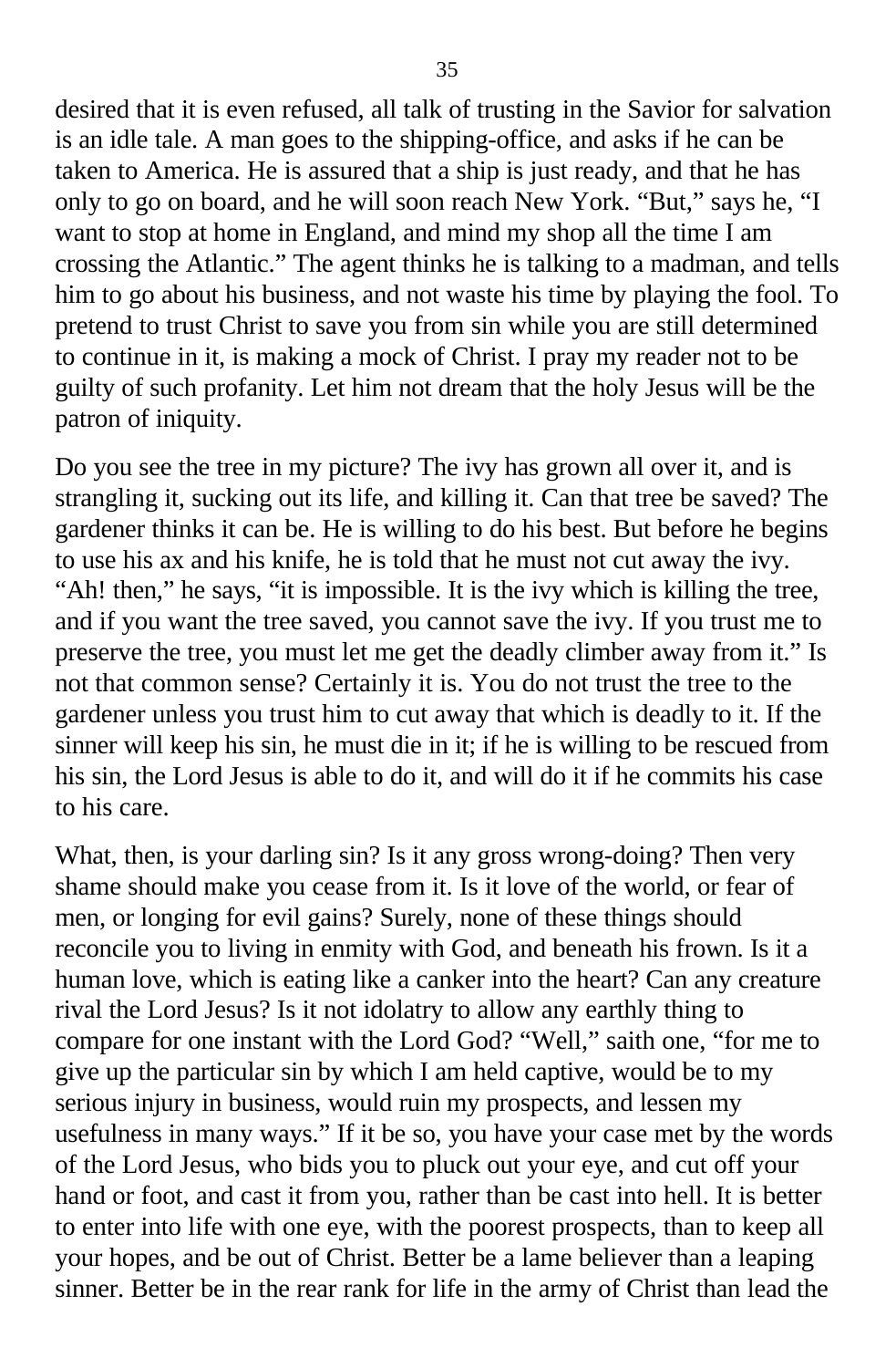van and be a chief officer under the command of Satan. If you win Christ, it will little matter what you lose. No doubt many have had to suffer that which has maimed and lamed them for this life; but if they have entered thereby into eternal life, they have been great gainers.

It comes to this, my friend, as it did with John Bunyan; a voice now speaks to you, and says —

#### **WILT THOU KEEP THY SIN AND GO TO HELL? OR LEAVE THY SIN AND GO TO HEAVEN?**

The point should be decided before you quit the spot. In the name of God, I ask you. Which shall it be — Christ and salvation, or the favorite sin and damnation? There is no middle course. Waiting or refusing to decide will practically be a sure decision for the evil one. He that stands questioning whether he will be honest or not, is already out of the straight line: he that does not know whether he wishes to be cleansed from sin gives evidence of a foul heart.

If you are anxious to give up every evil way, our Lord Jesus will enable you to do so at once. His grace has already changed the direction of your desires: in fact, your heart is renewed. Therefore, rest on him to strengthen you to battle with temptations as they arise, and to fulfill the Lord's commands from day to day. The Lord Jesus is great at making the lame man to leap like a hart, and in enabling those who are sick of the palsy to take up their bed and walk. tie will make you able to conquer the evil habit. He will even cast the devil out of you. Yes, if you had seven devils, he could drive them out at once; there is no limit to his power to cleanse and sanctify. Now that you are willing to be made whole, the great difficulty is removed. He that has set the will right can arrange all your other powers, and make them move to his praise. You would not have earnestly desired to quit all sin if he had not secretly inclined you in that direction. If you now trust him, it will be clear that he has begun a good work in you, and we feel assured that he will carry it on.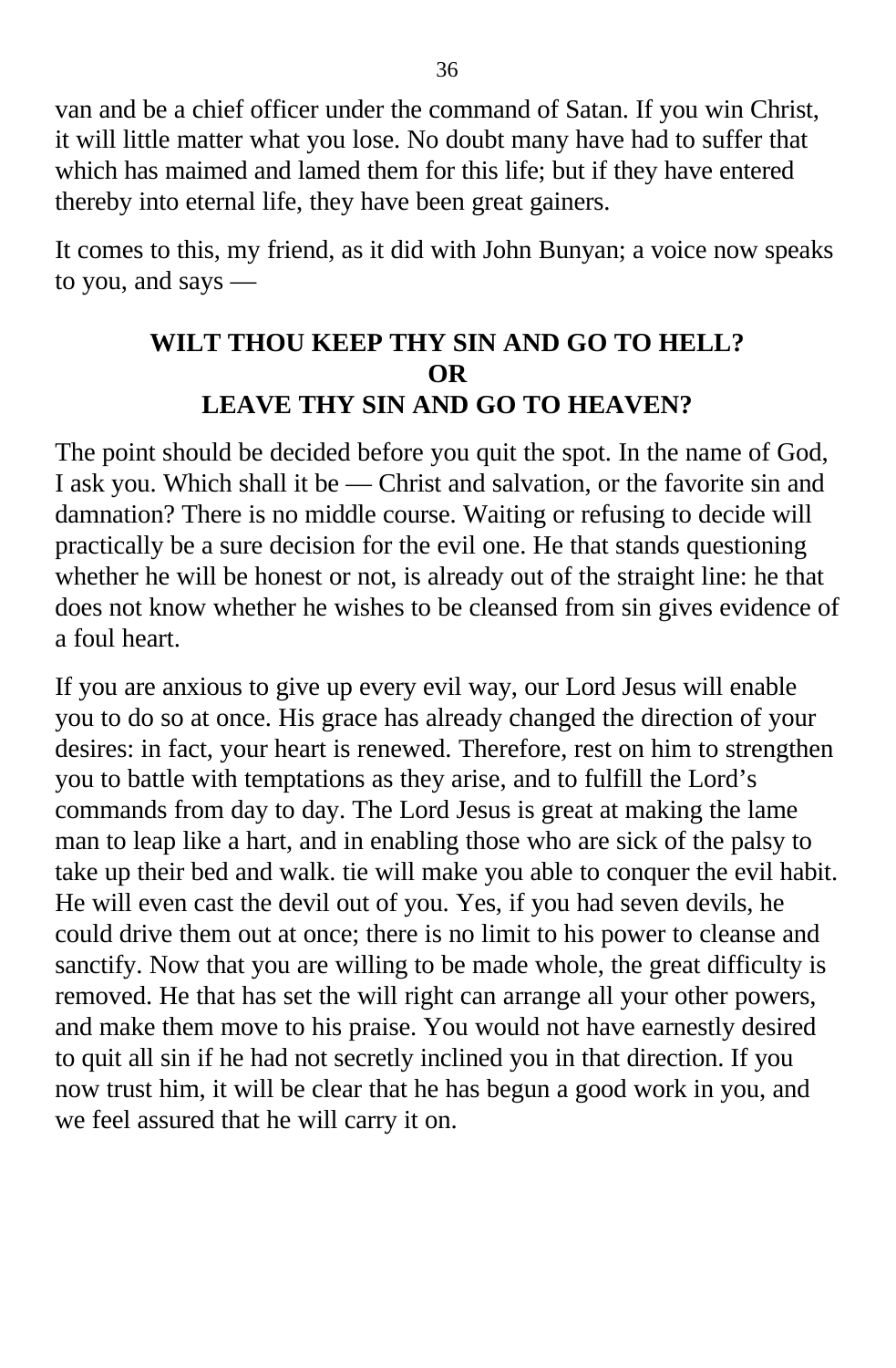## ON RAISING QUESTIONS.

In these days, a simple, childlike faith is very rare; but the usual thing is to believe nothing, and question everything. Doubts are as plentiful as blackberries, and all hands and lips are stained with them. To me it seems very strange that men should hunt up difficulties as to their own salvation. If I were doomed to die, and I had a hint of mercy, I am sure I should not set my wits to work to find out reasons why I should not be pardoned. I could leave my enemies to do that: I should be on the look-out in a very different direction. If I were drowning, I should sooner catch at a straw than push a life-belt away from me. To reason against one's own life is a sort of constructive suicide of which only a drunken man would be guilty. To argue against your only hope is like a foolish man sitting on a bough, and chopping it away so as to let himself down. Who but an idiot would do that? Yet many appear to be special pleaders for their own ruin. They hunt the Bible through for threatening texts; and when they have done with that, they turn to reason, and philosophy, and skepticism, in order to shut the door in their own faces. Surely this is poor employment for a sensible man.

Many nowadays who cannot quite get away from religious thought, are able to stave off the inconvenient pressure of conscience by quibbling over the great truths of revelation. Great mysteries are in the Book of God of necessity; for how can the infinite God so speak that all his thoughts can be grasped by finite man? But it is the height of folly to get discussing these deep things, and to leave plain, soul-saying truths in abeyance. It reminds one of the two philosophers who debated about food, and went away empty from the table, while the common countryman in the corner asked no question, but used his knife and fork with. great diligence, and went on his way rejoicing. Thousands are now happy in the Lord through receiving the gospel like little children; while others, who can always see difficulties, or invent them, are as far off as ever from any comfortable hope of salvation. I know many very decent people who seem to have resolved never to come to Christ till they can understand how the doctrine of election is consistent with the free invitations of the gospel. I might just as well determine never to eat a morsel of bread till it has been explained to me how it is that God keeps me alive, and yet I must eat to live. The fact is, that we most of us *know* quite enough already, and the real want with us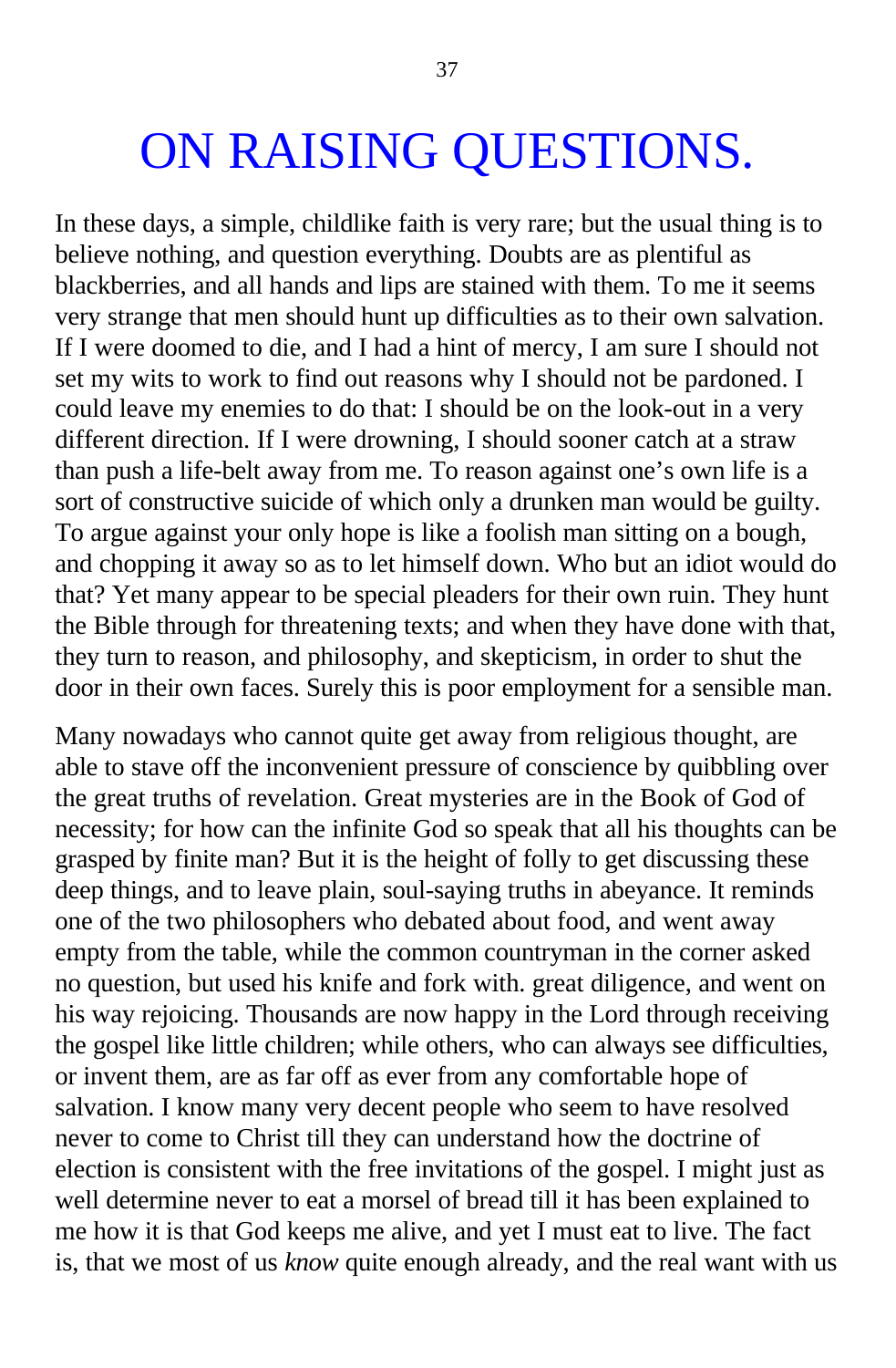is not light in the head, but truth in the heart; not help over difficulties, but grace to make us hate sin and seek reconciliation.

Here let me add a warning against tampering with the Word of God. No habit can be more ruinous to the soul. It is cool, contemptuous impertinence to sit down and correct your Maker, and it tends to make the heart harder than the nether millstone. We remember one who used a penknife on his Bible, and it was not long before he had given up all his former beliefs. The spirit of reverence is healthy, but the impertinence of criticizing the inspired Word is destructive of all proper feeling towards God.

If ever a man does feel his need of a Savior after treating Scripture with a proud, critical spirit, he is very apt to find his conscience standing in the way, and hindering him from comfort by reminding him of ill-treatment of the sacred Word. It comes hard to him to draw consolation out of passages of the Bible which he has treated cavalierly, or even set aside altogether, as unworthy of consideration. In his distress the sacred texts seem to laugh at his calamity. When the time of need comes, the wells which he stopped with stones yield no water for his thirst. Beware, when you despise a Scripture, lest you cast away the only friend that can help you in the hour of agony.

A certain German duke was accustomed to call upon his servant to read a chapter of the Bible to him every morning. When anything did not square with his judgment he would sternly cry, "Hans, strike that out." At length Hans was a long time before he began to read. He fumbled over the Book, till his master called out, "Hans, why do you not read?" Then Hans answered, "Sir, there is hardly anything left. It is all struck out!" One day his master's objections had run one way, and another day they had taken another turn, and another set of passages had been blotted, till nothing was left to instruct or comfort him. Let us not, by carping criticism, destroy our own mercies. We may yet need those promises which appear needless; and those portions of Holy Writ which have been most assailed by skeptics may yet prove essential to our very life: wherefore let us guard the priceless treasure of the Bible, and determine never to resign a single line of it.

What, have we to do with recondite questions while our souls are in peril? The way to escape from sin is plain enough. The wayfaring man, though a fool, shall not err therein. God has not mocked us with a salvation which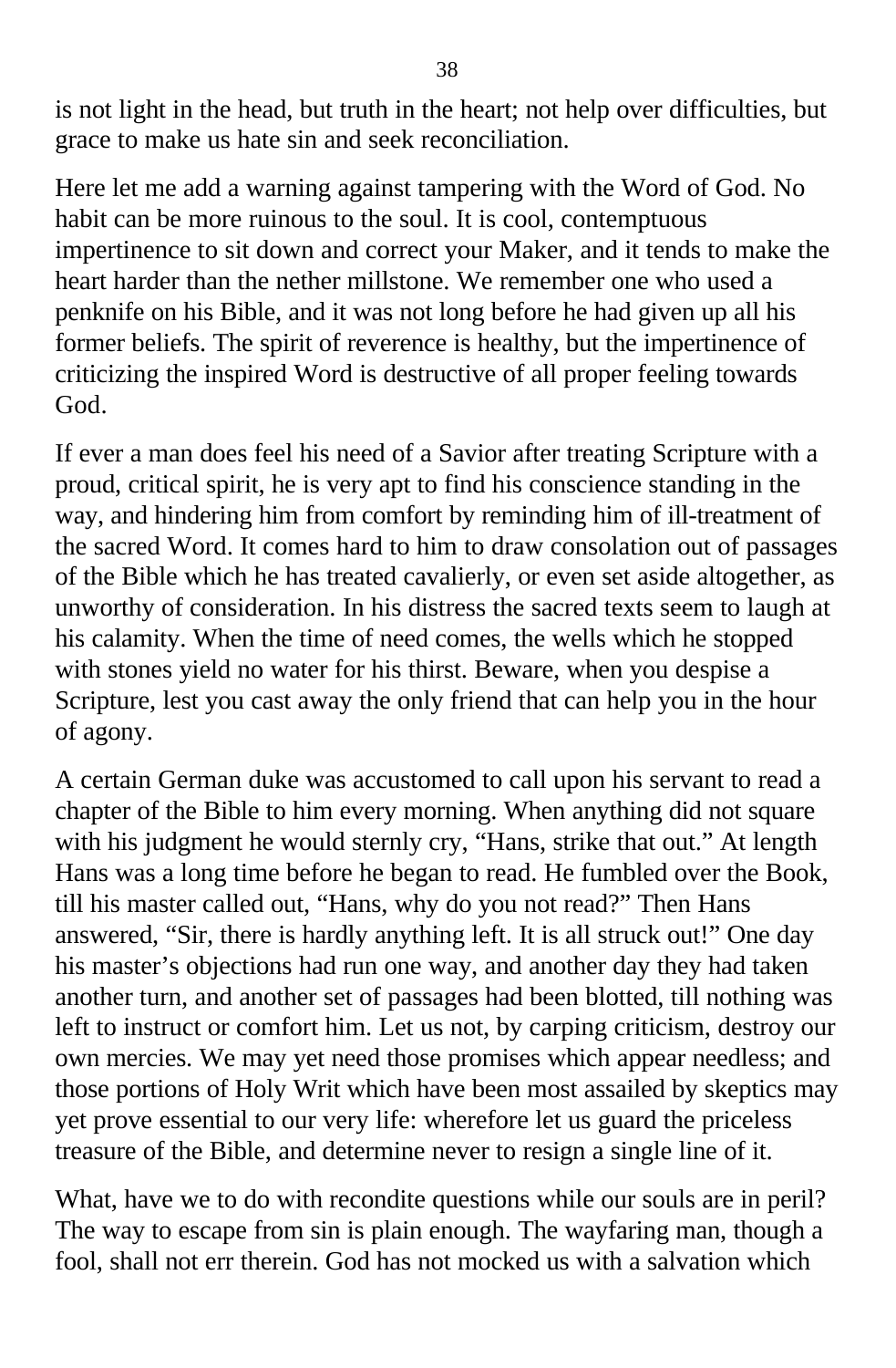we cannot understand. Believe and live is a command which a babe may comprehend and obey.

> *Doubt no more, but now believe Question not, 'but just receive. Artful doubts and reasonings be Nailed with Jesus to the tree.*

Instead of caviling at Scripture, the man who is led of the Spirit of God will close in with the Lord Jesus at once. Seeing that thousands of decent, common-sense people — people, too, of the best character — are trusting their all with Jesus, he will do the same, and have done with further delays. Then has he begun a life worth living, and he may have done with further fear. He may at once advance to that higher and better way of living, which grows out of love to Jesus, the Savior. Why should not the reader do so at once? Oh that he would!

A Newark, New Jersey, butcher received a letter from his old home in Germany, notifying that he had, by the death of a relative, fallen heir to a considerable amount of money. He was cutting up a pig at the time. After reading the letter, he hastily tore off, his dirty apron, and did not stop to see the pork cut up into sausages, but left the shop to make preparations for going home to Germany. Do you blame him, or would you, have had him stop in Newark with his block and his cleaver?

See here the operation of faith. The butcher believed what was told him, and acted on it at once. Sensible fellow, too!

God has sent his messages to man, telling him the good news of salvation. When a man believes the good news to be true, he accepts the blessing announced to him, and hastens to lay hold upon it. If he truly believes, he will at once take Christ, with all he has to bestow, turn from his present evil ways, and set out for the Heavenly City, where the full blessing is to be enjoyed. He cannot be holy too soon, or too early quit the ways of sin. If a man could really see what; sin is, he would flee from it as from a deadly serpent, and rejoice to be freed from it by Christ Jesus.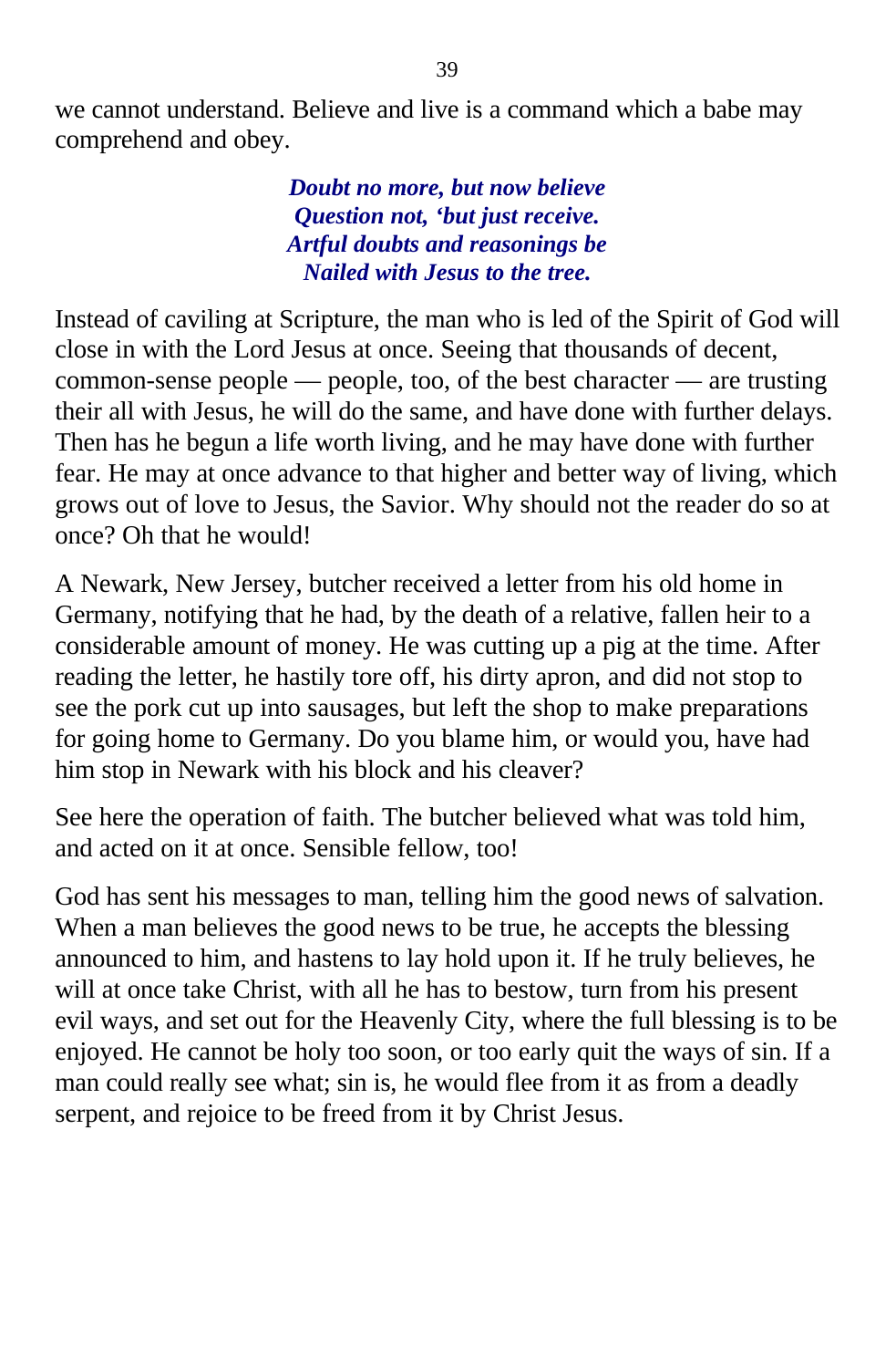## WITHOUT FAITH NO SALVATION.

SOME think it hard that there should be nothing for them but ruin if they will not believe in Jesus Christ; but if you will think for a minute you will see that it is just and reasonable. I suppose there is no way for a man to keep his strength up except by eating. If you were to say, "I will not eat again, I despise such animalism," you might go to Madeira, or travel in all lands (supposing you lived long enough!), but you would most certainly find that no climate and no exercise would avail to keep you alive if you refused food. Would you then complain, "It is a hard thing that I should die because I do not believe in eating "? It is not an unjust thing that if you are so foolish as not to eat, you must die. It is precisely so with believing. "Believe, and thou art. saved." If thou wilt not believe, it is no hard thing that thou shouldst be lost. It would, be strange indeed if it were not to be the case.

A man who is thirsty stands before a fountain. "No," he says, "I will never touch a drop of moisture as long as I live. Cannot I get my thirst quenched in my own way? " We tell him, no; he must drink or die. He says, "I will never drink; but it is a hard thing that I must therefore die. It is a bigoted, cruel thing to tell me so." He is wrong. His thirst is the inevitable result of neglecting a law of nature. You, too, must believe or die; why refuse to obey the command? Drink, man, drink! Take Christ and live. There is the way of salvation, and to enter you must trust Christ; but there is nothing hard in the fact that you must perish if you will not trust the Savior. Here is a man out at sea; he has a chart, and that chart, if well studied, will, with the help of the compass, guide him to his journey's end. The pole-star gleams out amidst the cloud-rifts, and that, too, will help him. "No," says he, "I will have nothing to do with your stars; I do not believe in the North Pole. I shall not attend to that little thing inside the box; one needle is as good as another needle. I have no faith in your chart, and I will have nothing to do with it. The art of navigation is only a lot of nonsense, got up by people on purpose to make money, and I will not be gulled by it." The man never reaches port, and he says it is a "very hard thing — a very hard thing. I do not think so. Some of you say, "I am not going to read the Scriptures; I am not going to listen to your talk about Jesus Christ: I do not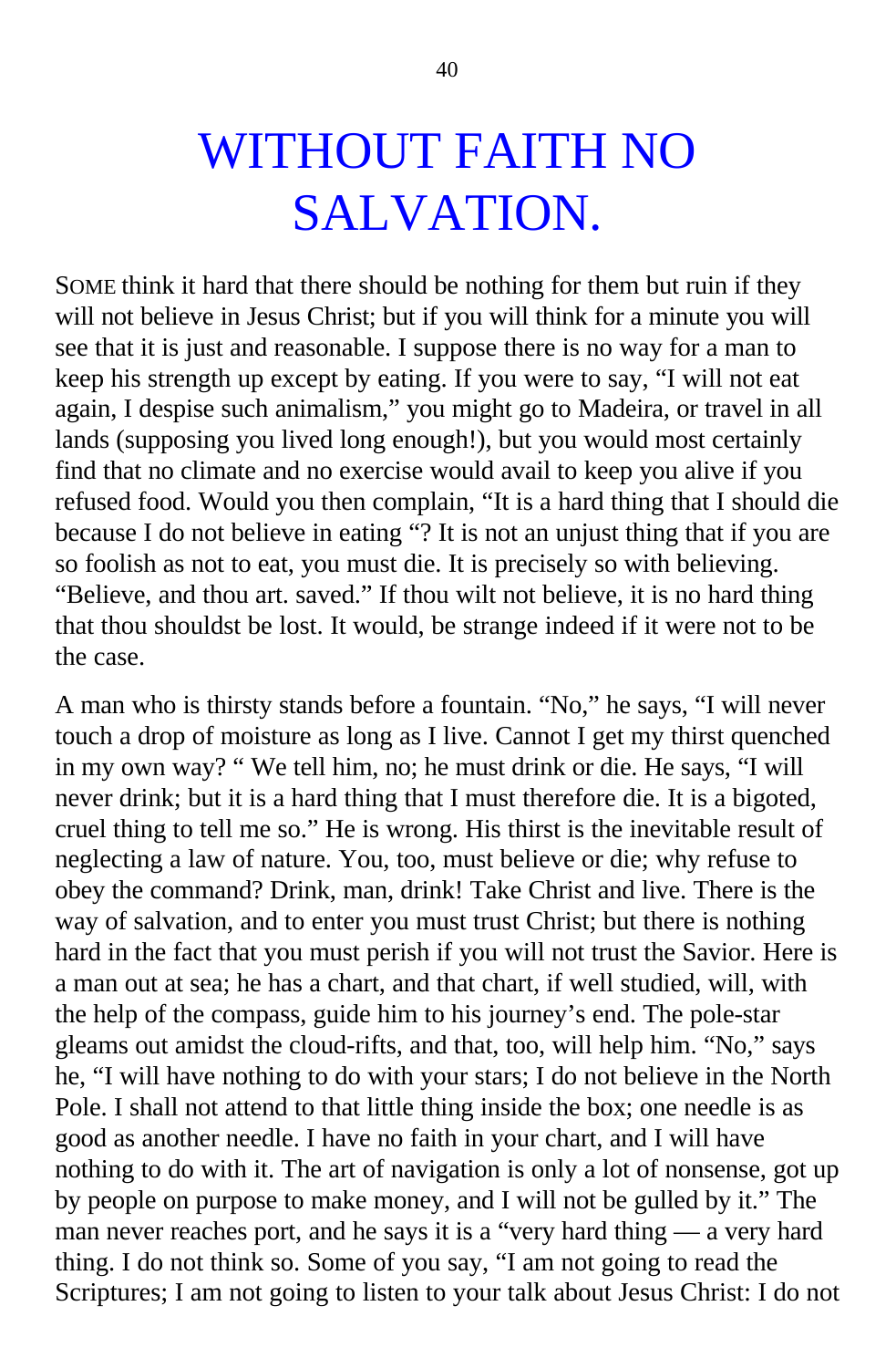believe in such things." Then Jesus says,. "He that believeth not shall be damned." "That's very hard," say you. But it is not so. It is not more hard than the fact that if you reject the compass and the pole-star you will not reach your port. There is no help for it; it must be so.

You say you will have nothing to do with Jesus and his blood, and you pooh-pooh all religion. You will find it hard to laugh these matters down when you come to die, when the clammy sweat must be wiped from your brow, and your heart beats against your ribs as if it wanted to leap out and fly away from God. O soul! you will find then, that those Sundays, and those services, and. this old Book, are something more and better than you thought they were, and you will wonder that you were so simple as to neglect any true help to salvation. Above all, what woe it will be to have neglected Christ, that Pole-star which alone can guide the mariner to the haven of rest!

#### Where do you live?

You live, perhaps, on the other side of the river, and you have to cross a bridge before you can get home. You have been so silly as to nurse the notion that you do not believe in bridges, nor in boats, nor in the existence of such a thing as water. You say, "I am not going over any of your bridges, and I shall not get into any of your boats. I do not believe that there is a river, or that there is any such stuff as water." You are going home, and soon you come to the old bridge; but you will not cross it. Yonder is a boat; but you are determined that you will not get into it. There is the river, and you resolve that you will not cross it in the usual way; and yet you think it is very hard that you cannot get home. Surely something has destroyed your reasoning powers, for you would not think it so hard if you were in your senses. If a man will not do the thing that is necessary to a certain end, how can he expect to gain that end? You have taken poison, and the physician brings an antidote, and says, "Take it quickly, or you will die but if you take it quickly, I will guarantee that the poison will be neutralized." But; you say, No, doctor, I do not believe in antidotes. Let everything take its course; let every tub stand on its own bottom; I will. have nothing to do with your remedy. Besides, I do not believe that there is any remedy for the poison I have taken; and, what is more, I don't care whether there is or not."

Well, sir, you will die; and when the coroner's inquest is held on your body, the verdict will be, 'Served him right!' So will it be with you if,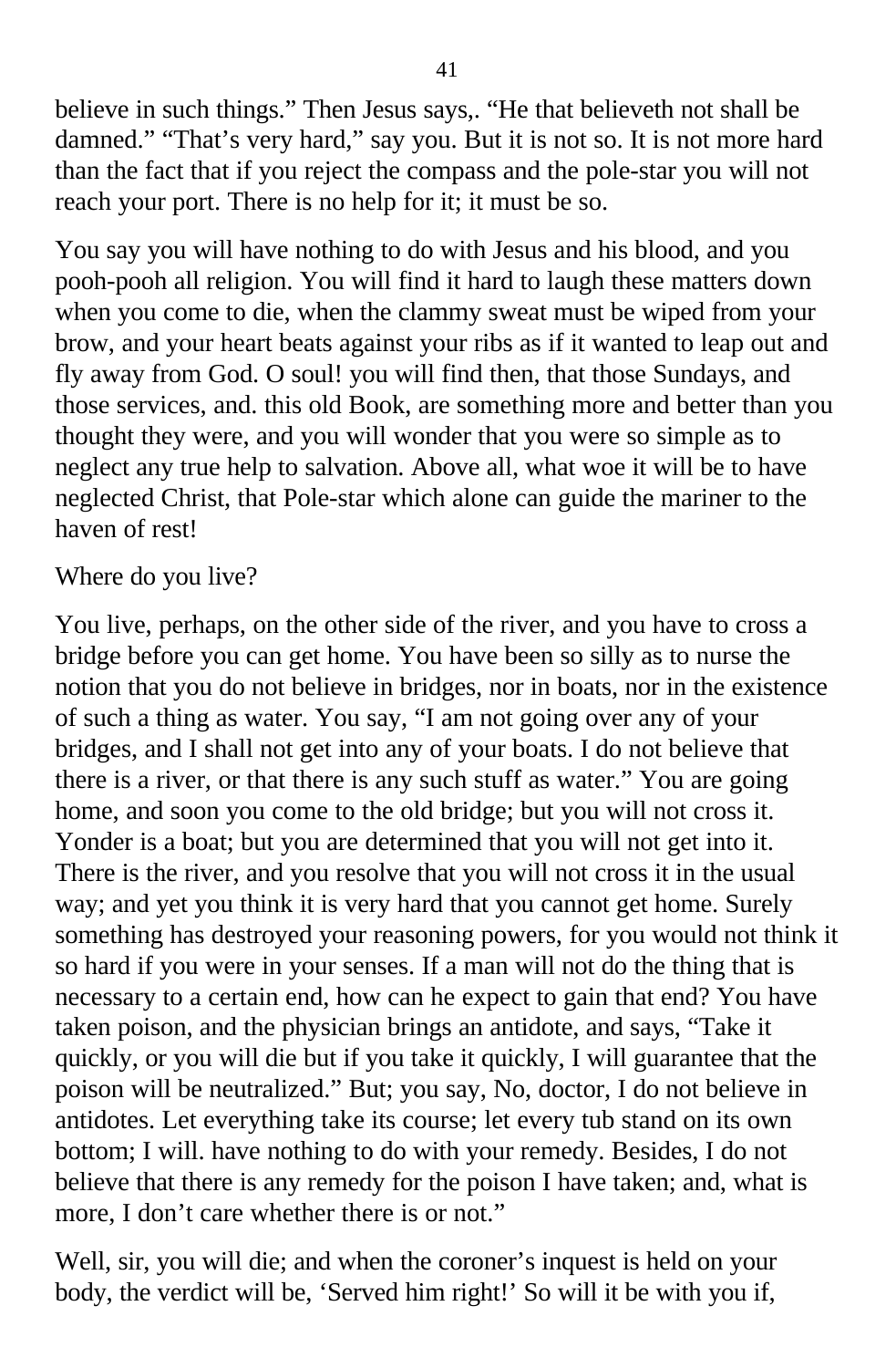having heard the gospel of Jesus Christ, you say, "I am too much of an advanced man to have anything to do with that old-fashioned notion of substitution. I shall not attend to the preacher's talk about sacrifice and blood shedding." Then, when you perish, the verdict given by your conscience, which will sit upon the King's quest at last, will run thus, *"Suicide: he destroyed his own soul."* So says the old Book — "O Israel, thou hast destroyed thyself!" Reader, I implore thee, do not so.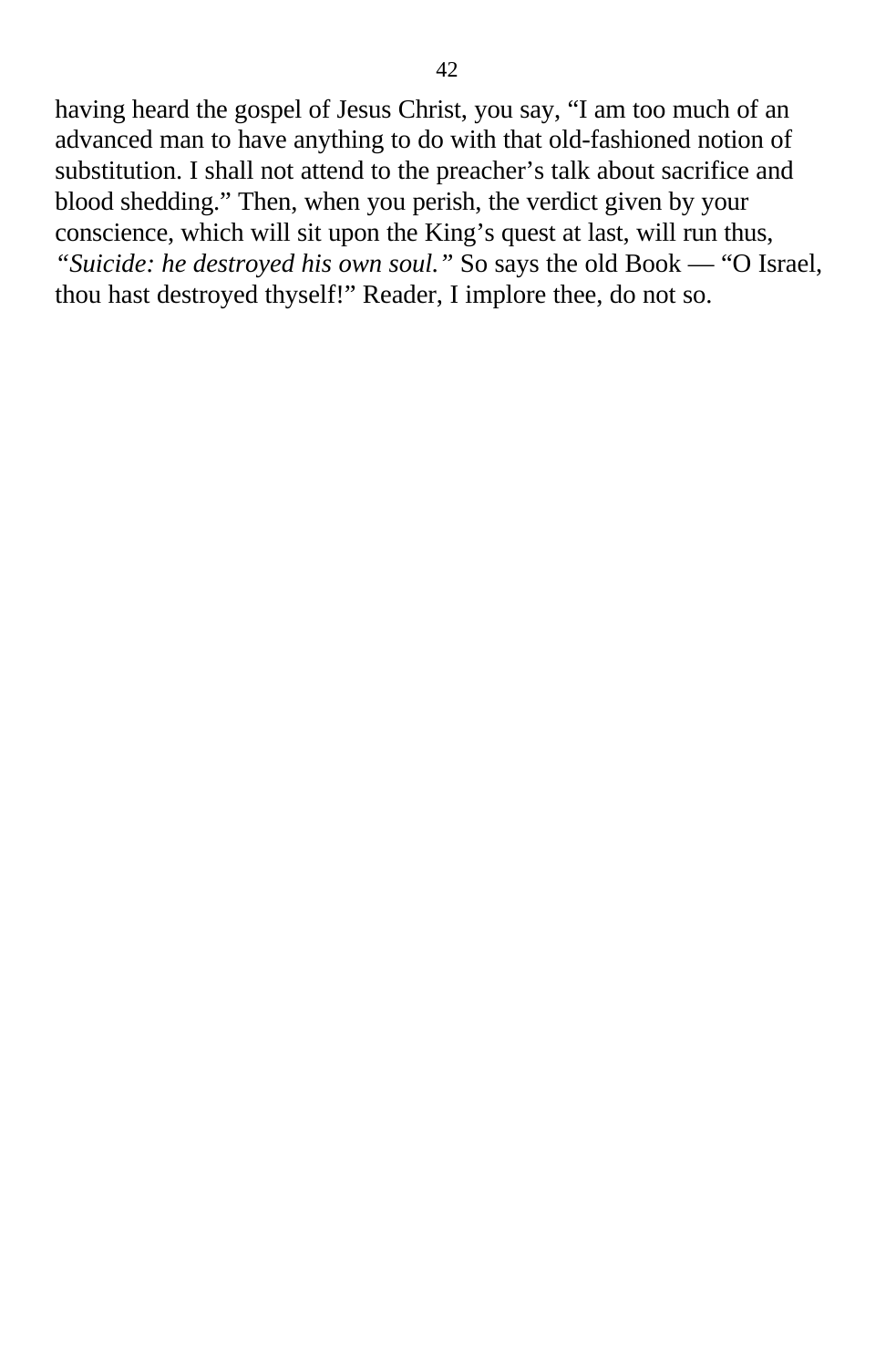## TO THOSE WHO HAVE BELIEVED.

FRIENDS, if now you have begun to trust the Lord, trust him out and out. Let your faith be the most real and practical thing in your whole life. Don't trust the Lord in mere sentiment about a few great spiritual things; but trust him for everything, for ever, both for time and eternity, for body and for soul. See how the Lord hangeth the world upon nothing but his own word! It has neither prop nor pillar. Yon great arch of heaven stands without a buttress or a wooden center. The Lord can and will bear all the strain that faith can ever put upon him. The greatest troubles are easy to his power, and the darkest mysteries are clear to his wisdom. Trust God up to the hilt. Lean, and lean hard; yes, lean all your weight, and every other weight upon the Mighty God of Jacob.

The future you can safely leave with the Lord, who ever liveth and never changeth. The past is now in your Savior's hand, and you shall never be condemned for it, whatever it may have been, for the Lord has cast your iniquities into the midst of the sea. Believe at this moment in your present privileges. YOU ARE SAVED. If you are a believer in the Lord Jesus, you have passed from death unto life, and YOU ARE SAVED. In the old slave days a lady brought her black servant on board an English ship, and She laughingly said to the Captain, "I suppose if I and Aunt Chloe were to go to England she would be free?" "Madam," said the Captain, "she is *now* free. The moment she came on board a British vessel she was free." When the negro woman knew this, she did not leave the ship — not she. It was not; *the hope of liberty* that made her bold, *but the fact of liberty.* So you are not now merely hoping for eternal life, but *"He that believeth in him hath everlasting life."* Accept this as a fact revealed in the sacred Word, and begin to rejoice accordingly. Do not reason about it, or call it in question; believe it, and leap for joy.

I want my reader, upon believing in the Lord Jesus, to believe for *eternal* salvation. Do not be content with the notion that you can receive a new birth which will die out, a, heavenly life which will expire, a pardon which will be recalled. The Lord Jesus gives to his sheep *eternal* life, and do not be at rest until you have it. Now, if it be eternal, how can it die out? Be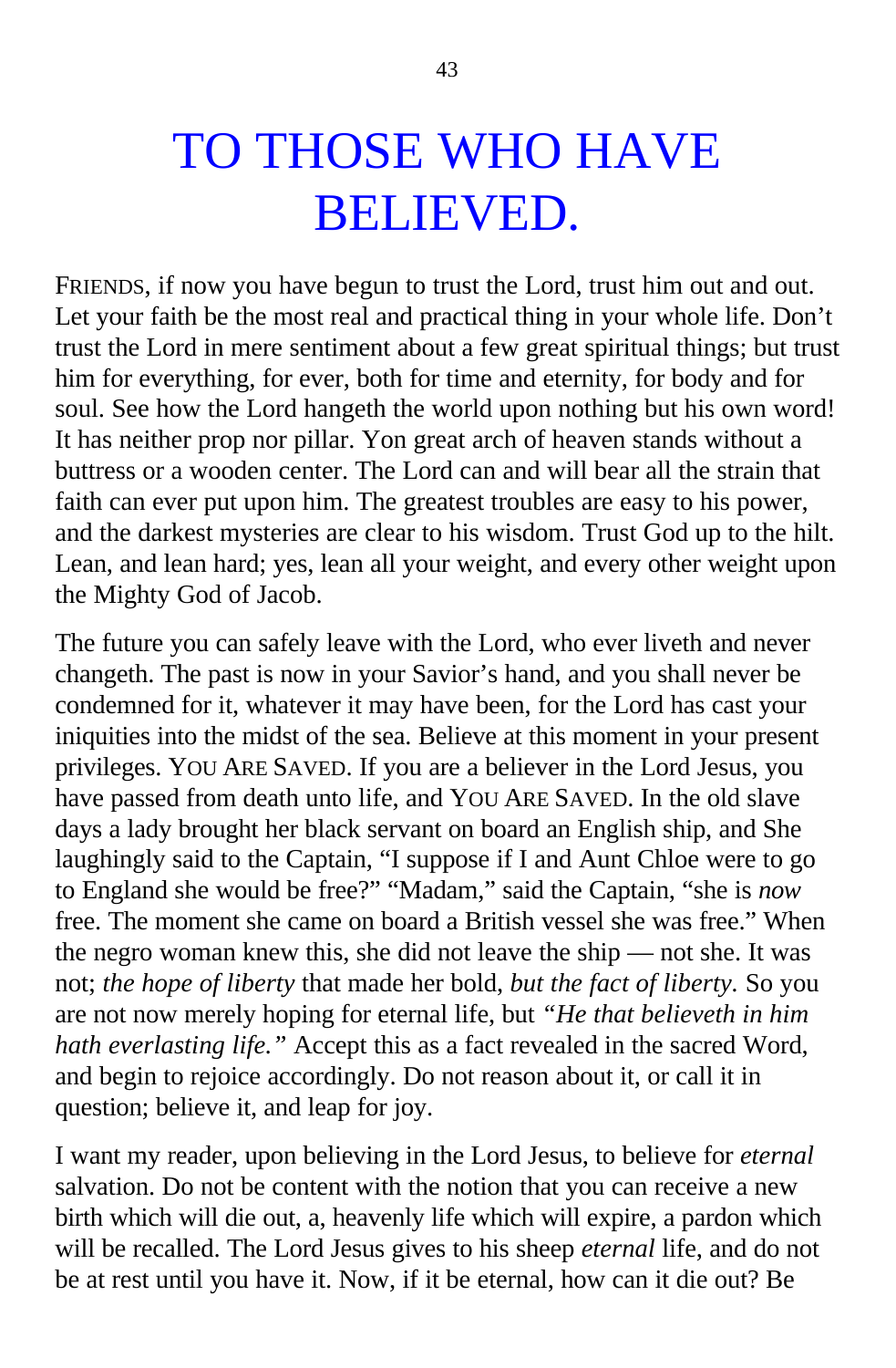saved out and out, for eternity. There is "a living and incorruptible seed, which liveth and abideth for ever"; do not be put off with a temporary change, a sort of grace which will only bloom to fade. You are now starting on the railway of grace — *take a ticket all the way through.* I have no commission to preach to you salvation for a time: the gospel I am bidden to set before you is, "He that believeth and is baptized shall be saved." He shall be saved from sin, from going back to sin, from turning aside to the broad road. May the Holy Spirit lead you to believe for nothing less than that.. "Do you mean," says one, "that I am to believe if I once trust Christ I shall be saved whatever sin I may choose to commit?" I have never said anything of the kind. I have described true salvation as a thorough change of heart of so radical a kind that it will alter your tastes and desires; and I say that if you have such a change wrought in you by the Holy Spirit, it will be permanent; for the Lord's work is not like the cheap work of the present day, which soon goes to pieces. Trust the Lord to keep you, however long you may live, and however much you may be tempted; and "according to your faith, so be it unto you." Believe in Jesus for *everlasting* life.

Oh, that you may also trust the Lord for all the sufferings of this present time! In the world you will have tribulation; learn by faith to know that all things work together for good, and then submit yourself to the Lord's will. Look at the sheep when it is being shorn. If it lies quite still, the shears will not hurt it; if it struggles, or even shrinks, it may be pricked. Submit yourselves under the hand of God, and affliction will lose its sharpness. Self-will and repining cause us a hundred times more grief than our afflictions themselves. So believe your Lord as to be certain that his will. must be far better than yours, and therefore you not only submit to it, but even rejoice in it.

Trust the Lord Jesus in the matter of *sanctification.* Certain friends appear to think that the Lord Jesus cannot sanctify them wholly, spirit, soul, and body. Hence they willingly give way to such and such sins under the notion that there is no help for it, but that they must pay tribute to the devil, as long as they live in that particular form. Do not basely bow your neck in bondage to any sin, but strike hard for liberty. Be it anger, or unbelief, or sloth, or any other form of iniquity, we are able, by divine grace, to drive out the Canaanite, and, what; is more, we must drive him out. No virtue is impossible to him that believeth in Jesus, and no sin need have victory over him. Indeed, it is written, "Sin shall not have dominion over you: for ye are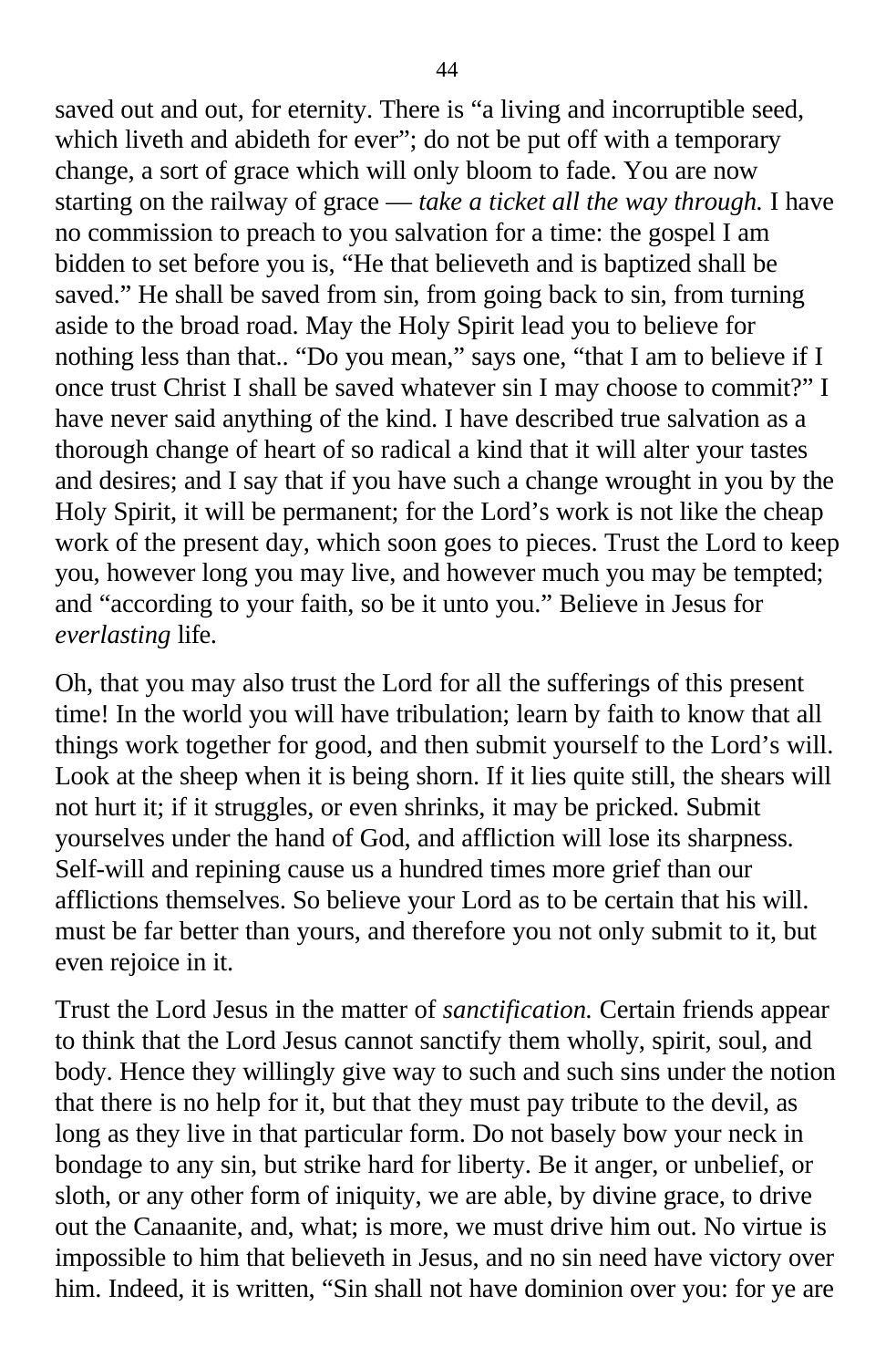not under the law, but under grace." Believe for high degrees of joy in the Lord, and likeness to Jesus, and advance to take full possession of these precious things; for as thou believest, so shall it be unto thee. "All things are possible to him that believeth"; and he who is the chief of sinners may yet be not a whit behind the greatest of saints.

Often realize the joy of heaven. This is grand faith; and yet it is no more than we ought to have. Within a very short time the man who believes in the Lord Jesus shall be with him where he is. This head will wear a crown; these eyes shall see the King in his beauty; these ears shall hear his own dear voice; this soul shall be in glory; and this poor body shall be raised from the dead and joined in incorruption to the perfected soul! Glory, glory, glory! And so near, so sure. Let us at once rehearse the music and anticipate the bliss!

But cries one, "We are not there yet." No but faith, fills us with delight in the blessed prospect, and meanwhile it sustains us on the road. Reader, I long that you may be a firm believer in the Lord alone. I want you to get wholly upon the rock, and not keep a foot on the sand. In this mortal life *trust God for all things;* and trust him alone. This is the way to live. I know it by experience. God's bare arm is quite enough to lean upon. I will give you a bit of the experience of an old laboring man I once knew. He feared God above many, and was very deeply taught of the Spirit. My picture will show you what kind of a man he was — great at hedging and ditching; but greater at simple trust. Here is how he described, faith: — "It was a bitter winter, and I had no work, and no bread in the house. The children were crying. The snow was deep, and my way was dark. My old master told me I might have a bit of wood when I wanted it; so I thought a bit of fire would warm the poor children, and I went out with my chopper to get some fuel. I was standing near a deep ditch full of snow, which had drifted into it many feet deep — in fact, I did not know how deep. While aiming a blow at a bit of wood my bill-hook slipped out of my hand, and went right down into the snow, where I could not hope to find it. Standing there with no food., no fire, and the chopper gone, something seemed to say to me, 'Will Richardson, can you trust God now?' and my very soul said, 'That I can.'" This is true faith — the faith which trusts the Lord when the bill-hook is gone: the faith which believes God when all outward appearances give him the lie; the faith which is happy with God alone when all friends turn their backs upon you. Dear reader, may you and I have this precious faith, this real faith, this God-honoring faith! The Lord's truth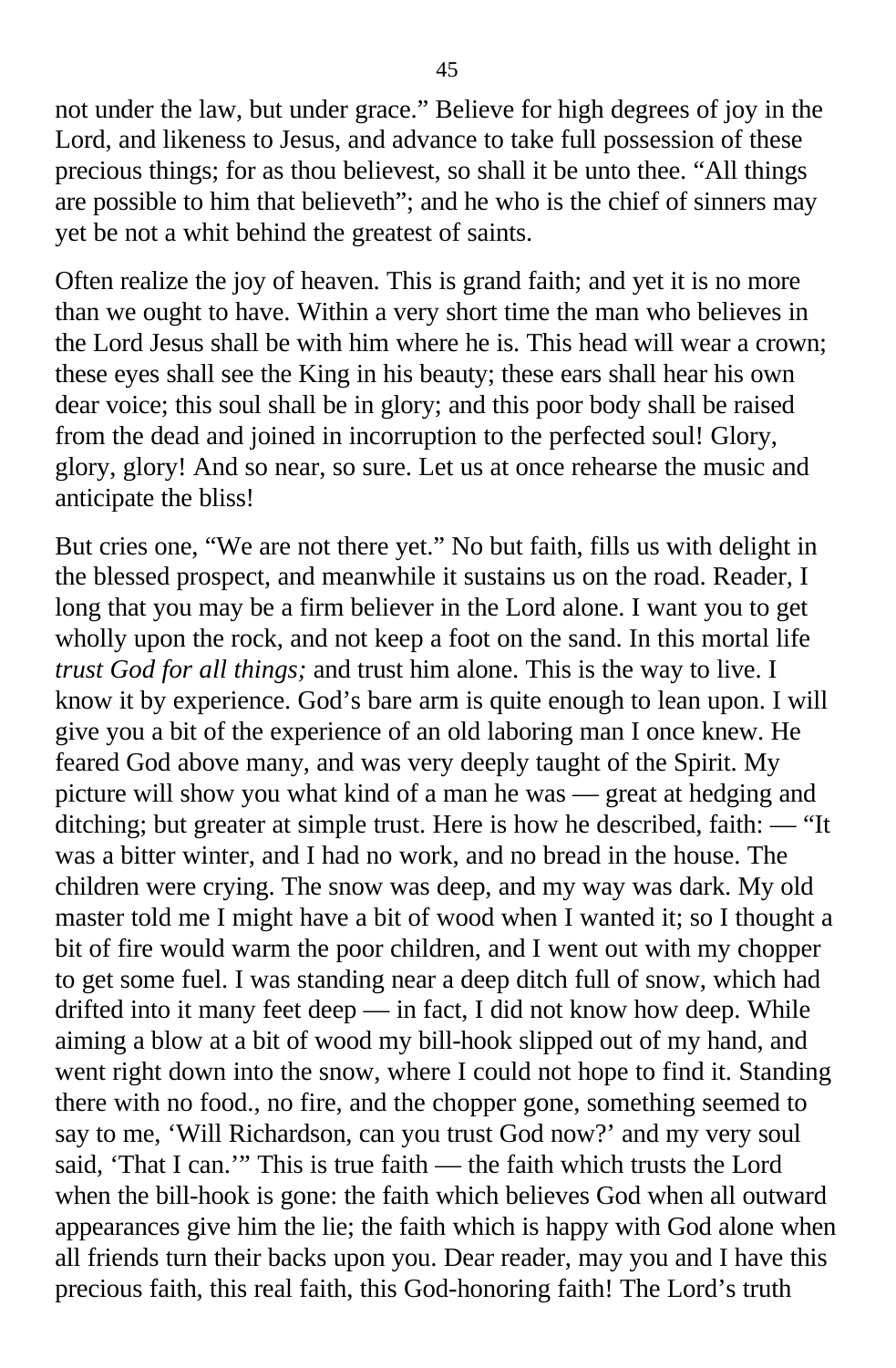deserves it; his love claims it, his faithfulness constrains it. Happy is he who has it! He is the man whom the Lord loves, and the world shall be made to know it before all is finished.

After all, the very best faith is an everyday faith: the faith which deals with bread and water, coats and stockings, children and cattle, house-rent and weather. The superfine confectionery religion which is only available on Sundays, and in drawing-room meetings and Bible readings, will never take a soul to heaven till life becomes one long Conference, and there are seven Sabbaths in a week. Faith is doing her very best when for many years she plods on, month by month, trusting the Lord about the sick husband, the failing daughter, the declining business, the unconverted friend, and suchlike things.

Faith also helps us to use the world as not abusing it. It is good at hard work, and at daily duty. It is not an angelic thing for skies and stars, but a human grace, at home in kitchens and workshops. It is a sort of maid-ofall-work, and is at home at every kind of labor, and in every rank of life. It is a grace for every day, all the year round. Holy confidence in God is never out of work. Faith's ware is so valued at the heavenly court that she always has one fine piece of work or another on the wheel or in the furnace. Men dream that heroes are only to be made on special occasions, once or twice in a century; but in truth the finest heroes are home-spun, and are more often hidden in obscurity than platformed by public observation. Trust in the living God is the bullion out of which heroism is coined. Perseverance in well-doing is one of the fields in which faith grows not flowers, but the wheat of her harvest. Plodding on in hard work, bringing up a family on a few shillings a week, bearing constant pain with patience, and so forth — these are the feats of valor through which God is glorified by the rank and the of his believing people.

Reader, you and. I will be of one mind in this: we will not pine to be great, but we will be eager to be good. For this we will rely upon the Lord our God, whose we are, and whom we serve. We will ask to be made holy throughout every day of the week. We will pray to our God as much about our daily business as about our soul's salvation.. We will trust him concerning our farm, and our turnips, and our cows, as well as concerning our spiritual privileges and our hope of heaven. The Lord Jehovah is our household God; Jesus is our brother born for adversity; and the Holy Spirit is our Comforter in every hour of trial. We have not an unapproachable